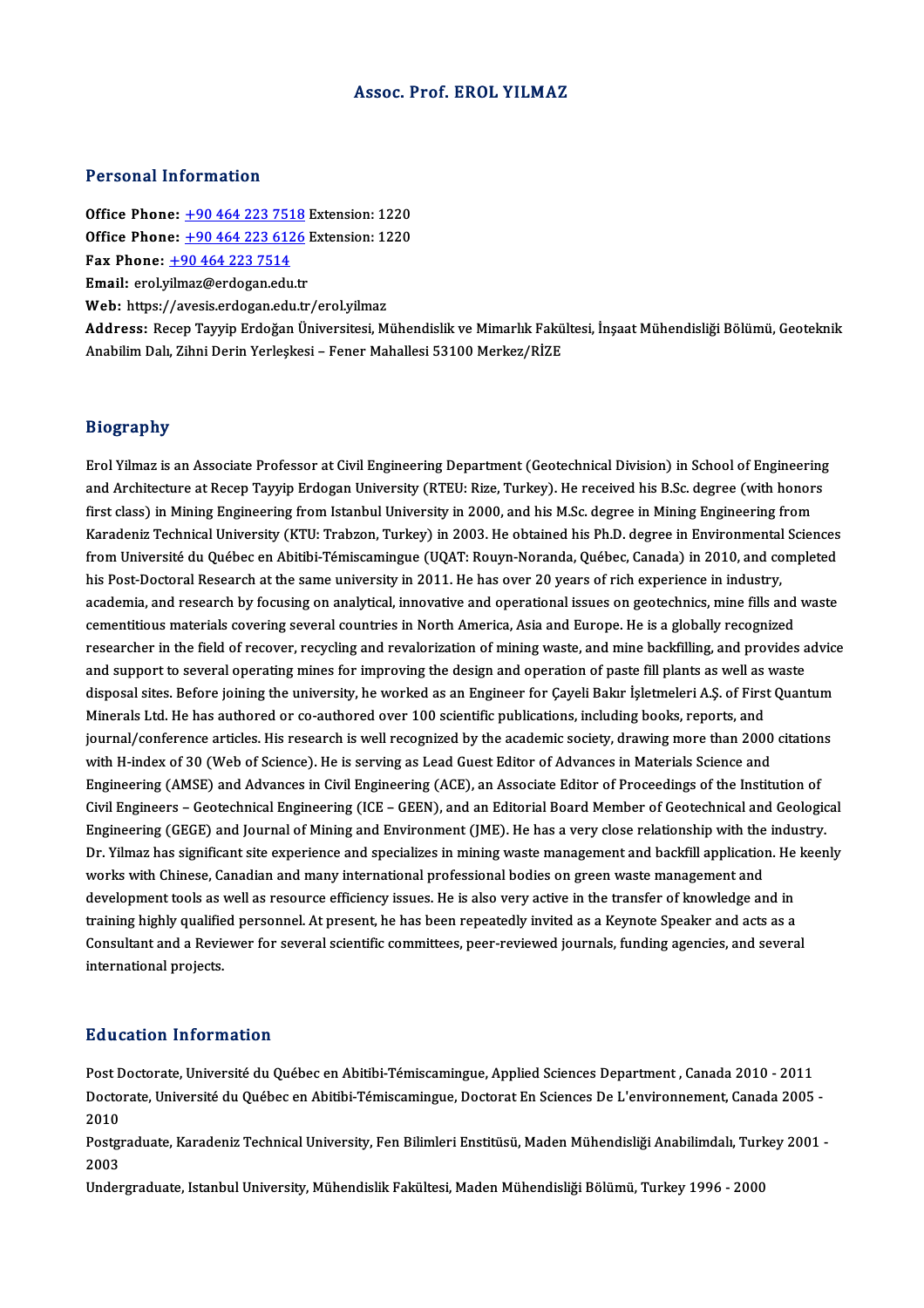### Foreign Languages

Foreign Languages<br>French, B2 Upper Intermediate<br>English, B2 Upper Intermediate French, B2 Upper Intermediate<br>English, B2 Upper Intermediate

# English, B2 Upper Intermediate<br>Certificates, Courses and Trainings

Certificates, Courses and Trainings<br>Vocational Training, Zemin ve Temel Etüdü Uygulama Esasları ve Rapor Formatı Eğitimi, T.C. Çevre ve Şehircilik Bakanlığı<br>2021 UST EM<br>Vocatic<br>, 2021 Vocational Training, Zemin ve Temel Etüdü Uygulama Esasları ve Rapor Formatı Eğitimi, T.C. Çevre ve Şehircilik Bakanlığı<br>, 2021<br>Education Management and Planning, Avrupa Birliği Horizon 2020 Programı Proje Yazma Eğitimi, R , 2021<br>Education Manager<br>Üniversitesi, 2020<br>Segurity, Elsin Kayn Education Management and Planning, Avrupa Birliği Horizon 2020 Pre<br>Üniversitesi, 2020<br>Security, Ekip Kaynak Yönetimi, FSI Flightdeck Safety Initiatives, 2014<br>Education Management and Planning, Sanaved Congrate Workshop fo Üniversitesi, 2020<br>Security, Ekip Kaynak Yönetimi, FSI Flightdeck Safety Initiatives, 2014<br>Education Management and Planning, Sprayed Concrete Workshop for Underground Construction, BASF Chemicals,<br>Hagerbach, 2014 Security, Ekip Kaynak Yönetimi, FSI Flightdeck Safety Initiatives, 2014 Education Management and Planning, Sprayed Concrete Workshop for Underground Construction, BASF Chemicals,<br>Hagerbach, 2014<br>Education Management and Planning, Paste backfill - Design and operation integration course, Paters Hagerbach, 2014<br>Education Management and P<br>Hotel Ciudad de Sevilla, 2014<br>Occupational Hoalth and Sefet Education Management and Planning, Paste backfill - Design and operation integration course, Paterson & Cooke, A<br>Hotel Ciudad de Sevilla, 2014<br>Occupational Health and Safety, İş Güvenliği Uzmanlığı Belgesi - C Sınıfı, T.C. Hotel Ciudad de Sevilla, 2014<br>Occupational Health and Safety, İş Güvenliği<br>Sağlığı ve Güvenliği Genel Müdürlüğü, 2014<br>Education Management and Blanning, Preje Occupational Health and Safety, İş Güvenliği Uzmanlığı Belgesi - C Sınıfı, T.C. Çalışma ve Sosyal Güvenlik Bakanlığ<br>Sağlığı ve Güvenliği Genel Müdürlüğü, 2014<br>Education Management and Planning, Proje Yönetimin Yöntemleri v Sağlığı ve Güvenliği Genel Müdürlüğü, 2014<br>Education Management and Planning, Proje Yönetimin Yöntemleri ve Uygulamaları, Istanbul Kurumsal Gelişim<br>Danışmanlık ve Eğitim Hizmetleri, 2013 Education Management and Planning, Proje Yönetimin Yöntemleri ve Uygulamaları, Istanbul Kurumsal Gelişim<br>Danışmanlık ve Eğitim Hizmetleri, 2013<br>Education Management and Planning, İleri Proje Yönetimi ve Uygulamaları, Istan Danışmanlık ve Eğitim H<br>Education Management<br>Eğitim Hizmetleri, 2013<br>Education Management Education Management and Planning, İleri Proje Yönetimi ve Uygulamaları, Istanbul Kurumsal Gelişim Danışmanlık ve<br>Eğitim Hizmetleri, 2013<br>Education Management and Planning, 5000 El Tipi XRF Cihazı Radyasyon Güvenliği ve Te Eğitim Hizmetleri, 2013<br>Education Management and Planning, !<br>Teknik Cihazlar San. Tic. Ltd. Şti., 2013<br>Education Management and Planning. I Education Management and Planning, 5000 El Tipi XRF Cihazı Radyasyon Güvenliği ve Temel Kullanıcı Eğitimi, Denge<br>Teknik Cihazlar San. Tic. Ltd. Şti., 2013<br>Education Management and Planning, Engineering Controls to Minimize Teknik Cihazlar San.<br>Education Manageme<br>Cincinnati, OH, 2013<br>Education Manageme Education Management and Planning, Engineering Controls to Minimize Fugitive Dusts, Workp<br>Cincinnati, OH, 2013<br>Education Management and Planning, Çatışma Yönetimi, Masters Training International, 2013<br>Education Management Cincinnati, OH, 2013<br>Education Management and Planning, Çatışma Yönetimi, Masters Training International, 2013<br>Education Management and Planning, ISO 17025-2005 Laboratuvar Akreditasyonu Bilgilendirme Semineri, Pozitif<br>Dön Education Management and Planning, Çatışma Yönetimi, Masters Training International, 2013 Education Management and Planning, ISO 17025-2005 Laboratuvar Akreditasyonu Bilgilendirme Semineri, Pozitif<br>Dönüşüm Yönetim Sistemleri, 2012<br>Education Management and Planning, PMI Proje Yönetimi Standartları Eğitimi, Makro Dönüşüm Yönetim Sistemleri, 2012<br>Education Management and Planning, PMI Proje Yönetimi Standartları Eğitimi, Makro Eğitim ve Danışmanlık, 2012<br>Education Management and Planning, İstatistiksel Proses Kontrol Semineri, Pozit Education Management and Planning, PMI Proje Yönetimi Standartları Eğitimi, Makro Eğitim ve Danışmanlık, 2012<br>Education Management and Planning, İstatistiksel Proses Kontrol Semineri, Pozitif Dönüsüm Yönetim Sistemleri, 20 Education Management and Planning, İstatistiksel Proses Kontrol Semineri, Pozitif Dönüsüm Yönetim Sistemleri, 2012<br>Education Management and Planning, Toz numunesi alma ve analiz yöntemi egitimine katılma, T.C. Çalısma ve S

### **Dissertations**

Dissertations<br>Doctorate, Investigating the hydrogeotechnical and microstructural properties of cemented paste backfill using the<br>CUAPS apparatus Université du Québes en Abitibi Témissemingue, Applied Sciences, 2010. Cubber carrons<br>Doctorate, Investigating the hydrogeotechnical and microstructural properties of cemented<br>CUAPS apparatus, Université du Québec en Abitibi-Témiscamingue, Applied Sciences, 2010<br>Postavaduate, Sülfür iseren me Doctorate, Investigating the hydrogeotechnical and microstructural properties of cemented paste backfill using the<br>CUAPS apparatus, Université du Québec en Abitibi-Témiscamingue, Applied Sciences, 2010<br>Postgraduate, Sülfür CUAPS apparatus, Université du Québec en Abitibi-Témiscamingue, Applied Sciences, 2010<br>Postgraduate, Sülfür içeren maden atıklarından hazırlanan çimentolu macun dolgu örneklerinin<br>incelenmesi, Karadeniz Technical Universit incelenmesi, Karadeniz Technical University, Fen Bilimleri Enstitüsü, Maden Mühendisliği , 2003<br>Research Areas

Research Areas<br>Civil Engineering, Geotechnical, Soil Mechanics, Mining Engineering and Technology, Mining Operations, Engineering and<br>Technology Technology<br>Technology Technology<br>Academic Titles / Tasks

Associate Professor, Recep Tayyip Erdogan University, Mühendislik Fakültesi, İnşaat Mühendisliği Bölümü, 2018 -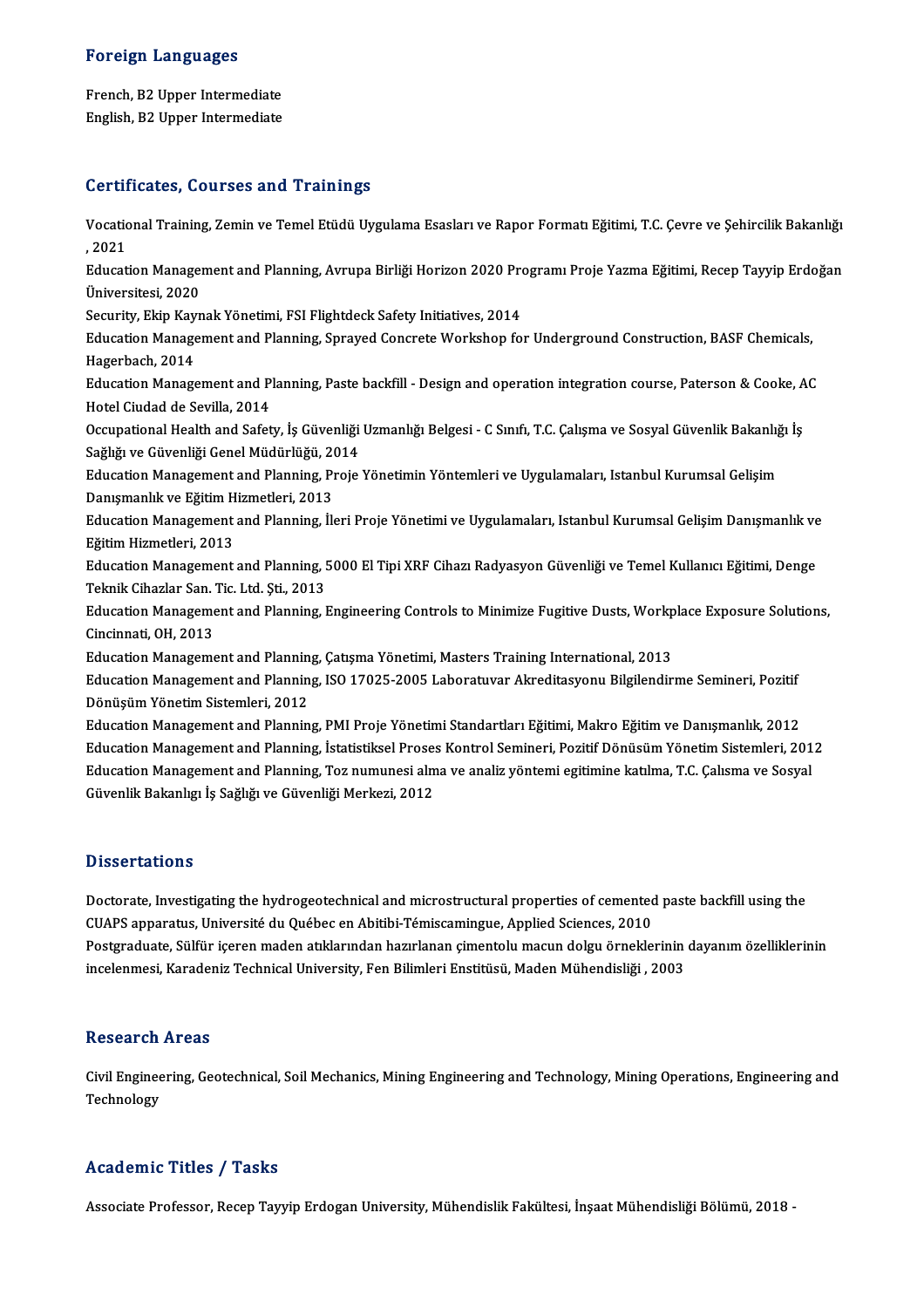Continues Continues<br>Researcher, Université du Québec en Abitibi-Témiscamingue, 2010 - 2011<br>Researcher, Université du Québec en Abitibi Témiscamingue, 2005 - 2010 Continues<br>Researcher, Université du Québec en Abitibi-Témiscamingue, 2010 - 2011<br>Researcher, Université du Québec en Abitibi-Témiscamingue, 2005 - 2010<br>Eunert, Kanadoniz Technicel University, 2001 - 2005 Researcher, Université du Québec en Abitibi-Témiscamingue, 2005 - 2010<br>Expert, Karadeniz Technical University, 2001 - 2005

### Academic and Administrative Experience

Academic and Administrative Experience<br>Fakülte Yönetim Kurulu Üyesi, Recep Tayyip Erdogan University, MÜHENDİSLİK VE MİMARLIK FAKÜLTESİ, 2020 -<br>Centinues Fakülte Yö<br>Fakülte Yö<br>Program K Fakülte Yönetim Kurulu Üyesi, Recep Tayyip Erdogan University, MÜHENDİSLİK VE MİMARLIK<br>Continues<br>Program Koordinatörü, Recep Tayyip Erdogan University, Fen Bilimleri Enstitüsü, 2020 - 2021<br>Assistant Dinastor of the Institu

Continues<br>Program Koordinatörü, Recep Tayyip Erdogan University, Fen Bilimleri Enstitüsü, 2020 - 2021<br>Assistant Director of the Institute, Recep Tayyip Erdogan University, Fen Bilimleri Enstitüsü, 2020 - 2021

### Courses

Courses<br>Uzmanlık Alan Dersi I - Specialization Field Course I , Postgraduate, 2020 - 2021, 2021 - 2022<br>Pelttera Teri , PhD Thesis Destersta 2021, 2022 Uzmanlık Alan Dersi I - Specialization Field Course )<br>Doktora Tezi - PhD Thesis, Doctorate, 2021 - 2022<br>Kava ve Zomin Kütle Örellikleri - Besk and Seil Mes Uzmanlık Alan Dersi I - Specialization Field Course I , Postgraduate, 2020 - 2021, 2021 - 2022<br>Doktora Tezi - PhD Thesis, Doctorate, 2021 - 2022<br>Kaya ve Zemin Kütle Özellikleri – Rock and Soil Mass Characteristics , Postgr Doktora Tezi - PhD Thesis, Doctorate, 2021 - 2022<br>Kaya ve Zemin Kütle Özellikleri – Rock and Soil Mass Characteristics , Postgraduate, 2020 - 2021, 2021 - 2022<br>Zemin Yapısı, Davranışı ve İyileştirmeleri - Soil Structure, B Kaya ve Zemin Kütle Özellikleri – Rock and Soil Mass Characteristics , Postgraduate, 2020 - 2021, 2<br>Zemin Yapısı, Davranışı ve İyileştirmeleri - Soil Structure, Behavior and Improvements, Doctorate, .<br>Atık Yönetimi ve Geri Zemin Yapısı, Davranışı ve İyileştirmeleri - Soil Structure, Behavior and Improvements, Doctorate, 2021 - 2022<br>Atık Yönetimi ve Geri Dönüşüm - Waste Management and Recycling , Undergraduate, 2021 - 2022<br>Seminer - Seminar, YüksekLisansTezi -MScThesis,Postgraduate,2019 -2020,2021 -2022 Bitirme Tezi - Graduation Thesis, Undergraduate, 2020 - 2021, 2021 - 2022 Yüksek Lisans Tezi - MSc Thesis, Postgraduate, 2019 - 2020, 2021 - 2022<br>Bitirme Tezi – Graduation Thesis , Undergraduate, 2020 - 2021, 2021 - 2022<br>Uzmanlık Alan Dersi I - Specialization Field Course I, Doctorate, 2020 - 20 Bitirme Tezi – Graduation Thesis , Undergraduate, 2020 - 2021, 2021 - 2022<br>Uzmanlık Alan Dersi I - Specialization Field Course I, Doctorate, 2020 - 2021, 2021 - 2022<br>Zemin Mekaniği II - Soil Mechanics II, Undergraduate, 20 Uzmanlık Alan Dersi I - Specialization Field Course I, Doctorate, 202<br>Zemin Mekaniği II - Soil Mechanics II, Undergraduate, 2019 - 2020,<br>Temeller - Foundations, Undergraduate, 2019 - 2020, 2020 - 2021<br>Kava Mekaniği - Boek Zemin Mekaniği II - Soil Mechanics II, Undergraduate, 2019 - 2020, 2020 - 2021, 2021 - 2022<br>Temeller - Foundations, Undergraduate, 2019 - 2020, 2020 - 2021<br>Kaya Mekaniği - Rock Mechanics, Undergraduate, 2021 - 2022 Temeller - Foundations, Undergraduate, 2019 - 2020, 2020 - 2021<br>Kaya Mekaniği - Rock Mechanics, Undergraduate, 2021 - 2022<br>Çevresel Geoteknik Uygulamalar – Environmental Geotechnics Applications , Doctorate, 2020 - 2021<br>Za Kaya Mekaniği - Rock Mechanics, Undergraduate, 2021 - 2022<br>Çevresel Geoteknik Uygulamalar – Environmental Geotechnics Applications , Do<br>Zemin Mekaniği I - Soil Mechanics I, Undergraduate, 2020 - 2021, 2021 - 2022<br>İlstisim Çevresel Geoteknik Uygulamalar – Environmental Geotechnics Application<br>Zemin Mekaniği I - Soil Mechanics I, Undergraduate, 2020 - 2021, 2021<br>İletişim Becerileri – Communication Skills , Undergraduate, 2020 - 2021<br>İs Havatn Zemin Mekaniği I - Soil Mechanics I, Undergraduate, 2020 - 2021, 2021 - 2022<br>İletişim Becerileri – Communication Skills , Undergraduate, 2020 - 2021<br>İş Hayatında İngilizce - English for Business Life, Undergraduate, 2020 iletişim Becerileri – Communication Skills , I<br>İş Hayatında İngilizce - English for Business<br>Seminer - Seminar, Doctorate, 2021 - 2022<br>Dolgu Sistemlerinin Mühandialik Direvnu İş Hayatında İngilizce - English for Business Life, Undergraduate, 2020 - 2021, 2021 - 2022<br>Seminer - Seminar, Doctorate, 2021 - 2022<br>Dolgu Sistemlerinin Mühendislik Dizaynı – Engineering Design of Backfill Systems, Postgr Semin<br>Dolgu<br>2022<br><sup>Hrma1</sup> Dolgu Sistemlerinin Mühendislik Dizaynı – Engineering Design of Backfill System<br>2022<br>Uzmanlık Alan Dersi II - Specialization Field Course II , Doctorate, 2020 - 2021<br>Atık Bertarafı İsin Ceetelmik Hususlar – Geotechnical Co 2022<br>Uzmanlık Alan Dersi II - Specialization Field Course II , Doctorate, 2020 - 2021<br>Atık Bertarafı İçin Geoteknik Hususlar – Geotechnical Considerations for Waste Disposal, Doctorate, 2020 - 2021<br>Preja ve Patent Hagyrlam Uzmanlık Alan Dersi II - Specialization Field Course II , Doctorate, 2020 - 2021<br>Atık Bertarafı İçin Geoteknik Hususlar – Geotechnical Considerations for Waste Disposal,<br>Proje ve Patent Hazırlama - Project and Patent Prepa Atık Bertarafı İçin Geoteknik Hususlar – Geotechnical Considerations for Waste D<br>Proje ve Patent Hazırlama - Project and Patent Preparation, Undergraduate, 2020<br>Uzmanlık Alan Dersi II - Specialization Field Course II, Post Uzmanlık Alan Dersi II - Specialization Field Course II, Postgraduate, 2019 - 2020<br>Advising Theses

Advising Theses<br>Yılmaz E., Tailings Management Techniques: Investigation of Cemented Paste Backfill and Submarine Tailings Disposal<br>Systems for a Turkish Mine Site Postsvaduate B Bat(Student), 2020 THE VISING TIRBERS<br>Tilmaz E., Tailings Management Techniques: Investigation of Cemente<br>Systems for a Turkish Mine Site, Postgraduate, B.Bat(Student), 2020<br>Vilmag E. Vont gemin ethilosiminin betonorme sensui beselerunut din Yılmaz E., Tailings Management Techniques: Investigation of Cemented Paste Backfill and Submarine Tailin<br>Systems for a Turkish Mine Site, Postgraduate, B.Bat(Student), 2020<br>Yılmaz E., Yapı-zemin etkileşiminin betonarme san Systems for a Turkish Mine Site, Postgraduate, B.Bat(Student), 2020<br>Yılmaz E., Yapı-zemin etkileşiminin betonarme sanayi bacalarının dinamik davranışına etkisi, Postgraduate,<br>M.SARI(Student), 2020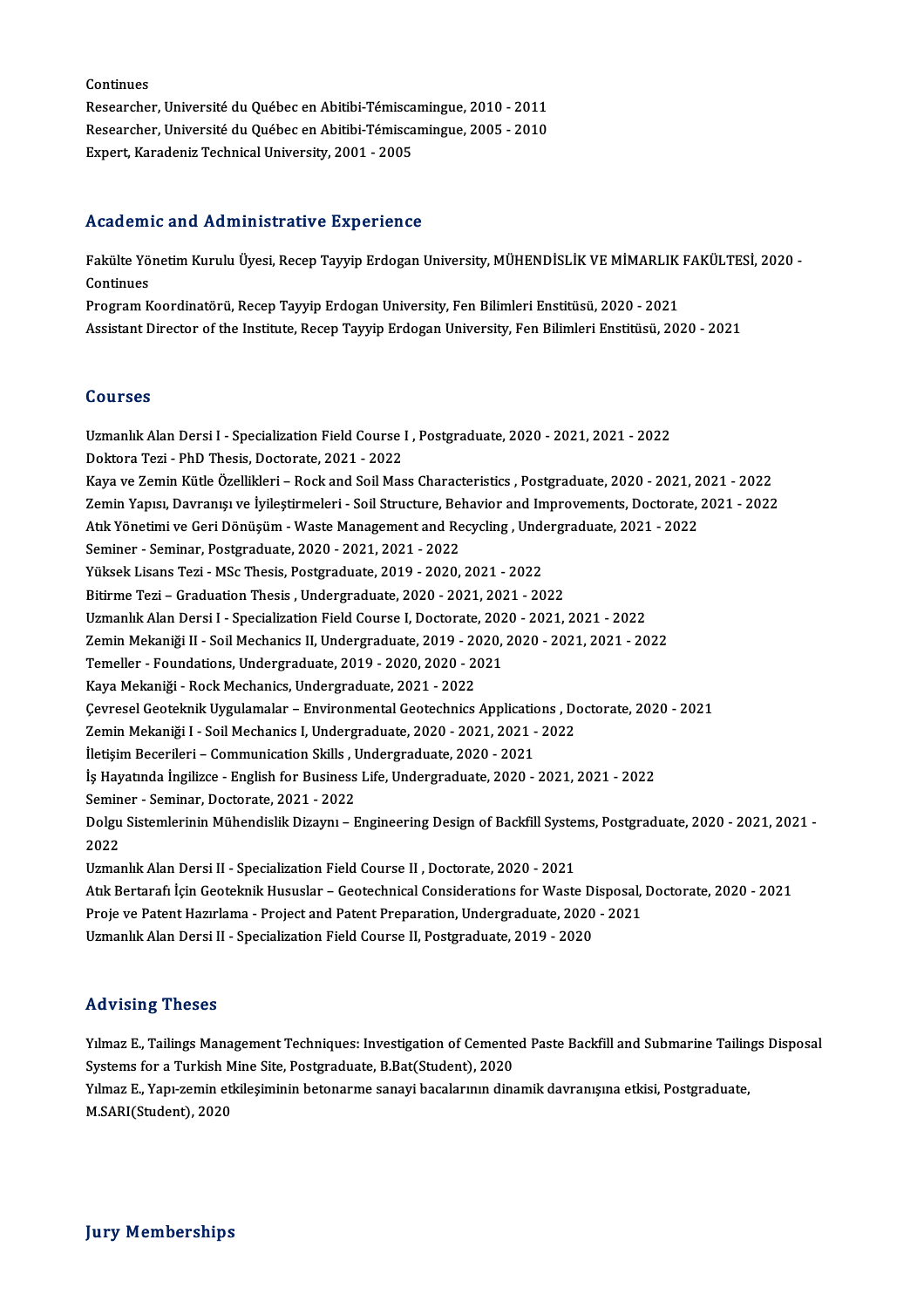Doctorate, Doctorate, University of Engineering and Technology Taxila, February, 2022<br>Destarate, Doctorate, Ayrasya Universitesi, July 2021 Doctorate, Doctorate, University of Engineering and Te<br>Doctorate, Doctorate, Avrasya Üniversitesi, July, 2021<br>Doctorate, Doctorate, The University of Western, Austr Doctorate, Doctorate, University of Engineering and Technology Taxila,<br>Doctorate, Doctorate, Avrasya Üniversitesi, July, 2021<br>Doctorate, Doctorate, The University of Western Australia , June, 2019

# Doctorate, Doctorate, The University of Western Australia , June, 2019<br>Articles Published in Journals That Entered SCI, SSCI and AHCI Indexes

- rticles Published in Journals That Entered SCI, SSCI and AHCI Indexes<br>I. Influence of 3D-printed polymer structures on dynamic splitting and crack propagation behavior of chose a distincted in Journals<br>Influence of 3D-printed poly<br>Thang H. Coo S. Vilmag E Influence of 3D-printec<br>cementitious tailings ba<br>Zhang H., Cao S., Yılmaz E.<br>CONSTRUCTION AND RUU cementitious tailings backfill<br>Zhang H., Cao S., Yılmaz E.<br>CONSTRUCTION AND BUILDING MATERIALS, vol.343, pp.1-12, 2022 (Journal Indexed in SCI Expanded)<br>Influence of types and contents of nano sollulose materials as reinfo
	-

Zhang H., Cao S., Yılmaz E.<br>CONSTRUCTION AND BUILDING MATERIALS, vol.343, pp.1-12, 2022 (Journal Indexed in SCI Expande<br>II. Influence of types and contents of nano cellulose materials as reinforcement on stability<br>norforma CONSTRUCTION AND BUILDING MATERIALS, vol.3<br>Influence of types and contents of nano celly<br>performance of cementitious tailings backfill<br>Wang A. Cao S. Vilmer E II. Influence of types and contents of nano cellulose materials as reinforcement on stability performance of cementitious tailings backfill<br>Wang A., Cao S., Yılmaz E. performance of cementitious tailings backfill<br>Wang A., Cao S., Yılmaz E.<br>CONSTRUCTION AND BUILDING MATERIALS, vol.344, pp.1-14, 2022 (Journal Indexed in SCI Expanded)<br>Physise, chamisel and misre structural behavior of seme

III. Physico-chemical and micro-structural behavior of cemented mine backfill: Effect of pH in dam<br>tailings CONSTRI<br>Physico<br>tailings<br><sup>Koson T</sup>

KasapT.,YılmazE.,SarıM.

Journal Of Environmental Management, vol.314, pp.1-12, 2022 (Journal Indexed in SCI Expanded)

Kasap T., Yılmaz E., Sarı M.<br>Journal Of Environmental Management, vol.314, pp.1-12, 2022 (Journal Indexed in SCI Expanded)<br>IV. Strength, acoustic, and fractal behavior of fiber reinforced cemented tailings backfill sub Journal Of Environmental Man<br>Strength, acoustic, and frac<br>triaxial compression loads<br><sup>Yuo C</sup> Vilmaz F Strength, acou<br>triaxial compre<br>Xue G., Yilmaz E.<br>CONSTRUCTION

triaxial compression loads<br>Xue G., Yilmaz E.<br>CONSTRUCTION AND BUILDING MATERIALS, vol.338, 2022 (Journal Indexed in SCI)

Xue G., Yilmaz E.<br>CONSTRUCTION AND BUILDING MATERIALS, vol.338, 2022 (Journal Indexed in SCI)<br>V. Numerical investigation of creeping rockmass interaction with hardening and shrinking cemented<br>naste baskfill CONSTRUCTIO<br>Numerical in<br>paste backfill<br>Yan P. Jio H. Y paste backfill<br>Yan B., Jia H., YILMAZ E., Lai X., Shan P., Hou C.<br>CONSTRUCTION AND BUILDING MATERIALS, vol.340, 2022 (Journal Indexed in SCI)<br>Strength and migrestructure evolution in comented mine backfill with low.

paste backfill<br>Yan B., Jia H., YILMAZ E., Lai X., Shan P., Hou C.

VI. Strength and microstructure evolution in cemented mine backfill with low and high pH pyritic tailings: Effect of mineral admixtures CONSTRUCTION AND BUILDING MATERIA<br>Strength and microstructure evolution<br>tailings: Effect of mineral admixtures<br>SARLM, VILMAZE, Kesen T. Guner N. H SARI M., YILMAZ E., Kasap T., Guner N. U. tailings: Effect of mineral admixtures<br>SARI M., YILMAZ E., Kasap T., Guner N. U.<br>CONSTRUCTION AND BUILDING MATERIALS, vol.328, 2022 (Journal Indexed in SCI)<br>Bequaling Dam Tailings as Comanted Mine Backfill: Mechanical and

SARI M., YILMAZ E., Kasap T., Guner N. U.<br>CONSTRUCTION AND BUILDING MATERIALS, vol.328, 2022 (Journal Indexed in SCI)<br>VII. Recycling Dam Tailings as Cemented Mine Backfill: Mechanical and Geotechnical Properties<br>Vosen CONSTRUCTION AND BUILDING MATERIA<br>Recycling Dam Tailings as Cemented<br>Kasap T., YILMAZ E., Guner N. U. , SARI M.<br>ADVANCES IN MATERIALS SCIENCE AND Recycling Dam Tailings as Cemented Mine Backfill: Mechanical and Geotechnical Prope<br>Kasap T., YILMAZ E., Guner N. U. , SARI M.<br>ADVANCES IN MATERIALS SCIENCE AND ENGINEERING, vol.2022, 2022 (Journal Indexed in SCI)<br>Analysis

Kasap T., YILMAZ E., Guner N. U. , SARI M.<br>ADVANCES IN MATERIALS SCIENCE AND ENGINEERING, vol.2022, 2022 (Journal Indexed in SCI)<br>VIII. Analysis of tensile mechanical characteristics of fibre reinforced backfill through sp ADVANCES IN MATERIALS SCIENO<br>Analysis of tensile mechanical<br>and three-point bending tests<br>Yue C. YU MAZE, Fong C. Coo S. Analysis of tensile mechanica<br>and three-point bending tests<br>Xue G., YILMAZ E., Feng G., Cao S.<br>INTERNATIONAL JOURNAL OF M

and three-point bending tests<br>INTERNATIONAL E., Feng G., Cao S.<br>INTERNATIONAL JOURNAL OF MINING RECLAMATION AND ENVIRONMENT, vol.36, no.3, pp.218-234, 2022<br>(Journal Indexed in SCI) Xue G., YILMAZ E., Feng G., Cao S. INTERNATIONAL JOURNAL OF MINING RECLAMATION AND ENVIRONMENT, vol.36, no.3, pp.218-234, 2022<br>(Journal Indexed in SCI)<br>IX. Effect of height to diameter ratio on dynamic characteristics of cemented tailings backfills with fib

(Journal Indexed in SCI)<br>Effect of height to diameter ratio on dy<br>reinforcement through impact loading<br>Wang A. Cas S. YU MAZ E reinforcement through impact loading<br>Wang A., Cao S., YILMAZ E.

CONSTRUCTION AND BUILDING MATERIALS, vol.322, 2022 (Journal Indexed in SCI)

### Wang A., Cao S., YILMAZ E.<br>CONSTRUCTION AND BUILDING MATERIALS, vol.322, 2022 (Journal Indexed in SCI)<br>X. Compressive fatigue behavior and failure evolution of additive fiber-reinforced cemented tailings<br>composites CONSTRUCTI<br>Compressiv<br>composites Compressive fatigue beha<br>composites<br>Li J., Cao S., YILMAZ E., Liu Y.<br>INTERNATIONAL JOURNAL C

composites<br>Li J., Cao S., YILMAZ E., Liu Y.<br>INTERNATIONAL JOURNAL OF MINERALS METALLURGY AND MATERIALS, vol.29, no.2, pp.345-355, 2022 (Journal Li J., Cao S., YILN<br>INTERNATIONA<br>Indexed in SCI)<br>A Joint Export INTERNATIONAL JOURNAL OF MINERALS METALLURGY AND MATERIALS, vol.29, no.2, pp.345-355, 2<br>Indexed in SCI)<br>XI. A Joint Experiment and Discussion for Strength Characteristics of Cemented Paste Backfill<br>Considering Curing Condi

Indexed in SCI)<br>A Joint Experiment and Discuss<br>Considering Curing Conditions<br>Chan S. Wang W. Yan B. Wit A. Wa A Joint Experiment and Discussion for Streng<br>Considering Curing Conditions<br>Chen S., Wang W., Yan R., Wu A., Wang Y., YILMAZ E.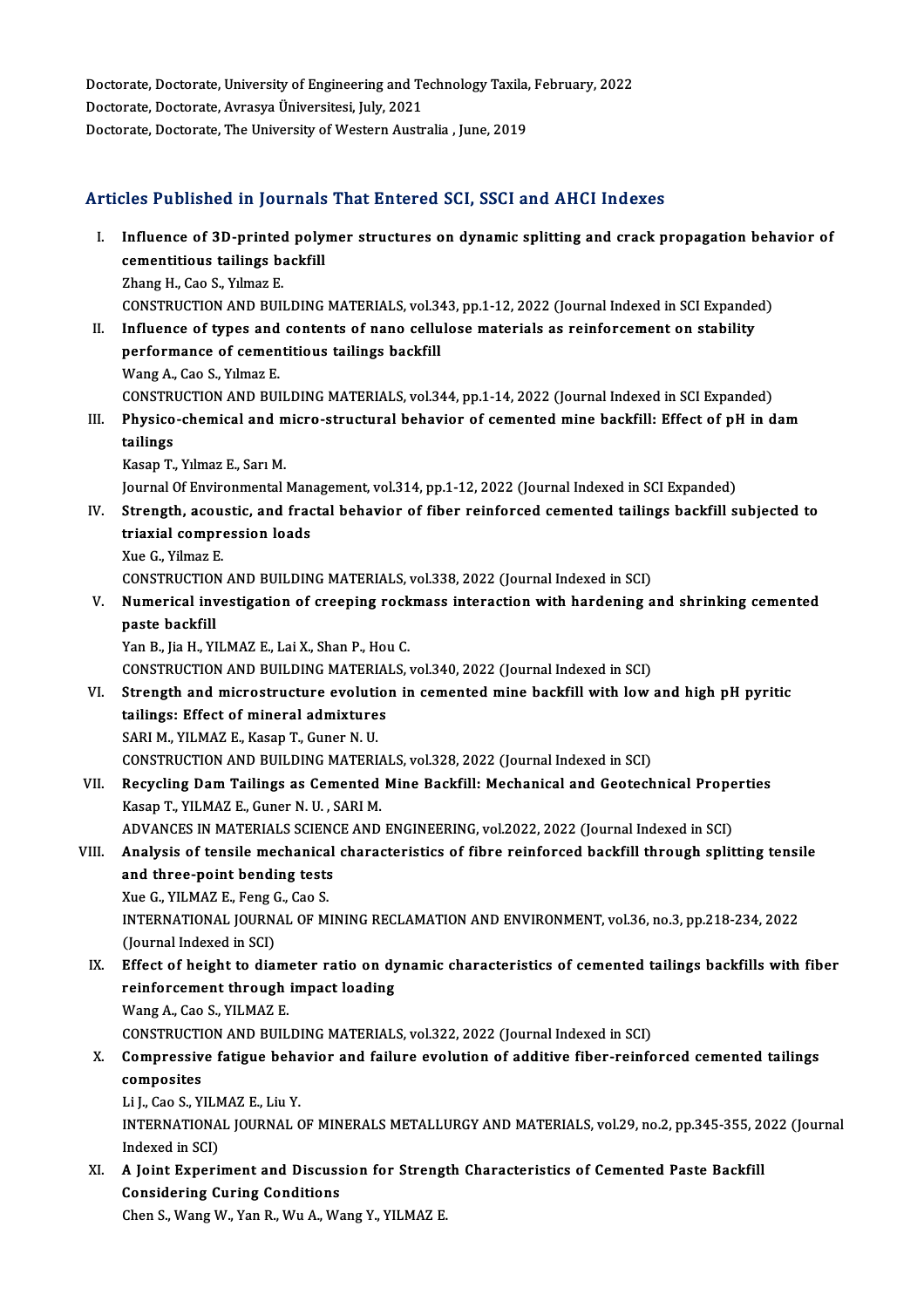- MINERALS, vol.12, no.2, 2022 (Journal Indexed in SCI)<br>Employing II shaned 2D printed polymer to impr MINERALS, vol.12, no.2, 2022 (Journal Indexed in SCI)<br>XII. Employing U-shaped 3D printed polymer to improve flexural properties of cementitious tailings<br>hackfills MINERAL<br>**Employir**<br>backfills<br><sup>Oin S.</sup> See Employing U-shaped<br>backfills<br>Qin S., Cao S., YILMAZ E.<br>CONSTRUCTION AND BI backfills<br>Qin S., Cao S., YILMAZ E.<br>CONSTRUCTION AND BUILDING MATERIALS, vol.320, 2022 (Journal Indexed in SCI)<br>Strongth Analysis and Ontimization of Alkali Astivated Slag Baskfills Throw Qin S., Cao S., YILMAZ E.<br>CONSTRUCTION AND BUILDING MATERIALS, vol.320, 2022 (Journal Indexed in SCI)<br>XIII. Strength Analysis and Optimization of Alkali Activated Slag Backfills Through Response Surface<br>Methodology CONSTRUCTION<br>Strength Anal<br>Methodology<br>Dai<sup>v Bon L</sup> C Dai X., Ren L., Gu X., YILMAZ E., Fang K., Jiang H. Methodology<br>Dai X., Ren L., Gu X., YILMAZ E., Fang K., Jiang H.<br>FRONTIERS IN MATERIALS, vol.9, 2022 (Journal Indexed in SCI)<br>Numerisel study on misrossele and masrossele strength l Dai X., Ren L., Gu X., YILMAZ E., Fang K., Jiang H.<br>FRONTIERS IN MATERIALS, vol.9, 2022 (Journal Indexed in SCI)<br>XIV. Numerical study on microscale and macroscale strength behaviors of hardening cemented paste<br>hackfill FRONTI<br><mark>Numer</mark><br>backfill Numerical study on microscale and macr<br>backfill<br>Yan B., Jia H., YILMAZ E., Lai X., Shan P., Hou C.<br>CONSTRUCTION AND RUU DINC MATERIALS backfill<br>Yan B., Jia H., YILMAZ E., Lai X., Shan P., Hou C.<br>CONSTRUCTION AND BUILDING MATERIALS, vol.321, 2022 (Journal Indexed in SCI) Yan B., Jia H., YILMAZ E., Lai X., Shan P., Hou C.<br>CONSTRUCTION AND BUILDING MATERIALS, vol.321, 2022 (Journal Indexed in SCI)<br>XV. Characterization of Macro Mechanical Properties and Microstructures of Cement-Based Composi CONSTRUCTION AND BUILDING MATERIALS, vol.321<br>Characterization of Macro Mechanical Properti<br>Prepared from Fly Ash, Gypsum and Steel Slag<br>Lil Cee S XU MAZE Characterization of<br>Prepared from Fly<br>Li J., Cao S., YILMAZ E.<br>MINERALS vol.12, no. Prepared from Fly Ash, Gypsum and Steel Slag<br>Li J., Cao S., YILMAZ E.<br>MINERALS, vol.12, no.1, 2022 (Journal Indexed in SCI) Li J., Cao S., YILMAZ E.<br>MINERALS, vol.12, no.1, 2022 (Journal Indexed in SCI)<br>XVI. A Large Goaf Group Treatment by means of Mine Backfill Technology MINERALS, vol.12, no.1,<br>A Large Goaf Group 1<br>Jia H., Yan B., YILMAZ E.<br>ADVANGES IN CIVIL EN. A Large Goaf Group Treatment by means of Mine Backfill Technolog<br>Jia H., Yan B., YILMAZ E.<br>ADVANCES IN CIVIL ENGINEERING, vol.2021, 2021 (Journal Indexed in SCI)<br>Influence of tunes and shapes of 2D printed polymenic lattic Jia H., Yan B., YILMAZ E.<br>ADVANCES IN CIVIL ENGINEERING, vol.2021, 2021 (Journal Indexed in SCI)<br>XVII. Influence of types and shapes of 3D printed polymeric lattice on ductility performance of<br>comentitious backfill composi ADVANCES IN CIVIL ENGINEERING, vol.2021, 2021 (Journal Indexed in SCI)<br>Influence of types and shapes of 3D printed polymeric lattice on du<br>cementitious backfill composites<br>Qin S., Cao S., YILMAZ E., Li J. Influence of types and sh<br>cementitious backfill com<br>Qin S., Cao S., YILMAZ E., Li J.<br>CONSTRUCTION AND RUILD. cementitious backfill composites<br>Qin S., Cao S., YILMAZ E., Li J.<br>CONSTRUCTION AND BUILDING MATERIALS, vol.307, 2021 (Journal Indexed in SCI)<br>The Durability of High Strength Congrate Containing Waste Tire Steel Eiber XVIII. The Durability of High-Strength Concrete Containing Waste Tire Steel Fiber and Coal Fly Ash<br>Ali B., YILMAZ E., Tahir A. R., Gamaoun F., El Ouni M. H., Murtaza Rizvi S. M. CONSTRUCTION AND BUILDING MATERIALS, vol.307, 2021 (Journal Indexergency The Durability of High-Strength Concrete Containing Waste Tire St<br>Ali B., YILMAZ E., Tahir A. R. , Gamaoun F., El Ouni M. H. , Murtaza Rizvi S. M.<br>AD The Durability of High-Strength Concrete Containing Waste Tire Steel Fiber and Coal I<br>Ali B., YILMAZ E., Tahir A. R. , Gamaoun F., El Ouni M. H. , Murtaza Rizvi S. M.<br>ADVANCES IN MATERIALS SCIENCE AND ENGINEERING, vol.2021 Ali B., YILMAZ E., Tahir A. R. , Gamaoun F., El Ouni M. H. , Murtaza Rizvi S. M.<br>ADVANCES IN MATERIALS SCIENCE AND ENGINEERING, vol.2021, 2021 (Journal Indexed in SCI)<br>XIX. Pozzolanic Effect on the Hydration Heat of Cement ADVANCES<br><mark>Pozzolani</mark><br>Additives<br>USTARAS i Pozzolanic Effect on the Hydration Hea<br>Additives<br>USTABAŞ İ., ERDOĞDU Ş., Omur I., YILMAZ E.<br>ADVANCES IN CIVIL ENCINEERING vol 2021 Additives<br>USTABAŞ İ., ERDOĞDU Ş., Omur I., YILMAZ E.<br>ADVANCES IN CIVIL ENGINEERING, vol.2021, 2021 (Journal Indexed in SCI) USTABAȘ İ., ERDOĞDU Ș., Omur I., YILMAZ E.<br>ADVANCES IN CIVIL ENGINEERING, vol.2021, 2021 (Journal Indexed in SCI)<br>XX. Influence of industrial solid waste as filling material on mechanical and microstructural<br>characteristic ADVANCES IN CIVIL ENGINEERING, vol.2021,<br>Influence of industrial solid waste as fill<br>characteristics of cementitious backfills<br>Lil VILMAZE Coos Influence of industr<br>characteristics of ce<br>Li J., YILMAZ E., Cao S.<br>CONSTRUCTION AND. characteristics of cementitious backfills<br>Li J., YILMAZ E., Cao S.<br>CONSTRUCTION AND BUILDING MATERIALS, vol.299, 2021 (Journal Indexed in SCI)<br>Investigation on the flowural strength, foilure pattern and misrostrustural Li J., YILMAZ E., Cao S.<br>CONSTRUCTION AND BUILDING MATERIALS, vol.299, 2021 (Journal Indexed in SCI)<br>XXI. Investigation on the flexural strength, failure pattern and microstructural characteristics of<br>combined fibers reinf CONSTRUCTION AND BUILDING MATERIALS, vol.299, 2021<br>Investigation on the flexural strength, failure pattern<br>combined fibers reinforced cemented tailings backfill<br>Huang 7, Cao S, VII MAZ E Huang Z., Cao S., YILMAZ E. combined fibers reinforced cemented tailings backfill<br>Huang Z., Cao S., YILMAZ E.<br>CONSTRUCTION AND BUILDING MATERIALS, vol.300, 2021 (Journal Indexed in SCI)<br>Characterization of Strongth and Quality of Comented Mine Backfi Huang Z., Cao S., YILMAZ E.<br>CONSTRUCTION AND BUILDING MATERIALS, vol.300, 2021 (Journal Indexed in SCI)<br>XXII. Characterization of Strength and Quality of Cemented Mine Backfill Made up of Lead-Zinc Processing<br>Tailings CONSTR<mark>L</mark><br>Characte<br>Tailings Characterization of Strength an<br>Tailings<br>AKKAYA U. G. , Cinku K., YILMAZ E.<br>EPONTIERS IN MATERIALS vel 2 Tailings<br>AKKAYA U. G. , Cinku K., YILMAZ E.<br>FRONTIERS IN MATERIALS, vol.8, 2021 (Journal Indexed in SCI) AKKAYA U. G., Cinku K., YILMAZ E.<br>FRONTIERS IN MATERIALS, vol.8, 2021 (Journal Indexed in SCI)<br>XXIII. Geopolymerization of soil by sodium silicate as an approach to control wind erosion FRONTIERS IN MATERIALS, vol.8, 2021 (Journal Indexed in SCI)<br>Geopolymerization of soil by sodium silicate as an approach<br>Koohestani B., Darban A. K. , Mokhtari P., Darezereshki E., YILMAZ E.<br>INTERNATIONAL JOURNAL OF ENVIRO
- Geopolymerization of soil by sodium silicate as an approach to control wind erosion<br>Koohestani B., Darban A. K. , Mokhtari P., Darezereshki E., YILMAZ E.<br>INTERNATIONAL JOURNAL OF ENVIRONMENTAL SCIENCE AND TECHNOLOGY, vol.1 Koohestani B., Darban A.<br>INTERNATIONAL JOURN.<br>(Journal Indexed in SCI)<br>Bonding behavior and INTERNATIONAL JOURNAL OF ENVIRONMENTAL SCIENCE AND TECHNOLOGY, vol.18, no.7, pp.1837-1848, 2021<br>(Journal Indexed in SCI)<br>XXIV. Bending behavior and failure mode of cemented tailings backfill composites incorporating differ
- (Journal Indexed in SCI)<br>Bending behavior and failure mode<br>fibers for sustainable construction<br>Yue G XII MAZE Fenz G Gee S Bending behavior and failure<br>fibers for sustainable constru<br>Xue G., YILMAZ E., Feng G., Cao S.<br>CONSTRUCTION AND RUU DINC I

fibers for sustainable construction<br>Xue G., YILMAZ E., Feng G., Cao S.<br>CONSTRUCTION AND BUILDING MATERIALS, vol.289, 2021 (Journal Indexed in SCI)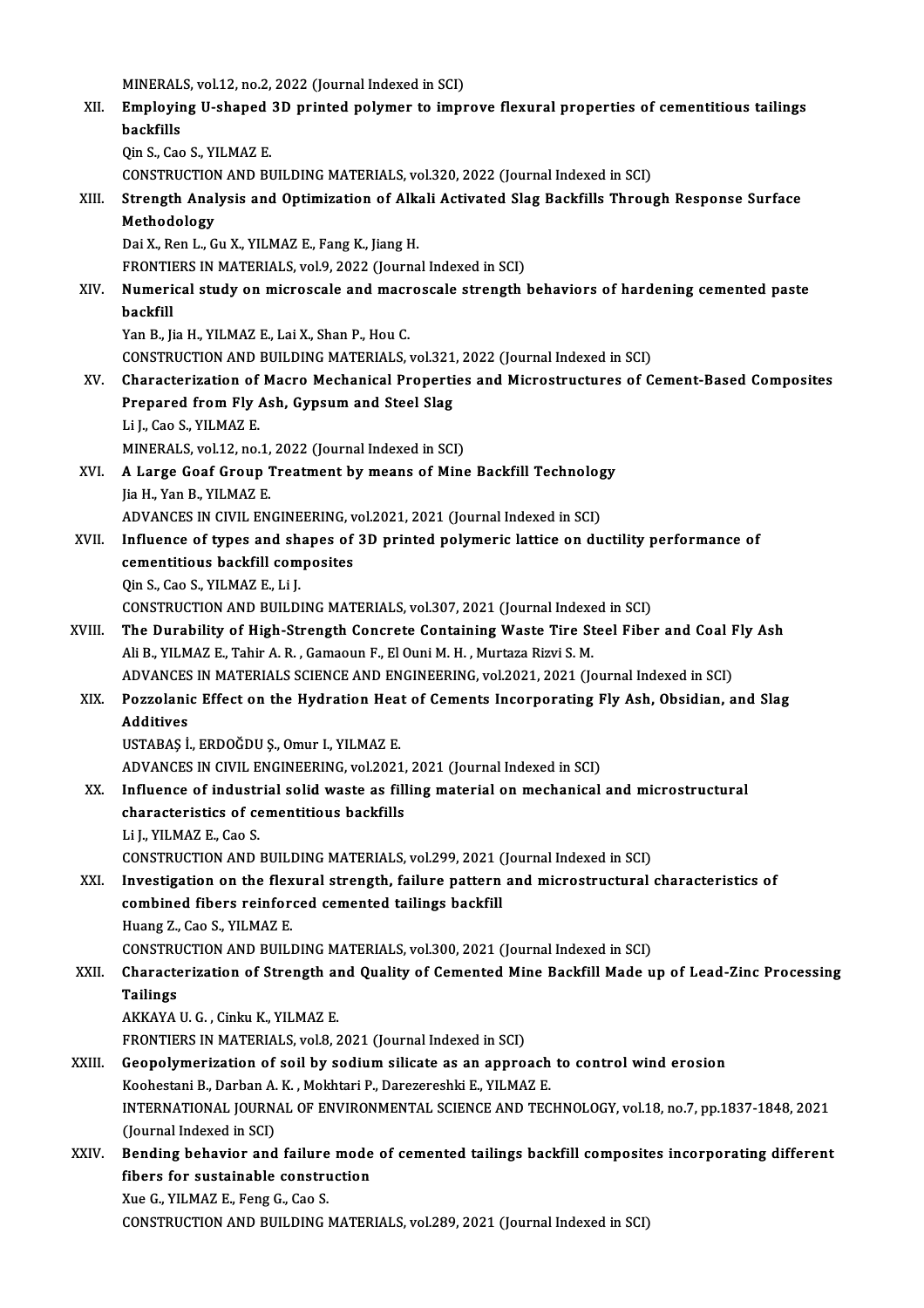| XXV.         | Sodium silicate effect on setting properties, strength behavior and microstructure of cemented coal                                 |
|--------------|-------------------------------------------------------------------------------------------------------------------------------------|
|              | fly ash backfill                                                                                                                    |
|              | Cavusoglu I., YILMAZ E., YILMAZ A. O.                                                                                               |
|              | POWDER TECHNOLOGY, vol.384, pp.17-28, 2021 (Journal Indexed in SCI)                                                                 |
| XXVI.        | Assessment of rheological and sedimentation characteristics of fresh cemented tailings backfill                                     |
|              | slurry                                                                                                                              |
|              | Cao S., Xue G., YILMAZ E., Yin Z.                                                                                                   |
|              | INTERNATIONAL JOURNAL OF MINING RECLAMATION AND ENVIRONMENT, vol.35, no.5, pp.319-335, 2021                                         |
|              | (Journal Indexed in SCI)                                                                                                            |
| XXVII.       | Reinforcement effect of polypropylene fiber on dynamic properties of cemented tailings backfill                                     |
|              | under SHPB impact loading                                                                                                           |
|              | Xue G., YILMAZ E., Feng G., Cao S., Sun L.<br>CONSTRUCTION AND BUILDING MATERIALS, vol.279, 2021 (Journal Indexed in SCI)           |
| XXVIII.      | Analysis of Strength and Microstructural Characteristics of Mine Backfills Containing Fly Ash and                                   |
|              | <b>Desulfurized Gypsum</b>                                                                                                          |
|              | Huang Z., YILMAZ E., Cao S.                                                                                                         |
|              | MINERALS, vol.11, no.4, 2021 (Journal Indexed in SCI)                                                                               |
| XXIX.        | A Solution to the Time-Dependent Stress Distribution in Suborbicular Backfilled Stope Interaction                                   |
|              | with Creeping Rock                                                                                                                  |
|              | Yan B., Lai X., Jia H., YILMAZ E., Hou C.                                                                                           |
|              | ADVANCES IN CIVIL ENGINEERING, vol.2021, 2021 (Journal Indexed in SCI)                                                              |
| XXX.         | CT scanning of internal crack mechanism and strength behavior of cement-fiber-tailings matrix                                       |
|              | composites                                                                                                                          |
|              | Cao S., YILMAZ E., Yin Z., Xue G., Song W., Sun L.                                                                                  |
|              | CEMENT & CONCRETE COMPOSITES, vol.116, 2021 (Journal Indexed in SCI)                                                                |
| XXXI.        | Utilizing concrete pillars as an environmental mining practice in underground mines                                                 |
|              | Cao S., Xue G., YILMAZ E., Yin Z., Yang F.                                                                                          |
|              | JOURNAL OF CLEANER PRODUCTION, vol.278, 2021 (Journal Indexed in SCI)                                                               |
| XXXII        | Additivity effect on properties of cemented coal fly ash backfill containing water-reducing                                         |
|              | admixtures                                                                                                                          |
|              | ÇAVUŞOĞLU İ., YILMAZ E., YILMAZ A. O.                                                                                               |
|              | CONSTRUCTION AND BUILDING MATERIALS, vol.267, 2021 (Journal Indexed in SCI)                                                         |
| XXXIII.      | Geopolymerization mechanism of binder-free mine tailings by sodium silicate                                                         |
|              | Koohestani B., Mokhtari P., YILMAZ E., Mahdipour F., Darban A.K.                                                                    |
|              | CONSTRUCTION AND BUILDING MATERIALS, vol.268, 2021 (Journal Indexed in SCI)                                                         |
| XXXIV.       | Relationship between ultrasonic pulse velocity and uniaxial compressive strength for cemented                                       |
|              | paste backfill with alkali-activated slag                                                                                           |
|              | JIANG H., HAN J., LI Y., Yilmaz E., SUN Q., LIU J.                                                                                  |
|              | NONDESTRUCTIVE TESTING AND EVALUATION, vol.35, no.4, pp.359-377, 2020 (Journal Indexed in SCI)                                      |
| XXXV         | Influence of Solid Content, Cement/Tailings Ratio, and Curing Time on Rheology and Strength of                                      |
|              | <b>Cemented Tailings Backfill</b>                                                                                                   |
|              | Li J., YILMAZ E., Cao S.                                                                                                            |
|              | MINERALS, vol.10, no.10, 2020 (Journal Indexed in SCI)                                                                              |
| <b>XXXVI</b> | Strength development and microstructure characteristics of artificial concrete pillar considering                                   |
|              | fiber type and content effects                                                                                                      |
|              | CAO S., ZHENG D., YILMAZ E., YIN Z., XUE G., YANG F.<br>CONSTRUCTION AND BUILDING MATERIALS, vol.256, 2020 (Journal Indexed in SCI) |
|              | A combined experimental and numerical study on the triaxial and dynamic compression behavior of                                     |
| XXXVII.      | cemented tailings backfill                                                                                                          |
|              | Yang L., Xu W., YILMAZ E., Wang Q., Qiu J.                                                                                          |
|              | ENGINEERING STRUCTURES, vol.219, 2020 (Journal Indexed in SCI)                                                                      |
|              |                                                                                                                                     |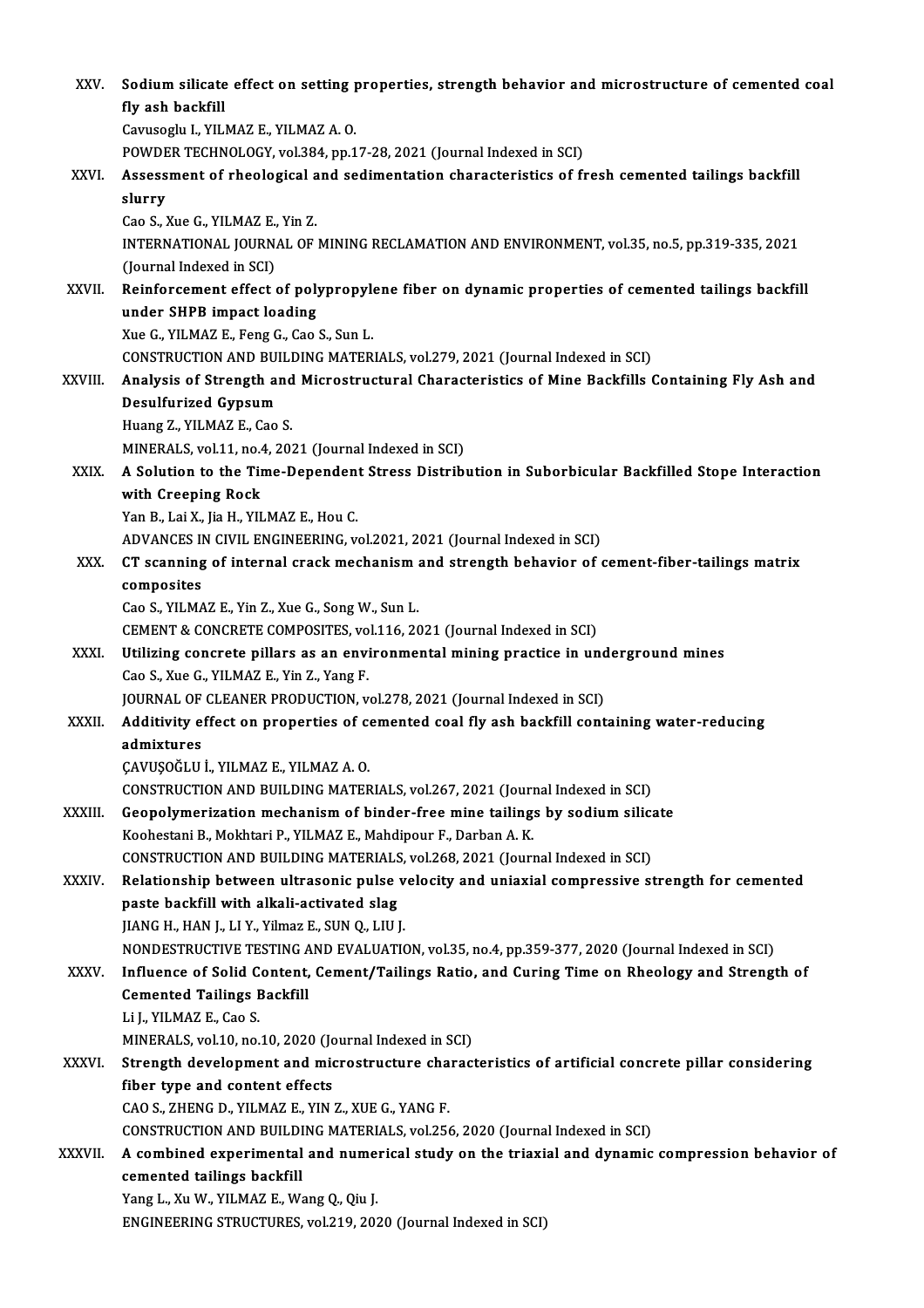| XXXVIII.     | Characterization of early age behavior of cemented paste backfill through the magnitude and           |
|--------------|-------------------------------------------------------------------------------------------------------|
|              | frequency spectrum of ultrasonic P-wave                                                               |
|              | Yan B., Zhu W., Hou C., YILMAZ E., Saadat M.                                                          |
|              | Construction and Building Materials, vol.249, 2020 (Journal Indexed in SCI)                           |
| <b>XXXIX</b> | Effect of mineral admixtures on flow properties of fresh cemented paste backfill: Assessment of time  |
|              | dependency and thixotropy                                                                             |
|              | Jiang H., Fall M., YILMAZ E., Li Y., Yang L.                                                          |
|              | POWDER TECHNOLOGY, vol.372, pp.258-266, 2020 (Journal Indexed in SCI)                                 |
| XL.          | Influence of Hydrofluoric Acid Leaching and Roasting on Mineralogical Phase Transformation of         |
|              | Pyrite in Sulfidic Mine Tailings                                                                      |
|              | Koohestani B., Darban A. K., Mokhtari P., Darezereshki E., YILMAZ E., YILMAZ E.                       |
|              | MINERALS, vol.10, no.6, 2020 (Journal Indexed in SCI)                                                 |
| XLI.         | Fiber length effect on strength properties of polypropylene fiber reinforced cemented tailings        |
|              | backfill specimens with different sizes                                                               |
|              | Xue G, Yilmaz E, Song W, Cao S.                                                                       |
|              | CONSTRUCTION AND BUILDING MATERIALS, vol.241, 2020 (Journal Indexed in SCI)                           |
| XLII.        | Rheological Properties of Cemented Paste Backfill with Alkali-Activated Slag                          |
|              | Kou Y., Jiang H., Ren L., Yilmaz E., Li Y.                                                            |
|              | MINERALS, vol.10, no.3, 2020 (Journal Indexed in SCI)                                                 |
| XLIII.       | Ultrasonic evaluation of strength properties of cemented paste backfill: Effects of mineral admixture |
|              | and curing temperature                                                                                |
|              | JIANG H., YI H., Yilmaz E., LIU S., QIU J.                                                            |
|              | ULTRASONICS, vol.100, 2020 (Journal Indexed in SCI)                                                   |
| XLIV.        | Fiber type effect on strength, toughness and microstructure of early age cemented tailings backfill   |
|              | CAO S., Yilmaz E., SONG W.                                                                            |
|              | CONSTRUCTION AND BUILDING MATERIALS, vol.223, pp.44-54, 2019 (Journal Indexed in SCI)                 |
| XLV.         | Assessment of Acoustic Emission and Triaxial Mechanical Properties of Rock-Cemented Tailings          |
|              | <b>Matrix Composites</b>                                                                              |
|              | CAO S., Yilmaz E., SONG W., XUE G.                                                                    |
|              | ADVANCES IN MATERIALS SCIENCE AND ENGINEERING, vol.2019, 2019 (Journal Indexed in SCI)                |
| XLVI.        | Analysis of internal structure behavior of fiber reinforced cement-tailings matrix composites         |
|              | through X-ray computed tomography                                                                     |
|              | XUE G., Yilmaz E., SONG W., CAO S.                                                                    |
|              | COMPOSITES PART B-ENGINEERING, vol.175, 2019 (Journal Indexed in SCI)                                 |
| XLVII.       | Effectiveness of alkali-activated slag as alternative binder on workability and early age compressive |
|              | strength of cemented paste backfills                                                                  |
|              | JIANG H., QI Z., Yilmaz E., HAN J., QIU J., DONG C.                                                   |
|              | CONSTRUCTION AND BUILDING MATERIALS, vol.218, pp.689-700, 2019 (Journal Indexed in SCI)               |
| XLVIII.      | Mechanical, flexural and microstructural properties of cement-tailings matrix composites: Effects of  |
|              | fiber type and dosage                                                                                 |
|              | XUE G., Yilmaz E., SONG W., CAO S.                                                                    |
|              | COMPOSITES PART B-ENGINEERING, vol.172, pp.131-142, 2019 (Journal Indexed in SCI)                     |
| XLIX.        | Influence of fiber reinforcement on mechanical behavior and microstructural properties of             |
|              | cemented tailings backfill                                                                            |
|              | XUE G., Yilmaz E., SONG W., YILMAZ E.                                                                 |
|              | CONSTRUCTION AND BUILDING MATERIALS, vol.213, pp.275-285, 2019 (Journal Indexed in SCI)               |
| L.           | Loading rate effect on uniaxial compressive strength behavior and acoustic emission properties of     |
|              | cemented tailings backfill                                                                            |
|              | CAO S., Yilmaz E., SONG W., YILMAZ E., XUE G.                                                         |
|              | CONSTRUCTION AND BUILDING MATERIALS, vol.213, pp.313-324, 2019 (Journal Indexed in SCI)               |
| LI.          | Flexural Behavior of Fiber Reinforced Cemented Tailings Backfill Under Three-Point Bending            |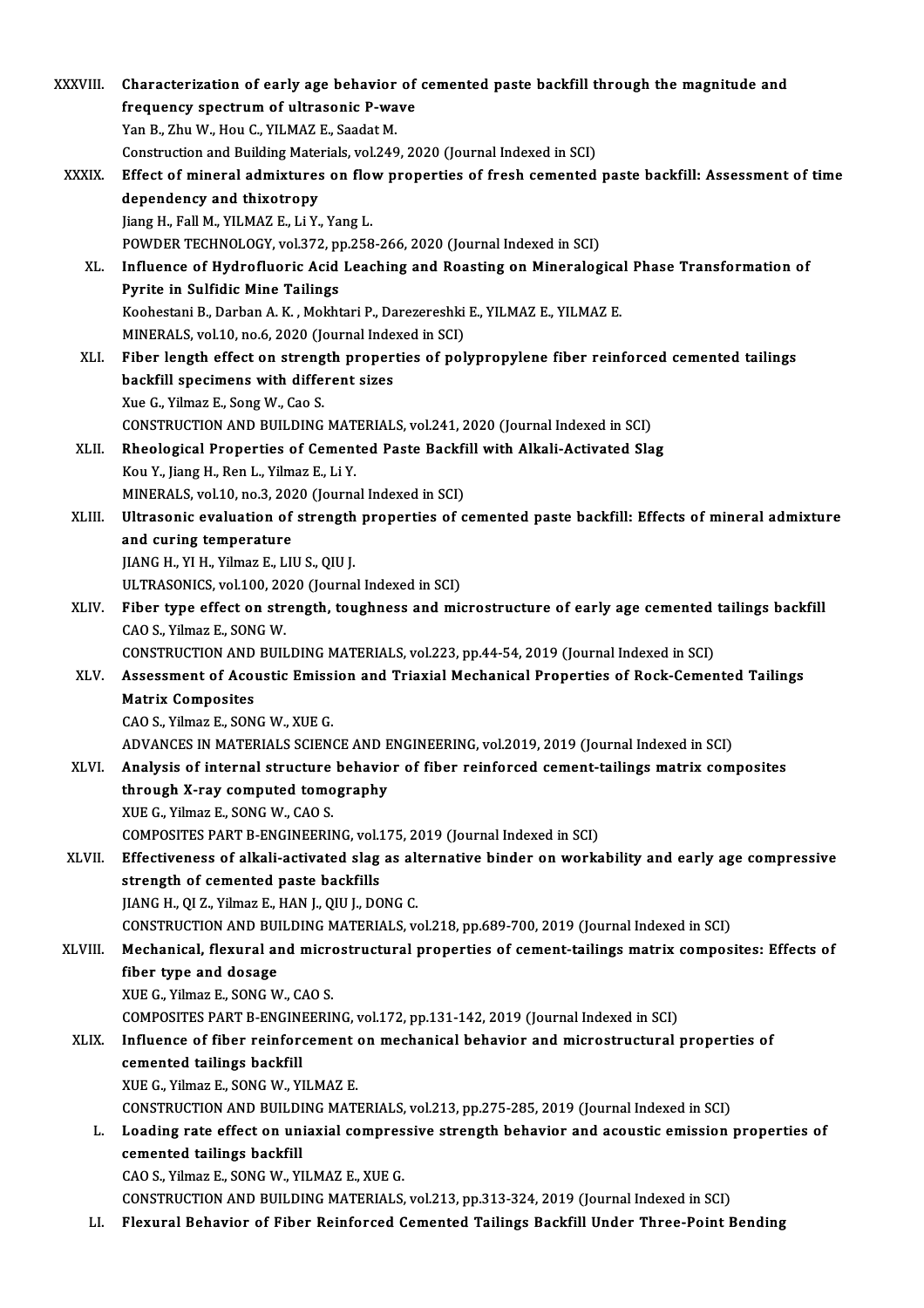CAOS.,XUEG.,YilmazE. IEEEACCESS,vol.7,pp.139317-139328,2019 (Journal Indexed inSCI) CAO S., XUE G., Yilmaz E.<br>IEEE ACCESS, vol.7, pp.139317-139328, 2019 (Journal Indexed in SCI)<br>LII. Comparison of different natural fiber treatments: a literature review<br>KOOUESTANLE, Darban A.K., Makhtari B. Vilmag E. DAREZ IEEE ACCESS, vol.7, pp.139317-139328, 2019 (Journal Indexed in SCI)<br>Comparison of different natural fiber treatments: a literature re<br>KOOHESTANI B., Darban A. K. , Mokhtari P., Yilmaz E., DAREZERESHKI E.<br>INTERNATIONAL JOUR Comparison of different natural fiber treatments: a literature review<br>KOOHESTANI B., Darban A. K. , Mokhtari P., Yilmaz E., DAREZERESHKI E.<br>INTERNATIONAL JOURNAL OF ENVIRONMENTAL SCIENCE AND TECHNOLOGY, vol.16, no.1, pp.62 KOOHESTANI B., Darban<br>INTERNATIONAL JOURN.<br>(Journal Indexed in SCI)<br>Effect of superplastici INTERNATIONAL JOURNAL OF ENVIRONMENTAL SCIENCE AND TECHNOLOGY, vol.16, no.1, pp.629-642, 2019<br>(Journal Indexed in SCI)<br>LIII. Effect of superplasticizer type and dosage on fluidity and strength behavior of cemented tailings (Journal Indexed in SCI)<br>Effect of superplasticizer type and de<br>backfill with different solid contents<br>YANG L. Vilmaz E. LLL LULH, HANG H Effect of superplasticizer type and<br>backfill with different solid content<br>YANG L., Yilmaz E., LI J., LIU H., JIANG H.<br>CONSTRUCTION AND RUU DINC MATER backfill with different solid contents<br>YANG L., Yilmaz E., LI J., LIU H., JIANG H.<br>CONSTRUCTION AND BUILDING MATERIALS, vol.187, pp.290-298, 2018 (Journal Indexed in SCI)<br>Dunamis response of sement tailings matrix semposit YANG L., Yilmaz E., LI J., LIU H., JIANG H.<br>CONSTRUCTION AND BUILDING MATERIALS, vol.187, pp.290-298, 2018 (Journal Indexed in SCI)<br>LIV. Dynamic response of cement-tailings matrix composites under SHPB compression load CONSTRUCTION AND BUIL<br>Dynamic response of ce<br>CAO S., Yilmaz E., SONG W.<br>CONSTRUCTION AND BUIL Dynamic response of cement-tailings matrix composites under SHPB compression load<br>CAO S., Yilmaz E., SONG W.<br>CONSTRUCTION AND BUILDING MATERIALS, vol.186, pp.892-903, 2018 (Journal Indexed in SCI)<br>Compressive Strepgth Char CAO S., Yilmaz E., SONG W.<br>CONSTRUCTION AND BUILDING MATERIALS, vol.186, pp.892-903, 2018 (Journal Indexed in SCI)<br>LV. Compressive Strength Characteristics of Cemented Tailings Backfill with Alkali-Activated Slag<br>VIIE C. V CONSTRUCTION AND BUILDING M<br>Compressive Strength Charact<br>XUE G., Yilmaz E., SONG W., CAO S.<br>APPLIED SCIENCES PASEL, vol.8, Compressive Strength Characteristics of Cemented Tailings B:<br>XUE G., Yilmaz E., SONG W., CAO S.<br>APPLIED SCIENCES-BASEL, vol.8, no.9, 2018 (Journal Indexed in SCI)<br>Evaluation of Viscosity, Strongth and Misrostructural Propo XUE G., Yilmaz E., SONG W., CAO S.<br>APPLIED SCIENCES-BASEL, vol.8, no.9, 2018 (Journal Indexed in SCI)<br>LVI. Evaluation of Viscosity, Strength and Microstructural Properties of Cemented Tailings Backfill<br>CAO S. Vilmag E. APPLIED SCIENCES-BASEI<br>Evaluation of Viscosity,<br>CAO S., Yilmaz E., SONG W.<br>MINERALS wol 2 no 2 201 Evaluation of Viscosity, Strength and Microstru<br>CAO S., Yilmaz E., SONG W.<br>MINERALS, vol.8, no.8, 2018 (Journal Indexed in SCI)<br>Influence of structural fectors on uniquial comp CAO S., Yilmaz E., SONG W.<br>MINERALS, vol.8, no.8, 2018 (Journal Indexed in SCI)<br>LVII. Influence of structural factors on uniaxial compressive strength of cemented tailings backfill<br>CAO S. SONG W. Vilmar F. MINERALS, vol.8, no.8, 201<br>Influence of structural<br>CAO S., SONG W., Yilmaz E.<br>CONSTRUCTION AND RUIL Influence of structural factors on uniaxial compressive strength of cemented tailings |<br>CAO S., SONG W., Yilmaz E.<br>CONSTRUCTION AND BUILDING MATERIALS, vol.174, pp.190-201, 2018 (Journal Indexed in SCI)<br>Influence of amine CAO S., SONG W., Yilmaz E.<br>CONSTRUCTION AND BUILDING MATERIALS, vol.174, pp.190-201, 2018 (Journal Indexed in SCI)<br>LVIII. Influence of amine and vinyl functional groups of silanes on total performance of thermoplastic-<br>has **CONSTRUCTION AND**<br>Influence of amine<br>based composites<br>KOOHESTANLE DAL Influence of amine and vinyl functional groups of silanes of<br>based composites<br>KOOHESTANI B., DARBAN A. K. , Yilmaz E., Mokhtari P., GANETRI I.<br>CONSTRUCTION AND RUU DINC MATERIALS vol.172, pp.99,105 based composites<br>KOOHESTANI B., DARBAN A. K. , Yilmaz E., Mokhtari P., GANETRI I.<br>CONSTRUCTION AND BUILDING MATERIALS, vol.172, pp.98-105, 2018 (Journal Indexed in SCI)<br>The influence of sedium and sulfate iers on total sel KOOHESTANI B., DARBAN A. K. , Yilmaz E., Mokhtari P., GANETRI I.<br>CONSTRUCTION AND BUILDING MATERIALS, vol.172, pp.98-105, 2018 (Journal Indexed in SCI)<br>LIX. The influence of sodium and sulfate ions on total solidification CONSTRUCTION AND BUILDING MATER<br>The influence of sodium and sulfate<br>rich acid mine drainage in silica gel<br>Koobestani B. Darban A. K. Darsgaresh Koohestani B., Darban A.K., Darezereshki E., Mokhtari P., Yilmaz E., YILMAZ E. rich acid mine drainage in silica gel<br>Koohestani B., Darban A. K. , Darezereshki E., Mokhtari P., Yilmaz E., YILMAZ E.<br>Journal of Environmental Chemical Engineering, vol.6, no.2, pp.3520-3527, 2018 (Journal Indexed in SCI) LX. Stope depth effect on field behaviour and performance of cemented paste backfills Yilmaz E. Journal o<br><mark>Stope de</mark><br>Yilmaz E.<br>INTERNA Stope depth effect on field behaviour and performance of cemented paste backfills<br>Yilmaz E.<br>INTERNATIONAL JOURNAL OF MINING RECLAMATION AND ENVIRONMENT, vol.32, no.4, pp.273-296, 2018<br>(Jaurnal Indoved in SCI) Yilmaz E.<br>INTERNATIONAL JOURN.<br>(Journal Indexed in SCI)<br>Effects of silane modii INTERNATIONAL JOURNAL OF MINING RECLAMATION AND ENVIRONMENT, vol.32, no.4, pp.273-296, 20<br>(Journal Indexed in SCI)<br>LXI. Effects of silane modified minerals on mechanical, microstructural, thermal, and rheological<br>nunparati (Journal Indexed in SCI)<br>Effects of silane modified minerals on<br>properties of wood plastic composites<br>KOOUESTANLE CANETPLL Vilmer E Effects of silane modified mineral<br>properties of wood plastic compo<br>KOOHESTANI B., GANETRI I., Yilmaz E.<br>COMPOSITES PAPT P ENCINEEPINC . properties of wood plastic composites<br>KOOHESTANI B., GANETRI I., Yilmaz E.<br>COMPOSITES PART B-ENGINEERING, vol.111, pp.103-111, 2017 (Journal Indexed in SCI)<br>Specimen site offect on strength behavior of comented paste backf KOOHESTANI B., GANETRI I., Yilmaz E.<br>COMPOSITES PART B-ENGINEERING, vol.111, pp.103-111, 2017 (Journal Indexed in SCI)<br>LXII. Specimen size effect on strength behavior of cemented paste backfills subjected to different<br> COMPOSITES PART B-EN<br>Specimen size effect of<br>placement conditions<br><sup>Vilmog E</sup>, PELEM T, PEN Specimen size effect on strength |<br>placement conditions<br>Yilmaz E., BELEM T., BENZAAZOUA M.<br>ENCINEEPINC CEOLOCY vol 195 nn i placement conditions<br>Yilmaz E., BELEM T., BENZAAZOUA M.<br>ENGINEERING GEOLOGY, vol.185, pp.52-62, 2015 (Journal Indexed in SCI)<br>Curing time effect on consolidation behaviour of comented neste l Yilmaz E., BELEM T., BENZAAZOUA M.<br>ENGINEERING GEOLOGY, vol.185, pp.52-62, 2015 (Journal Indexed in SCI)<br>LXIII. Curing time effect on consolidation behaviour of cemented paste backfill containing different cement<br>times ENGINEERING GEOLO<br>Curing time effect c<br>types and contents<br>Vilmes E. BELEM T. B Curing time effect on consolidation behaviour of cemented<br>types and contents<br>Yilmaz E., BELEM T., BUSSİERE B., MBONİMPA M., BENZAAZOUA M.<br>CONSTRUCTION AND RUU DINC MATERIALS, vol.75, np.99,111, 20.

types and contents<br>Yilmaz E., BELEM T., BUSSİERE B., MBONİMPA M., BENZAAZOUA M.<br>CONSTRUCTION AND BUILDING MATERIALS, vol.75, pp.99-111, 2015 (Journal Indexed in SCI)<br>Influence of dianosal configurations on bydrogoological

### Yilmaz E., BELEM T., BUSSİERE B., MBONİMPA M., BENZAAZOUA M.<br>CONSTRUCTION AND BUILDING MATERIALS, vol.75, pp.99-111, 2015 (Journal Indexed in SCI)<br>LXIV. Influence of disposal configurations on hydrogeological behaviour of CONSTRUCTION AND I<br>Influence of disposa<br>experimental study<br><sup>Vilmog E.</sup> PENZAAZOU Influence of disposal configurations on hydrog<br>experimental study<br>Yilmaz E., BENZAAZOUA M., BUSSİERE B., POULİOT S.<br>INTERNATIONAL JOUPNAL OF MINERAL PROCESSIN experimental study<br>International Multistics B., POULIOT S.<br>INTERNATIONAL JOURNAL OF MINERAL PROCESSING, vol.131, pp.12-25, 2014 (Journal Indexed in SCI)

LXV. Effects of curing and stress conditions on hydromechanical, geotechnical and geochemical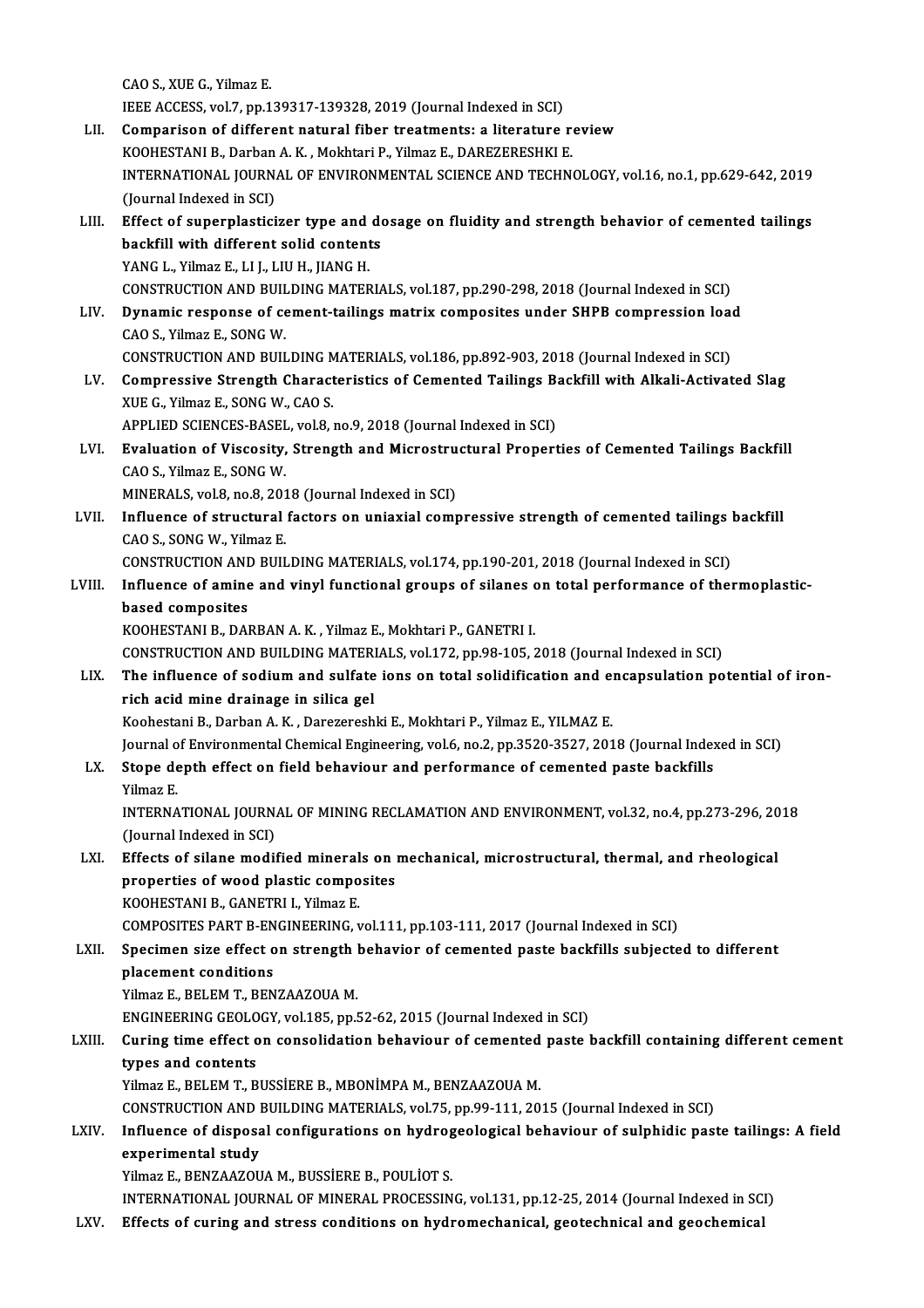|               | properties of cemented paste backfill                                                                                                                                   |
|---------------|-------------------------------------------------------------------------------------------------------------------------------------------------------------------------|
|               | Yilmaz E., BELEM T., Benzaazou M.                                                                                                                                       |
|               | ENGINEERING GEOLOGY, vol.168, pp.23-37, 2014 (Journal Indexed in SCI)                                                                                                   |
| LXVI.         | FIELD MONITORING AND PERFORMANCE EVALUATION OF CRUSHING PLANT OPERATION                                                                                                 |
|               | Yilmaz E                                                                                                                                                                |
|               | PHYSICOCHEMICAL PROBLEMS OF MINERAL PROCESSING, vol.50, no.2, pp.615-630, 2014 (Journal Indexed in SCI)                                                                 |
| LXVII.        | Study of physico-chemical and mechanical characteristics of consolidated and unconsolidated                                                                             |
|               | cemented paste backfills                                                                                                                                                |
|               | Yilmaz E, BELEM T, BENZAAZOUA M.                                                                                                                                        |
|               | GOSPODARKA SUROWCAMI MINERALNYMI-MINERAL RESOURCES MANAGEMENT, vol.29, no.1, pp.81-100, 2013                                                                            |
|               | (Journal Indexed in SCI)                                                                                                                                                |
| <b>LXVIII</b> | One-dimensional consolidation parameters of cemented paste backfills                                                                                                    |
|               | Yilmaz E., BELEM T., BENZAAZOUA M.                                                                                                                                      |
|               | GOSPODARKA SUROWCAMI MINERALNYMI-MINERAL RESOURCES MANAGEMENT, vol.28, no.4, pp.29-45, 2012                                                                             |
|               | (Journal Indexed in SCI)                                                                                                                                                |
| <b>LXIX</b>   | Relationships between microstructural properties and compressive strength of consolidated and                                                                           |
|               | unconsolidated cemented paste backfills                                                                                                                                 |
|               | Yilmaz E., BELEM T., BUSSIERE B., BENZAAZOUA M.                                                                                                                         |
| LXX.          | CEMENT & CONCRETE COMPOSITES, vol.33, no.6, pp.702-715, 2011 (Journal Indexed in SCI)<br>ADVANCES IN REDUCING LARGE VOLUMES OF ENVIRONMENTALLY HARMFUL MINE WASTE ROCKS |
|               | <b>AND TAILINGS</b>                                                                                                                                                     |
|               | YILMAZ E.                                                                                                                                                               |
|               | GOSPODARKA SUROWCAMI MINERALNYMI-MINERAL RESOURCES MANAGEMENT, vol.27, no.2, pp.89-112, 2011                                                                            |
|               | (Journal Indexed in SCI)                                                                                                                                                |
| LXXI.         | Use of high-density paste backfill for safe disposal of copper/zinc mine tailings                                                                                       |
|               | YILMAZ E., BELEM T., BENZAAZOUA M., KESİMAL A., ERÇIKDI B., CİHANGİR F.                                                                                                 |
|               | GOSPODARKA SUROWCAMI MINERALNYMI-MINERAL RESOURCES MANAGEMENT, vol.27, no.3, pp.81-94, 2011                                                                             |
|               | (Journal Indexed in SCI)                                                                                                                                                |
| <b>LXXII.</b> | Assessment of the Modified CUAPS Apparatus to Estimate In Situ Properties of Cemented Paste                                                                             |
|               | <b>Backfill</b>                                                                                                                                                         |
|               | Yilmaz E., Belem T., Benzaazoua M., Bussiere B.                                                                                                                         |
|               | GEOTECHNICAL TESTING JOURNAL, vol.33, no.5, pp.351-362, 2010 (Journal Indexed in SCI)                                                                                   |
| <b>LXXIII</b> | POZZOLANIC CHARACTERISTICS OF A NATURAL RAW MATERIAL FOR USE IN BLENDED CEMENTS                                                                                         |
|               | ALP İ., DEVECİ H., Sungun Y. H., YILMAZ A. H., KESİMAL A., YILMAZ E.                                                                                                    |
|               | IRANIAN JOURNAL OF SCIENCE AND TECHNOLOGY TRANSACTION B-ENGINEERING, vol.33, pp.291-300, 2009                                                                           |
|               | (Journal Indexed in SCI)                                                                                                                                                |
| <b>LXXIV</b>  | Effect of curing under pressure on compressive strength development of cemented paste backfill                                                                          |
|               | Yilmaz E., BENZAAZOUA M., BELEM T., BUSSİERE B.<br>MINERALS ENGINEERING, vol.22, pp.772-785, 2009 (Journal Indexed in SCI)                                              |
| <b>LXXV</b>   | Novel lab tool for paste backfill                                                                                                                                       |
|               | Benzaazoua M., Belem T., YILMAZ E.                                                                                                                                      |
|               | CANADIAN MINING JOURNAL, vol.127, no.3, pp.31, 2006 (Journal Indexed in SCI)                                                                                            |
| <b>LXXVI</b>  | Effect of properties of tailings and binder on the short-and long-term strength and stability of                                                                        |
|               | cemented paste backfill                                                                                                                                                 |
|               | KESİMAL A., Yilmaz E., ERÇIKDI B., ALP İ., DEVECİ H.                                                                                                                    |
|               | MATERIALS LETTERS, vol.59, no.28, pp.3703-3709, 2005 (Journal Indexed in SCI)                                                                                           |
| <b>LXXVII</b> | Evaluation of paste backfill mixtures consisting of sulphide-rich mill tailings and varying cement                                                                      |
|               | contents                                                                                                                                                                |
|               | KESİMAL A., Yilmaz E., ERÇIKDI B.                                                                                                                                       |
|               | CEMENT AND CONCRETE RESEARCH, vol.34, no.10, pp.1817-1822, 2004 (Journal Indexed in SCI)                                                                                |
| LXXVIII.      | The effect of desliming by sedimentation on paste backfill performance                                                                                                  |
|               |                                                                                                                                                                         |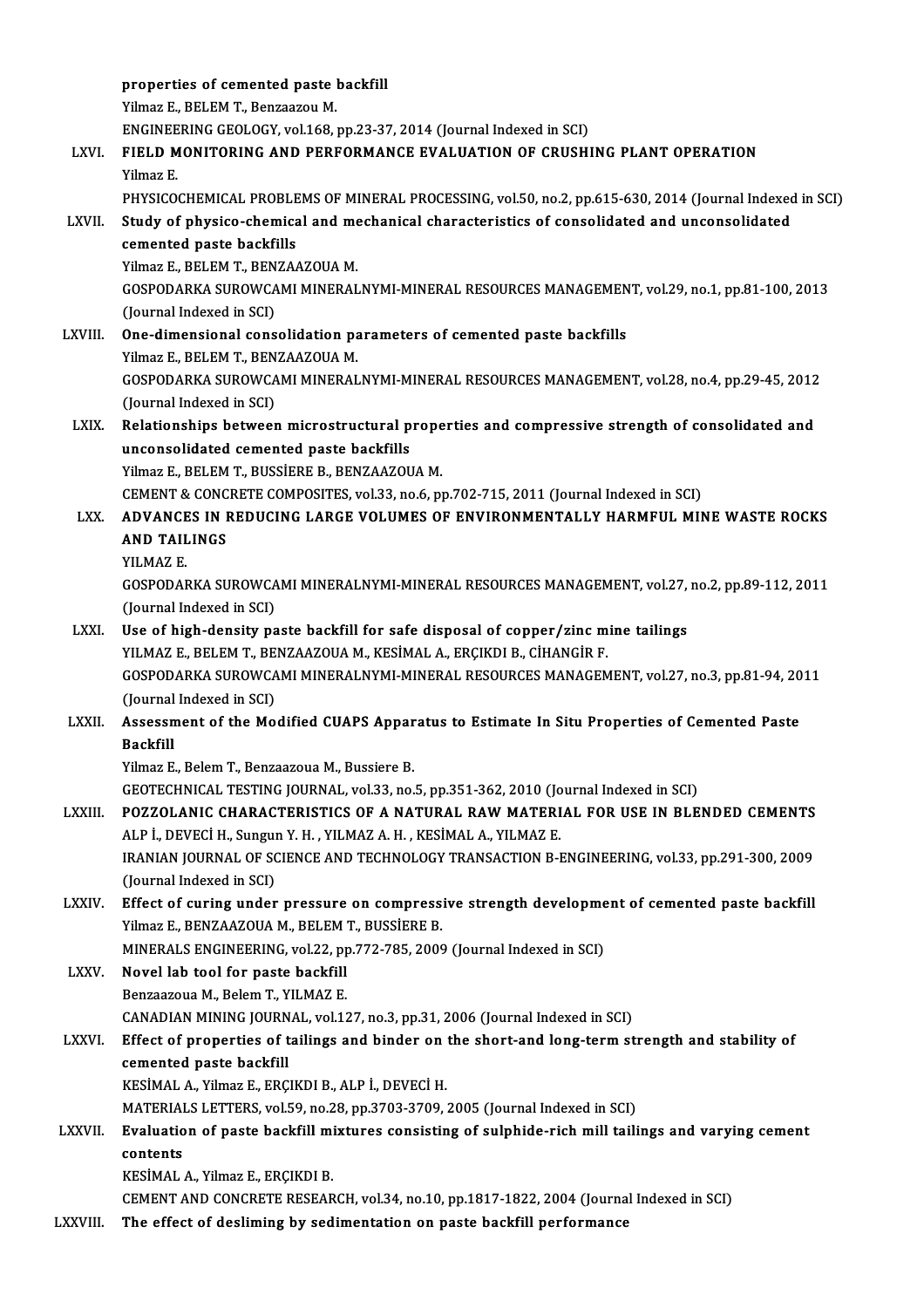KESİMALA.,ERÇIKDIB.,YILMAZ E. Minerals Engineering, vol.16, no.10, pp.1009-1011, 2003 (Journal Indexed in SCI)

### Articles Published in Other Journals

- rticles Published in Other Journals<br>I. Analytical solution for stress distribution in cementitious backfills considering stope inclinations<br>Van P. Vilmar E XISS Y MSHSHS<br>Analytical solu<br>Yan B., Yılmaz E.<br>Boson Tayrın Er Analytical solution for stress distribution in cementitious backfills considering stope inclinations<br>Yan B., Yılmaz E.<br>Recep Tayyip Erdogan University Journal of Science and Engineering, vol.1, no.2, pp.26-33, 2020 (Nation Yan B., Yılmaz E.<br>Recep Tayyip Erdog<br>University Journal)<br>SUSTAINABU ITV Recep Tayyip Erdogan University Journal of Science and Engineering, vol.1, no.2, pp.26-33, 2020 (National Ref.<br>University Journal)<br>II. SUSTAINABILITY AND TAILINGS MANAGEMENT IN THE MINING INDUSTRY: PASTE TECHNOLOGY<br>VILMAZE University Journal)<br>SUSTAINABILITY Al<br>YILMAZ E., YILMAZ E.<br>Mugla Journal of Scier SUSTAINABILITY AND TAILINGS MANAGEMENT IN THE MINING INDUSTRY: PASTE TECHNOLO<br>YILMAZ E., YILMAZ E.<br>Mugla Journal of Science and Technology, vol.4, pp.16-26, 2018 (Refereed Journals of Other Institutions)<br>Evaluation of the YILMAZ E., YILMAZ E.<br>Mugla Journal of Science and Technology, vol.4, pp.16-26, 2018 (Refereed Journa<br>III. Evaluation of the strength properties of deslimed tailings paste backfill<br>Vilmer E. Bolom T. Bongsagoue M. Kesimal A Mugla Journal of Science and Technology, vol.4, pp.16-26<br>Evaluation of the strength properties of deslimed<br>Yılmaz E., Belem T., Benzaazoua M., Kesimal A., Erçıkdı B.<br>The International Journal of Mineral Pesourses Engineer The International Journal of Mineral Resources Engineering, vol.12, no.2, pp.129-144, 2007 (Refereed Journals of Other Institutions) Yılmaz E., Belem T., Benzaazoua M., Kesimal A., Erçıkdı B. The International Journal of Mineral Resources Engineering, vol.12, no.2, pp.129<br>Other Institutions)<br>IV. Patlatma Kaynaklı Yer Sarsıntısı Ölçüm Sonuçlarının Değerlendirilmesi<br>ERCIKDLE KESİMAL A VILMAZE CİHANCİRE Other Institutions)<br>Patlatma Kaynaklı Yer Sarsıntısı Ölçüm Son<br>ERÇIKDI B., KESİMAL A., YILMAZ E., CİHANGİR F.<br>Dumlunmar Üniveristesi Fen Bilimleri Dergisi ve ERÇIKDI B., KESİMAL A., YILMAZ E., CİHANGİR F.<br>Dumlupınar Üniveristesi Fen Bilimleri Dergisi, vol.10, no.7, pp.195-215, 2004 (Other Refereed National Journals) ERÇIKDI B., KESİMAL A., YILMAZ E., CİHANGİR F.<br>Dumlupınar Üniveristesi Fen Bilimleri Dergisi, vol.10, no.7, pp.195-215, 2004 (O<br>V. Evaluation of acid producing sulphidic mine tailings as a paste backfill<br>VILMAZE, KESİMAL A Dumlupınar Üniveristesi Fen Bilimle<br>Evaluation of acid producing su<br>YILMAZ E., KESİMAL A., ERÇIKDI B.<br>İstanbul Yerbilimleri Dergisi vel 17 Evaluation of acid producing sulphidic mine tailings as a paste backfill<br>YILMAZ E., KESİMAL A., ERÇIKDI B.<br>İstanbul Yerbilimleri Dergisi, vol.17, no.1, pp.11-19, 2004 (Other Refereed National Journals)<br>Magun dalay dayanımı YILMAZ E., KESİMAL A., ERÇIKDI B.<br>İstanbul Yerbilimleri Dergisi, vol.17, no.1, pp.11-19, 2004 (Other Ref<br>VI. Macun dolgu dayanımını ve duraylılığını etkileyen faktörler<br>VII. MAZ E. KESİMAL A. ERCIKDI B İstanbul Yerbilimleri Dergisi, vol.17<br>Macun dolgu dayanımını ve dur<br>YILMAZ E., KESİMAL A., ERÇIKDI B.<br>Hacettene Üniversitesi Yerbilimleri Macun dolgu dayanımını ve duraylılığını etkileyen faktörler<br>YILMAZ E., KESİMAL A., ERÇIKDI B.<br>Hacettepe Üniversitesi Yerbilimleri Uygulama ve Araştırma Merkezi Bülteni, vol.28, no.2, pp.155-169, 2003 (Other<br>Refereed Nation YILMAZ E., KESİMAL A., ERÇI<br>Hacettepe Üniversitesi Yerbil<br>Refereed National Journals)<br>Yoraltı Madensiliğinde Me Hacettepe Üniversitesi Yerbilimleri Uygulama ve Araştırma Merkezi Bülten<br>Refereed National Journals)<br>VII. Yeraltı Madenciliğinde Macun Dolgu Teknolojisi Örnek Uygulama<br>VESİMAL A VILMAZE ERCIVDLE ALBİ VIMLUM ÖZDEMİR P Refereed National Journals)<br>VII. Yeraltı Madenciliğinde Macun Dolgu Teknolojisi Örnek Uygulama<br>KESİMAL A., YILMAZ E., ERÇIKDI B., ALP İ., YUMLU M., ÖZDEMİR B. Yeraltı Madenciliğinde Macun Dolgu Teknolojisi Örnek Uygulama<br>KESİMAL A., YILMAZ E., ERÇIKDI B., ALP İ., YUMLU M., ÖZDEMİR B.<br>İstanbul Yerbilimleri Dergisi, vol.16, no.1, pp.45-53, 2003 (Other Refereed National Journals)<br>S VIII. Çimentolu Macun Dolgunun Laboratuvar Testi<br>KESİMAL A., YILMAZ E., ERÇIKDI B., ALP İ., YUMLU M., ÖZDEMİR B. İstanbul Yerbilimleri Dergisi, vol.16, no.1, pp.45-53, 2003 (Other Re<br>Çimentolu Macun Dolgunun Laboratuvar Testi<br>KESİMAL A., YILMAZ E., ERÇIKDI B., ALP İ., YUMLU M., ÖZDEMİR B.<br>Madonsilik Dergisi vol.41, no.4, nn.11.20, 20 Madencilik Dergisi, vol.41, no.4, pp.11-20, 2002 (Other Refereed National Journals) Books&Book Chapters I. Paste Tailings Management
- FALLM.,YILMAZ E. (Editor) Paste Tailings Management<br>FALL M., YILMAZ E. (Editor)<br>Springer International Publishing, Basel, 2017<br>Chanter 10: Cavali Baste Baskfill System II. Chapter 10: Cayeli Paste Backfill System and Operations<br>YILMAZ E., YUMLU M. Springer International<br>Chapter 10: Cayeli I<br>YILMAZ E., YUMLU M.<br>in: Peste Tailings Manu Chapter 10: Cayeli Paste Backfill System and Operations<br>YILMAZ E., YUMLU M.<br>in: Paste Tailings Management, Yilmaz Erol, Yumlu Mehmet, Editor, Springer International Publishing, Basel,<br>nn 225 265 2017 YILMAZ E., YUMLU<br>in: Paste Tailings M<br>pp.235-265, 2017<br>Chantar 9: Came in: Paste Tailings Management, Yilmaz Erol, Yumlu Mehmet, Editor, Springer Inte<br>pp.235-265, 2017<br>III. Chapter 8: Cemented Paste Backfill Pressure Monitoring Field Testing<br>KARAOCLUK VILMAZE
- pp.235-265, 2017<br>Chapter 8: Cemented P<br>KARAOGLU K., YILMAZ E.<br>in: Peste Teilings Manager III. Chapter 8: Cemented Paste Backfill Pressure Monitoring Field Testing<br>KARAOGLU K., YILMAZ E.<br>in: Paste Tailings Management, Karaoglu Kemal, Yilmaz Erol, Editor, Springer International Publishing, Basel,<br>pp.195-214, 201 KARAOGLU K., YILI<br>in: Paste Tailings M<br>pp.195-214, 2017<br>Chantar 1: Intrae in: Paste Tailings Management, Karaoglu Kemal, Yilmaz Erol, E<br>pp.195-214, 2017<br>IV. Chapter 1: Introduction to Paste Tailings Management<br>VII MAZE FALL M
- pp.195-214, 2017<br>Chapter 1: Introd<br>YILMAZ E., FALL M.<br>in: Paste Tailings Ma YILMAZ E., FALL M.<br>in: Paste Tailings Management, Yilmaz Erol, Fall Mamadou, Editor, Springer International Publishing, Basel, pp.1-5,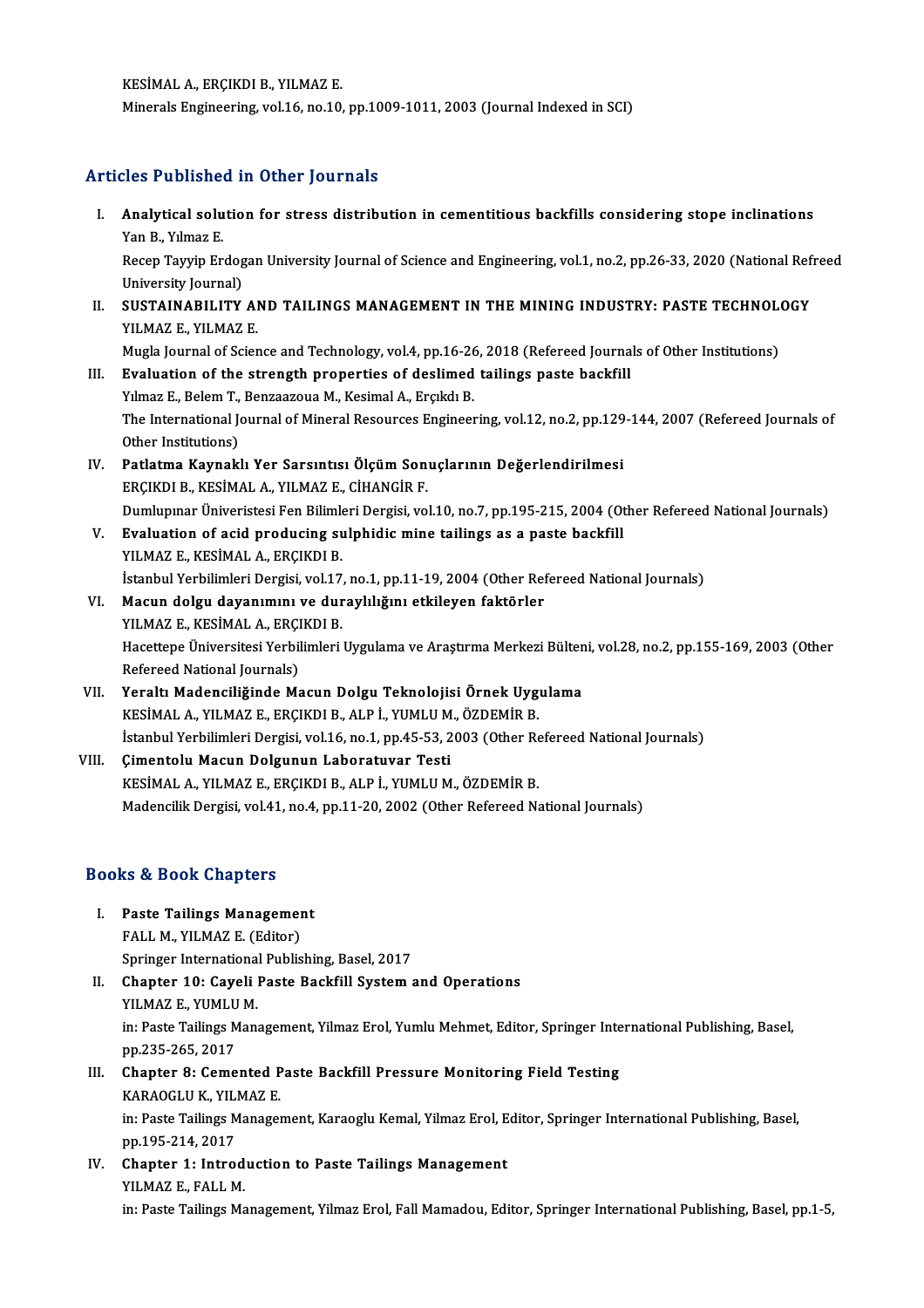2017

2017<br>V. Chapter 8: Cemented Paste Backfill Pressure Monitoring & Field Testing<br>VII MAZE KARAQČLILK 2017<br>Chapter 8: Cemented P<br>YILMAZ E., KARAOĞLU K.<br>in: Peste Teilings Manager Chapter 8: Cemented Paste Backfill Pressure Monitoring & Field Testing<br>YILMAZ E., KARAOĞLU K.<br>in: Paste Tailings Management, Yilmaz Erol, Fall Mamadou, Editor, Springer International Publishing, Basel, pp.195-<br>214-2017 YILMAZ E.,<br>in: Paste Ta<br>214, 2017<br>Chanter 5 in: Paste Tailings Management, Yilmaz Erol, Fall Mamadou, Editor, Springer Inte<br>214, 2017<br>VI. Chapter 5: Design and Characterization of Underground Paste Backfill<br>VII MAZE CURESCLM 214, 2017<br>Chapter 5: Design an<br>YILMAZ E., GURESCI M.<br>in: Paste Tailings Manas YILMAZ E, GURESCI M.

in: Paste Tailings Management, Yilmaz Erol, Guresci Murat, Editor, Springer International Publishing, Basel, pp.111-<br>143. 2017 in: Paste Tailings Management, Yilmaz Erol, Guresci Murat, Edi<br>143, 2017<br>VII. Chapter 1: Introduction to Paste Tailings Management<br>VII MAZE FALL M

- 143, 2017<br>Chapter 1: Introd<br>YILMAZ E., FALL M.<br>in: Peste Tailings Ma in: Paste Tailings Management, Yilmaz Erol, Fall Mamadou, Editor, Springer International Publishing, Basel, pp.1-5,<br>2017 YILMAZ E, FALL M
- in: Paste Tailings Management, Yilmaz Erol, Fall Mamadou, Editor,<br>2017<br>VIII. Environmental Characterization of Surface Paste Disposal<br>VII.MAZE 2017<br>**Environm**<br>YILMAZ E.<br>LAB Lemb. Environmental Characterization of Surface Paste<br>YILMAZ E.<br>LAP Lambert Academic Publishing, Saarbrücken, 2015<br>Costeshnisal Characterization of Comented Bests

LAP Lambert Academic Publishing, Saarbrücken, 2015

YILMAZ E.<br>LAP Lambert Academic Publishing, Saarbrücken, 2015<br>IX. Geotechnical Characterization of Cemented Paste Backfill<br>YILMAZ E.

LAP Lambert Academic Publishing, Saarbrücken, 2015

### Refereed Congress / Symposium Publications in Proceedings

- efereed Congress / Symposium Publications in Proceedings<br>I. Sand effect on slump, strength and microstructural properties of cemented paste backfill<br>Ciner N. U. Vumer E. San M. Kasan T. Sand effect on slump, strength and<br>Güner N. U., Yılmaz E., Sarı M., Kasap T.<br>Ath International Conference on Opence Sand effect on slump, strength and microstructural properties of cemented paste backfill<br>Güner N. U. , Yılmaz E., Sarı M., Kasap T.<br>4th International Conference on Opencast Mining Technology and Sustainability ICOMS 2021, Güner N. U. , Yılmaz E., Sarı M., Ka<br>4th International Conference on<br>14 December 2021, vol.4, pp.33<br>nH offect of tailings on nhygi Ith International Conference on Opencast Mining Technology and Sustainability ICOMS 2021, Singrauli, Indi<br>14 December 2021, vol.4, pp.33<br>II. pH effect of tailings on physico-chemical and mechanical properties of cemented p
- 14 December 2021, vol.4, pp.33<br>II. pH effect of tailings on physico-chemical and mechanical properties of cemented paste backfill<br>Kasap T., Yılmaz E., Güner N. U. , Sarı M. pH effect of tailings on physico-chemical and mechanical properties of cemented paste backfill<br>Kasap T., Yılmaz E., Güner N. U. , Sarı M.<br>4th International Conference on Opencast Mining Technology and Sustainability ICOMS Kasap T., Yılmaz E., Güner N. U. , :<br>4th International Conference on<br>14 December 2021, vol.4, pp.33<br>Kounata Addressu Sustainahl 4th International Conference on Opencast Mining Technology and Sustainability ICOMS 2021, Singrauli, Indi<br>14 December 2021, vol.4, pp.33<br>III. Keynote Address: Sustainable approach for sulfidic mine tailings: Integrated pas
- 14 December 2021, vol.4, pp.33<br>III. Keynote Address: Sustainable approach for sulfidic mine tailings: Integrated paste technology<br>Yılmaz E. Keynote Address: Sustainable approach for sulfidic mine tailings: Integrated paste technology<br>Yılmaz E.<br>4th International Conference on Opencast Mining Technology and Sustainability ICOMS 2021, Singrauli, India, 13<br>14 Dese

Yılmaz E.<br>4th International Conference on O<sub>l</sub><br>14 December 2021, vol.4, pp.9-14<br>Slag offect on proporties of as IV. 4th International Conference on Opencast Mining Technology and Sustainability ICOMS 2021, Singrauli, India, 13<br>14 December 2021, vol.4, pp.9-14<br>IV. Slag effect on properties of cemented paste backfill containing pyriti

- 14 December 2021, vol.4, pp.9-14<br>Slag effect on properties of cemen<br>Sarı M., Yılmaz E., Kasap T., Güner N. U.<br>4th International Conference on Opens Slag effect on properties of cemented paste backfill containing pyritic tailings at different pH values<br>Sarı M., Yılmaz E., Kasap T., Güner N. U.<br>4th International Conference on Opencast Mining Technology and Sustainabilit Sarı M., Yılmaz E., Kasap T., Güne:<br>4th International Conference on<br>14 December 2021, vol.4, pp.32<br>Kounata Address: Assessmen 4th International Conference on Opencast Mining Technology and Sustainability ICOMS 2021, Singrauli, India, 13<br>14 December 2021, vol.4, pp.32<br>V. Keynote Address: Assessment of geotechnical properties of cemented coal fly a
- 14 December 2021, vol.4, pp.32<br>Keynote Address: Assessment<br>Çavuşoğlu I., Yılmaz E., Yılmaz A. O.<br><sup>2nd International Conference on O.</sup> 3rd International Conference on Opencast Mining Technology & Sustainability, Singrauli, India, 22 - 23 January<br>2021, pp.30-40 Çavuşoğlu I., Yılmaz E., Yılmaz A. O. 3rd International Conference on Opencast Mining Te<br>2021, pp.30-40<br>VI. Yeni Atık Bertaraf Yöntemi: Macun Teknolojisi<br>VII MAZ E
- 2021, pp.3<br>Yeni Atık<br>YILMAZ E.<br>Gümüşban GümüşhaneÜniversitesiMadencilikÇalıştayı,Gümüşhane,Turkey,17 -18October 2019

YILMAZ E.<br>Gümüşhane Üniversitesi Madencilik Çalıştayı, Gümüşhane, Turkey, 17 - 18 October 2019<br>VII. Çimentolu macun dolgunun hidrojeoteknik ve jeomekanik davranışını etkileyen anahtar<br>nanamatralar Gümüşhane Ün<br>Çimentolu ma<br>parametreler<br><sup>VII MAZ E</sup> Cimentol<mark>l</mark><br>parametr<br>YILMAZ E.<br>1. Meder N **parametreler**<br>1. Maden Mühendisliği Sempozyumu, Trabzon, Turkey, 01 March 2019, vol.1, pp.1-42<br>1. Maden Mühendisliği Sempozyumu, Trabzon, Turkey, 01 March 2019, vol.1, pp.1-42

VIII. Key Parameters Affecting Geotechnical and Hydromechanical Behavior of Cemented Paste Backfill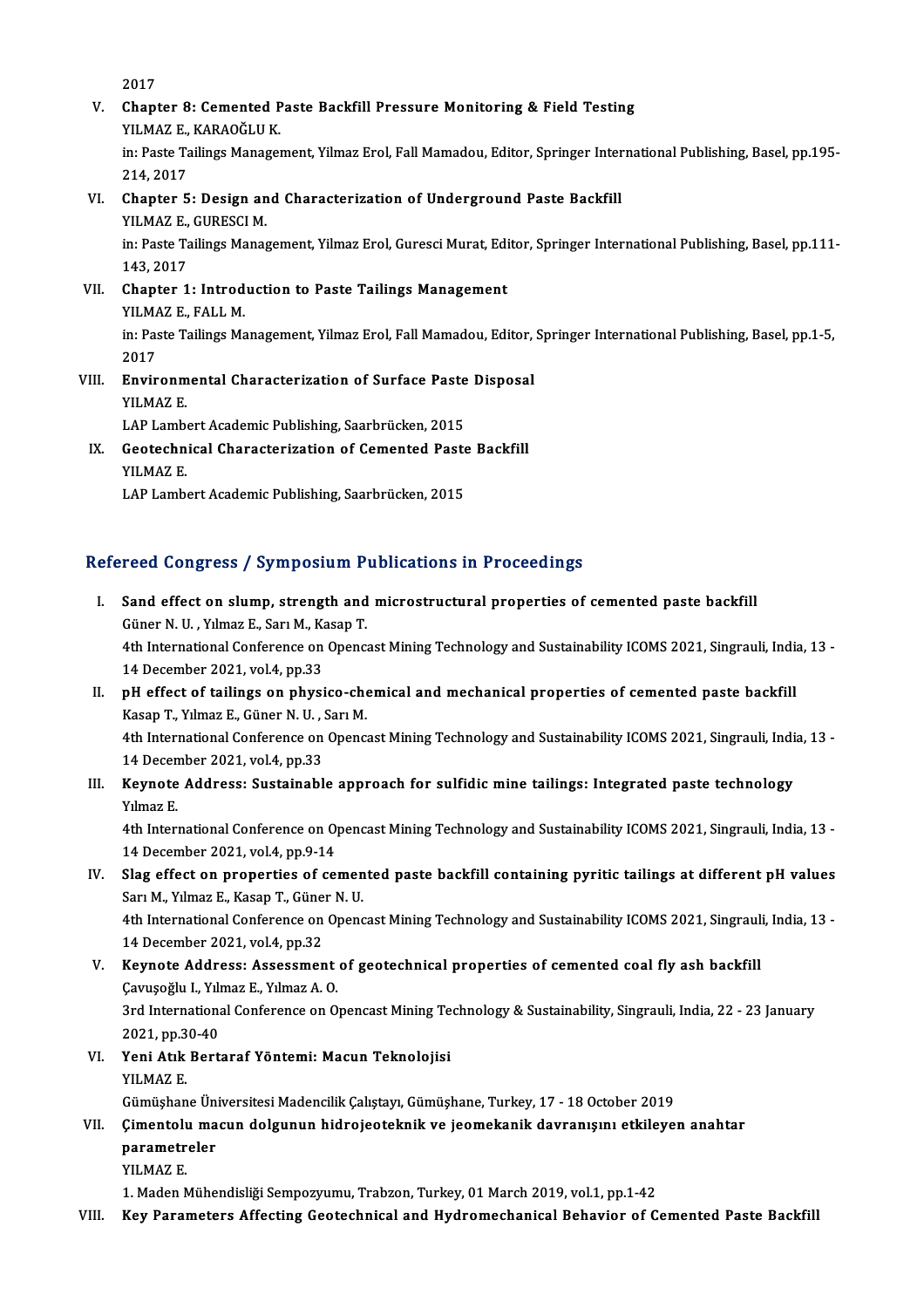YILMAZ E.

Mining Engineering Symposium (MES'19), Trabzon, Turkey, 01 March 2019

## YILMAZ E.<br>Mining Engineering Symposium (MES'19), Trabzon, Turkey, 01 March 2019<br>IX. Effect of methyl-silane on total performance of cemented paste backfill<br>FOQUESTANI B. DABBAN A. K. VILMAZ E. MOKUTABLE Mining Engineering Symposium (MES'19), Trabzon, Turke<br>Effect of methyl-silane on total performance of cen<br>KOOHESTANI B., DARBAN A. K. , YILMAZ E., MOKHTARI P.<br>12th Begianal Besk Meshaniss Symposium - BOCKMEC'19

KOOHESTANI B., DARBAN A. K., YILMAZ E., MOKHTARI P.

12th Regional Rock Mechanics Symposium - ROCKMEC'18, Trabzon, Turkey, 3 - 05 October 2018, vol.12, pp.180-<br>188 12th Regional Rock Mechanics Symposium - ROCKMEC'18, Trabzon, Turkey, 3 - 05 October 2018, vol.12,<br>188<br>X. Research on acoustic emission behavior and failure mechanisms of rock-tailings specimens<br>600 S. VII MAZE

## 188<br>Research on acc<br>CAO S., YILMAZ E.<br>12th Begional Bec Research on acoustic emission behavior and failure mechanisms of rock-tailings specimens<br>CAO S., YILMAZ E.<br>12th Regional Rock Mechanics Symposium - ROCKMEC'18, Trabzon, Turkey, 3 - 05 October 2018, vol.12, pp.174-<br>179

CAO<br>12th<br>179 12th Regional Rock Mechanics Symposium - ROCKMEC'18, Trabzon, Turkey, 3 - 05 October 2018, vol.12, pp.<br>179<br>XI. Analytical solution to determine critical cohesion and exposure height of backfill when mining<br>adiasont stone

## 179<br>Analytical solut<br>adjacent stope<br>YANG L. YAN P Analytical solution to de<br>adjacent stope<br>YANG L., YAN B., YILMAZ E.<br>12th Begianal Beek Mechan

adjacent stope<br>YANG L., YAN B., YILMAZ E.<br>12th Regional Rock Mechanics Symposium - ROCKMEC'18, Trabzon, Turkey, 3 - 05 October 2018, vol.12, pp.168-<br>172 YAN<br>12th<br>173<br>Past 12th Regional Rock Mechanics Symposium - ROCKMEC'18, Trabzon, Turkey, 3 - 05 October 2018, vol<br>173<br>XII. Paste technology integrated solutions for effective management of sulfidic mine tailings<br>Vilmer E

# 173<br>XII. Paste technology integrated solutions for effective management of sulfidic mine tailings<br>Yilmaz E.

2nd International Symposium on Land Reclamation and Ecological Restoration, LRER 2017, Xian, China, 20 - 23 Yilmaz E.<br>2nd International Symposiu<br>October 2017, pp.403-413<br>Utilization of submonine

### XIII. Utilization of submarinetailings disposal as alternative tailings management system<br>YILMAZ E. October 20<br>Utilization<br>YILMAZ E.<br>2nd Intern Utilization of submarinetailings disposal as alternative tailings management system<br>YILMAZ E.<br>2nd International Symposium on Land Reclamation and Ecological Restoration, LRER 2017, Xian, China, 20 - 23<br>October 2017, pp.489

YILMAZ E.<br>2nd International Symposiu<br>October 2017, pp.489-496<br>Paste systems for effect 2nd International Symposium on Land Reclamation and Ecological Restoration, LRER 2017, Xian, China, 20<br>October 2017, pp.489-496<br>XIV. Paste systems for effective tailings management Underground paste backfill and surface pa

### October 2<br>Paste sy:<br>disposal<br>VII MAZ E Paste sys<br>disposal<br>YILMAZ E.<br>Internatio: disposal<br>YILMAZ E.<br>International Black Sea Mining and Tunneling Symposium, Trabzon, Turkey, 2 - 04 November 2016<br>Sustainable Teilings Managament: Importance of Basta Technology

### YILMAZ E.<br>International Black Sea Mining and Tunneling Symposium, Trabzon, Turkey,<br>XV. Sustainable Tailings Management: Importance of Paste Technology<br>YILMAZ E. Internation<br>Sustainab<br>YILMAZ E.<br>The 16th L

Sustainable Tailings Management: Importance of Paste Technology<br>YILMAZ E.<br>The 16th International Symposium on Environmental Issues and Waste Management in Energy and Mineral<br>Production (SWEMP) Istophul Turkey E. 07 October YILMAZ E.<br>The 16th International Symposium on Environmental Issues and W.<br>Production (SWEMP), İstanbul, Turkey, 5 - 07 October 2016, no.65<br>Misrostrustural evolution of sensolidated and uneonsolidat The 16th International Symposium on Environmental Issues and Waste Management in Energy and Mineral<br>Production (SWEMP), İstanbul, Turkey, 5 - 07 October 2016, no.65<br>XVI. Microstructural evolution of consolidated and uncons

## Productio<br>Microstr<br>analysis<br><sup>VII MA7 E</sup> Microstru<br>analysis<br>YILMAZ E.<br>The 24th L

analysis<br>YILMAZ E.<br>The 24th International Mining Congress and Exhibition of Turkey, Antalya, Turkey, 14 - 17 April 2015, vol.24, YILMAZ E.<br>The 24th Intern<br>pp.1211-1223<br>Influence of t The 24th International Mining Congress and Exhibition of Turkey, Antalya, Turkey, 14 - 17 April 201<br>pp.1211-1223<br>XVII. Influence of placement configurations on strength behaviour of cemented paste backfill<br>VII MAZE

## pp.1211-1<br>I<mark>nfluence</mark><br>YILMAZ E.<br>The 24th I Influence of placement configurations on strength behaviour of cemented paste backfill<br>YILMAZ E.<br>The 24th International Mining Congress and Exhibition of Turkey, Antalya, Turkey, 14 - 17 April 2015, vol.24,<br>nn 469,480

YILMAZ E.<br>The 24th Int<br>pp.469-480<br>Assessman The 24th International Mining Congress and Exhibition of Turkey, Antalya, Turkey, 14 - 17 April 2015, vol.24,<br>pp.469-480<br>XVIII. Assessment of in situ behaviour and properties of cemented paste backfill Influence of stope h

## pp.469-48<br>Assessme<br>YILMAZ E.<br>The 24th L Assessment of in situ behaviour and properties of cemented paste backfill Influence of stope he<br>YILMAZ E.<br>The 24th International Mining Congress and Exhibition of Turkey, Antalya, Turkey, 14 - 17 April 2015, vol.24,<br>nn 530

YILMAZ E.<br>The 24th International Mining Congress and Exhibition of Turkey, Antalya, Turkey, 14 - 17 April 2015, vol.24,<br>pp.530-543 The 24th International Mining Congress and Exhibition of Turkey, Antalya, Turkey, 14 - 17 April 2015<br>pp.530-543<br>XIX. Influence of crack width length and depth on surface disposal of sulphidic paste tailings<br>XII MAZE

## pp.530-54<br>I<mark>nfluence</mark><br>YILMAZ E.<br>The 24th L Influence of crack width length and depth on surface disposal of sulphidic paste tailings<br>YILMAZ E.<br>The 24th International Mining Congress and Exhibition of Turkey, Antalya, Turkey, 14 - 17 April 2015, vol.24,<br>nn 1410 1419

YILMAZ E.<br>The 24th Intern<br>pp.1410-1419<br>Effect of dnai The 24th International Mining Congress and Exhibition of Turkey, Antalya, Turkey, 14 - 17 April 2015<br>pp.1410-1419<br>XX. Effect of drainage and the pore water pressure dissipation on the backfilling sequencing<br>PELEM T. PENZAA

pp.1410-1419<br>Effect of drainage and the pore water pressure<br>BELEM T., BENZAAZOUA M., EL AATAR O., YILMAZ E.<br>The 33rd World Mining Congress Montréal Quebec. BELEM T., BENZAAZOUA M., EL AATAR O., YILMAZ E.<br>The 23rd World Mining Congress, Montréal, Quebec, Canada, 11 - 15 August 2013, vol.23, pp.1-10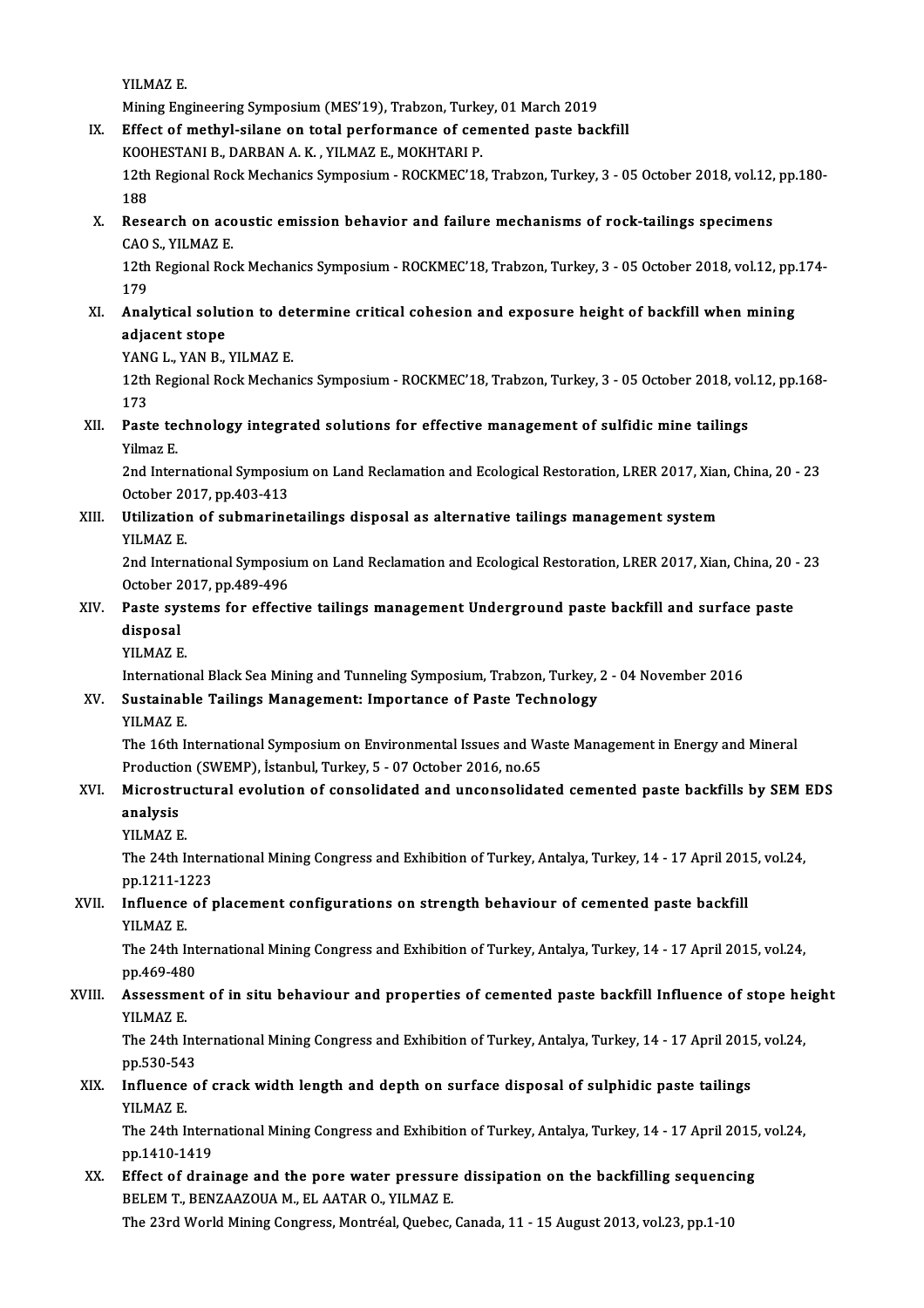| XXI.    | Factors affecting the performance of crushing plant operations<br>YILMAZ E                                                                                                        |
|---------|-----------------------------------------------------------------------------------------------------------------------------------------------------------------------------------|
|         | The 23rd International Mining Congress and Exhibition of Turkey, Kemer, Antalya, Turkey, 16 - 19 April 2013,<br>vol 23, pp 293-301                                                |
| XXII.   | Laboratory and in situ analysis of consolidation behaviour of cemented paste backfill<br>YILMAZ E., BELEM T., EL AATAR O., BUSSİERE B., BENZAAZOUA M.                             |
|         | The 23rd International Mining Congress and Exhibition of Turkey, Kemer, Antalya, Canada, 16 - 19 April 2013,<br>vol 23, pp 1841-1850                                              |
| XXIII.  | Hydrogeotechnical and geochemical characterization of surface paste disposal<br>YILMAZ E., BENZAAZOUA M., BUSSIERE B., POULIOT S., BERNARD M.                                     |
|         | The 23rd International Mining Congress and Exhibition of Turkey, Kemer, Antalya, Turkey, 16 - 19 April 2013,<br>vol 23, pp 1815-1828                                              |
| XXIV.   | Tünellerdeki kazı ve tahkimat işlemleri Uluburun Tüneli nde örnek bir çalışma<br>YILMAZ E., ERÇIKDI B., KESİMAL A., YILMAZ A. O.                                                  |
|         | 6. Bölgesel Kaya Mekaniği Sempozyumu, Konya, Turkey, 10 - 11 October 2002, vol.6, pp.325-332                                                                                      |
| XXV.    | Field experimental cells to investigate the hydrogeotechnical behaviour of surface paste disposal<br>design implementation and preliminary results                                |
|         | YILMAZ E., BENZAAZOUA M., BUSSİERE B., POULİOT S.                                                                                                                                 |
|         | The 2nd International Conference on Sustainability through Resource Conservation and Recycling, Falmouth,<br>Cornwall, United Kingdom, 10 - 12 May 2011, vol.2, pp.1-20           |
| XXVI.   | A New Lab Tool for Paste Backfill Curing Under Applied Pressure System<br>YILMAZ E.                                                                                               |
|         | The 24th Annual Underground Mine Support Conference, Val d'Or, Quebec, Canada, 31 March - 01 April 2009                                                                           |
| XXVII.  | Evaluation of strength microstructure and consolidation properties of cemented paste backfill using<br>new laboratory equipment                                                   |
|         | YILMAZ E                                                                                                                                                                          |
|         | The 3rd International Symposium on Mines and the Environment, Rouyn Noranda, Quebec, Canada, 2 - 05<br>November 2008                                                              |
| XXVIII. | Atık tane boyunun macun dolgu dayanım ve mikroyapısına etkisi                                                                                                                     |
|         | CİHANGİR F., YILMAZ E., ERÇIKDI B., KESİMAL A.                                                                                                                                    |
|         | 9. Bölgesel Kaya Mekaniği Sempozyumu, İzmir, Turkey, 30 - 31 October 2008, vol.9, pp.108-115                                                                                      |
| XXIX.   | Experimental characterization of the influence of curing under stress on the hydromechanical and<br>geotechnical properties of cemented paste backfill                            |
|         | YILMAZ E., BELEM T., BENZAAZOUA M., BUSSİERE B.                                                                                                                                   |
|         | The 15th International Conference on Tailings and Mine Waste, Vail, Colorado, United States Of America, 18 - 23<br>October 2008, vol.15, pp.139-152                               |
| XXX.    | Consolidation characteristics of cemented paste backfill                                                                                                                          |
|         | YILMAZ E., BELEM T., BUSSİERE B., BENZAAZOUA M.                                                                                                                                   |
|         | The 61st Canadian Geotechnical Conference, Edmonton, Alberta, Canada, 21 - 24 September 2008, vol.61, pp.797-<br>804                                                              |
| XXXI.   | Microstructural properties of column consolidated paste backfill<br>EL AATAR O., BELEM T., BUSSIERE B., BENZAAZOUA M., YILMAZ E.                                                  |
|         | The 60th Canadian Geotechnical Conference, Ottawa, Ontario, Canada, 21 - 24 October 2007, vol.60, pp.45-52                                                                        |
| XXXII.  | Hydro geotechnical and geochemical properties of consolidated paste backfill                                                                                                      |
|         | BELEM T., EL AATAR O., BUSSIERE B., BENZAAZOUA M., YILMAZ E.<br>The 9th International Symposium on Mining with Backfill, Montreal, Quebec, Canada, 29 April - 02 May 2007, vol.9, |
|         | pp 1-10                                                                                                                                                                           |
| XXXIII. | Effect of consolidation on the performance of cemented paste backfill                                                                                                             |
|         | YILMAZ E., EL AATAR O., BELEM T., BENZAAZOUA M., BUSSİERE B.                                                                                                                      |
|         | The 21st Annual Underground Mine Support Conference, Val d'Or, Quebec, Canada, 11 - 12 April 2006, vol.21,<br>pp 1-14                                                             |
|         |                                                                                                                                                                                   |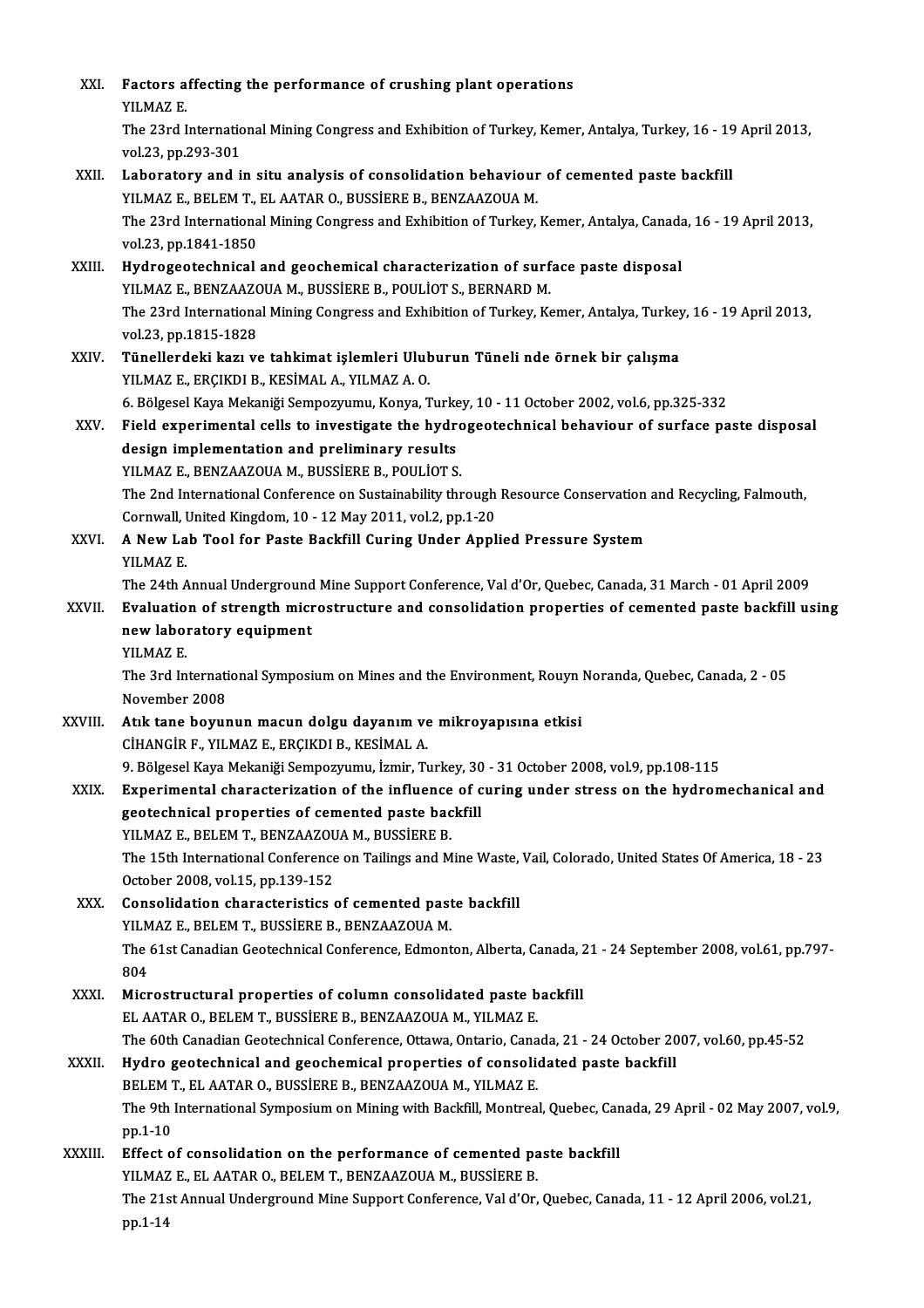| XXXIV.        | <b>Curing Under Applied Pressure System</b>                                                                                                                                       |
|---------------|-----------------------------------------------------------------------------------------------------------------------------------------------------------------------------------|
|               | YILMAZ E.                                                                                                                                                                         |
|               | The 21st Annual Underground Mine Support Conference, Val d'Or, Quebec, Canada, 11 - 12 April 2006                                                                                 |
| XXXV.         | Characterisation of self weight consolidated paste backfill                                                                                                                       |
|               | BELEM T., EL AATAR O., BUSSIERE B., BENZAAZOUA M., FALL M., YILMAZ E.                                                                                                             |
|               | The 9th International Seminar on Paste and Thickened Tailings, Limerick, Ireland, 3 - 07 April 2006, vol.9, pp.333-                                                               |
|               | 345                                                                                                                                                                               |
| XXXVI.        | Mechanical behaviour of paste backfill with sulphure rich mill tailings at long term                                                                                              |
|               | ERÇIKDI B., KESİMAL A., YILMAZ E., ALP İ., DEVECİ H.                                                                                                                              |
|               | The 5th International Scientific Conference-Modern Management of Mine Producing, Geology and Environmental                                                                        |
|               | Protection, Varna, Bulgaria, 13 - 17 June 2005, vol.5, pp.121-130                                                                                                                 |
| <b>XXXVII</b> | An investigation of the strength and deformation properties of paste backfill mixtures                                                                                            |
|               | YILMAZ E., KESİMAL A., ERÇIKDI B., BELEM T., BENZAAZOUA M., BUSSİERE B., DESCHAMPS T.                                                                                             |
|               | The 5th International Scientific Conference - Modern Management of Mine Producing, Geology and Environmental                                                                      |
|               | Protection, Varna, Bulgaria, 13 - 17 June 2005, vol.5, pp.183-190                                                                                                                 |
| XXXVIII.      | The application of high density paste backfill at an underground mine                                                                                                             |
|               | YILMAZ E., ERÇIKDI B., KESİMAL A., YUMLU M., KARAOĞLU K.                                                                                                                          |
|               | The 5th International Scientific Conference-Modern Management of Mine Producing, Geology and Environmental                                                                        |
|               | Protection, Varna, Bulgaria, 13 - 17 June 2005, vol.5, pp.191-199                                                                                                                 |
| <b>XXXIX</b>  | Short and long terms strength performance of cemented paste backfill                                                                                                              |
|               | YILMAZ E., KESİMAL A., ERÇIKDI B., BELEM T., BENZAAZOUA M., BUSSİERE B.                                                                                                           |
|               | The 19th International Mining Congress and Exhibition of Turkey, İzmir, Turkey, 9 - 12 June 2005, vol.19, pp.11-17                                                                |
| XL.           | Araklı Taşönü kalker ocağında patlatma kaynaklı yer sarsıntılarının değerlendirilmesi                                                                                             |
|               | ERÇIKDI B., KESİMAL A., YILMAZ E.                                                                                                                                                 |
|               | 7. Bölgesel Kaya Mekaniği Sempozyumu, Sivas, Turkey, 21 - 22 October 2004, vol.7, pp.337-347                                                                                      |
| XLI.          | Malzeme bileşiminin çimentolu macun dolgu dayanımı üzerine etkisi                                                                                                                 |
|               | YILMAZ E, KESİMAL A, ERÇIKDI B.                                                                                                                                                   |
|               | 7. Bölgesel Kaya Mekaniği Sempozyumu, Sivas, Turkey, 21 - 22 October 2004, vol.7, pp.123-128                                                                                      |
|               | XLII. Strength development of paste backfill samples at long term by using two different binders                                                                                  |
|               | YILMAZ E, KESİMAL A, ERÇIKDI B.                                                                                                                                                   |
|               | The 8th International Symposium on Mining with Backfill, Beijing, China, 19 - 21 September 2004, vol.8, pp.281-285                                                                |
| XLIII.        | Safety evaluation of a historic place and school close to limestone quarry blasts                                                                                                 |
|               | ERÇIKDI B., KESİMAL A., YILMAZ E.                                                                                                                                                 |
|               | The 4th International Conference - Modern Management of Mine Producing, Geology and Environmental                                                                                 |
|               | Protection, Varna, Bulgaria, 14 - 18 June 2004, vol.4, pp.181-192                                                                                                                 |
| XLIV.         | Environmental benefits by use of paste backfill technology for disposal of sulphide bearing mine                                                                                  |
|               | tailings                                                                                                                                                                          |
|               | KESİMAL A., YILMAZ E., ERÇIKDI B.                                                                                                                                                 |
|               | The 4th International Scientific Conference - Modern Management of Mine Producing, Geology and Environmental<br>Protection, Varna, Bulgaria, 14 - 18 June 2004, vol.4, pp.431-440 |
| XLV.          | Paste backfill preparation and application for underground backfilling process                                                                                                    |
|               | YILMAZ E, KESİMAL A, ERÇIKDI B.                                                                                                                                                   |
|               | The 4th International Scientific Conference - Modern Management of Mine Producing, Geology and Environmental                                                                      |
|               | Protection, Varna, Bulgaria, 14 - 18 June 2004, vol.4, pp.135-144                                                                                                                 |
| XLVI.         | Taşhane Terme andezitik tüflerinin çimento üretiminde katkı maddesi olarak kullanılabilirliğinin                                                                                  |
|               | araştırılması                                                                                                                                                                     |
|               | ALP İ., DEVECİ H., YILMAZ A. O., KESİMAL A., YILMAZ E.                                                                                                                            |
|               | 5. Endüstriyel Hammaddeler Sempozyumu, İzmir, Turkey, 13 - 14 May 2004, vol.5, pp.48-55                                                                                           |
| XLVII.        | Seslidere taş ocağından üretilen kayanın üstyapı malzemesi olarak kullanılabilirliği                                                                                              |
|               | YILMAZ E., KESİMAL A., ERÇIKDI B., KAYA R.                                                                                                                                        |
|               | 3. Ulusal Kırmataş Sempozyumu, İstanbul, Turkey, 3 - 04 December 2003, vol.3, pp.159-165                                                                                          |
|               |                                                                                                                                                                                   |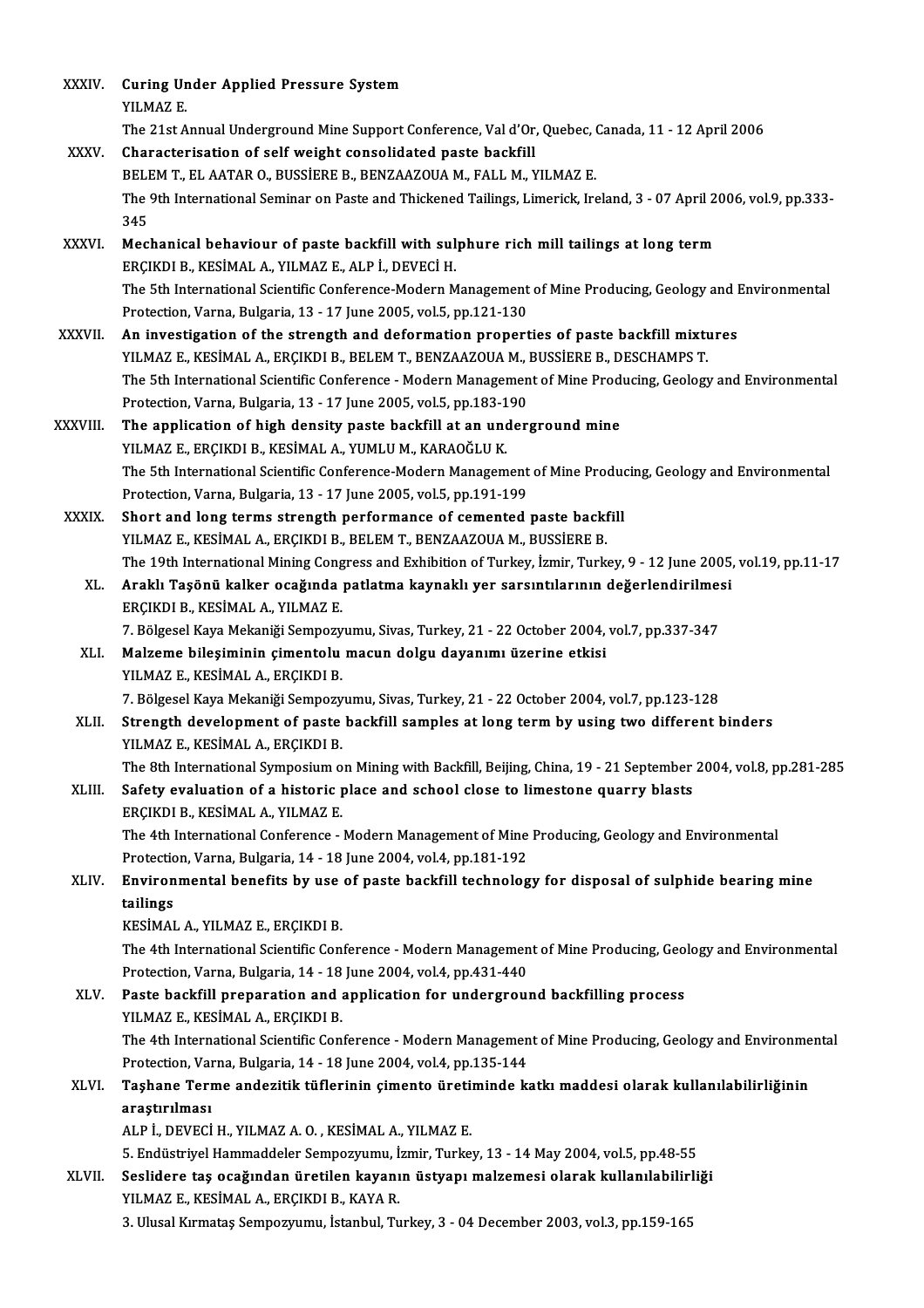| XLVIII. | Titrekkaya taşocağının üretiminde patlatmadan kaynaklanan titreşimlerin bölgedeki tarihi yapılara<br>etkisinin belirlenmesi       |
|---------|-----------------------------------------------------------------------------------------------------------------------------------|
|         | ERÇIKDI B., KESİMAL A., YILMAZ E., KAYA R.                                                                                        |
|         | 3. Ulusal Kırmataş Sempozyumu, İstanbul, Turkey, 3 - 04 December 2003, vol.3, pp.221-228                                          |
| XLIX.   | Karadeniz sahil yolu projesi kapsamında Trabzon da işletilen taş ocaklarında yapılan patlatmaların<br>çevresel açıdan incelenmesi |
|         | KAYA R., KESİMAL A., YILMAZ E., ERÇIKDI B.                                                                                        |
|         | 3. Ulusal Kırmataş Sempozyumu, İstanbul, Turkey, 3 - 04 December 2003, vol.3, pp.91-98                                            |
| L.      | Blasting effect on ore dilution in underground mines                                                                              |
|         | ERÇIKDI B., KESİMAL A., YILMAZ E.                                                                                                 |
|         | The 3rd International Conference on Earth Sciences and Electronics, İstanbul, Turkey, 23 October - 24 March 2003,                 |
|         | vol 3, pp 73-84                                                                                                                   |
| LI.     | Factors requiring for the disposal of high sulphide tailings as paste backfill                                                    |
|         | YILMAZ E., KESİMAL A., ERÇIKDI B.                                                                                                 |
|         | The 3rd International Conference on Earth Sciences and Electronics, İstanbul, Turkey, 23 - 24 October 2003, vol.3,                |
|         | pp 173-186                                                                                                                        |
| LII.    | Strength properties in varying cement dosages for paste backfill samples                                                          |
|         | YILMAZ E., KESİMAL A., ERÇIKDI B.                                                                                                 |
|         | The 10th International Conference on Tailings and Mine Waste, Vail, Colorado, United States Of America, 12 - 15                   |
|         | October 2003, vol.10, pp.109-114                                                                                                  |
| LIII.   | Investigation of the potential use of the quarry product from Tashane Terme as trass raw material                                 |
|         | in cement industry                                                                                                                |
|         | DEVECİ H., YILMAZ E., YILMAZ A. O., KESİMAL A., ALP İ.                                                                            |
|         | The 1st International Symposium on Industrial Minerals and Building Stones, İstanbul, Turkey, 15 - 18 September                   |
|         | 2003, vol 1, pp 553-559                                                                                                           |
| LIV.    | Effect of desliming on the strength of paste backfill<br>ERÇIKDI B., KESİMAL A., YILMAZ E., DEVECİ H.                             |
|         | The 10th Balkan Mineral Processing Congress - Mineral Processing in the 21st Century, 15 - 20 June 2003, vol.10,<br>pp 850-857    |
| LV.     | Determination of the optimum cement content for the paste backfill samples<br>YILMAZ E, KESİMAL A, ERÇIKDI B, ALP İ.              |
|         | The 18th International Mining Congress and Exhibition of Turkey, Antalya, Turkey, 10 - 13 June 2003, vol.18,                      |
|         | pp 119-125                                                                                                                        |
| LVI.    | A review of environmental effects resulting from quarry blasting                                                                  |
|         | KAYA R., KESİMAL A., YILMAZ E., ERÇIKDI B.                                                                                        |
|         | The 3rd International Scientific Conference - Modern Management of Mine Producing, Geology and Environmental                      |
|         | Protection, Varna, Bulgaria, 9 - 13 June 2003, vol.3, pp.87-98                                                                    |
| LVII.   | The use of paste for disposal of mill tailings                                                                                    |
|         | YILMAZ E., KESİMAL A., ERÇIKDI B., KAYA R.                                                                                        |
|         | The 3rd International Scientific Conference-Modern Management of Mine Producing, Geology and Environmental                        |
|         | Protection, Varna, Bulgaria, 9 - 13 June 2003, vol.3, pp.109-120                                                                  |
| LVIII.  | Parameters influencing ore dilution in under ground mines                                                                         |
|         | ERÇIKDI B., KESİMAL A., YILMAZ E., KAYA R.                                                                                        |
|         | The 3rd International Scientific Conference - Modern Management of Mine Producing, Geology and Environmental                      |
|         | Protection, Varna, Bulgaria, 9 - 13 June 2003, vol.3, pp.99-108                                                                   |
| LIX.    | Yeraltı madenciliğinde cevher seyrelmesi ve buna etki eden faktörler                                                              |
|         | ERÇIKDI B., YILMAZ E., KESİMAL A.                                                                                                 |
|         | Mühendislik Bilimleri Genç Araştırmacılar 1. Kongresi, İstanbul, Turkey, 17 - 20 February 2003, vol.1, pp.553-560                 |
| LX.     | Macun dolgu performansını etkileyen fiziksel kimyasal ve mineralojik faktörler<br>YILMAZ E., KESİMAL A., DEVECİ H., ERÇIKDI B.    |
|         | Mühendislik Bilimleri Genç Araştırmacılar 1. Kongresi, İstanbul, Turkey, 17 - 20 February 2003, vol.1, pp.683-690                 |
|         |                                                                                                                                   |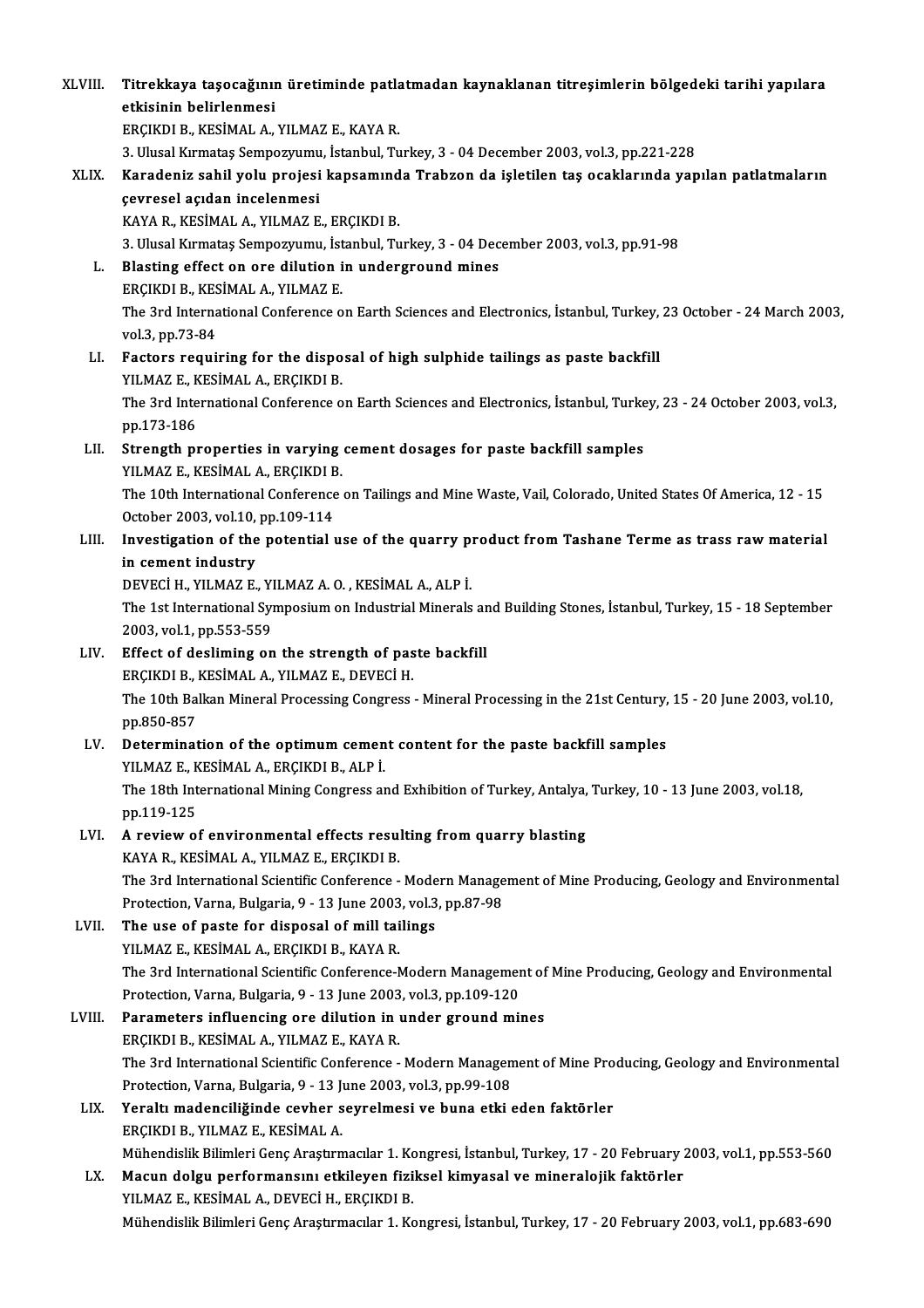LXI. Cautious blasting technique and an application for Uluburun tunnel between Giresun Espiye in Cautiou<br>Turkey<br>ERCIKDI Turkey<br>ERÇIKDI B., KESİMAL A., YILMAZ E.

Turkey<br>ERÇIKDI B., KESİMAL A., YILMAZ E.<br>The 2nd International Scientific Conference-Modern Management of Mine Producing, Geology and Environmental<br>Protection Verne, Bulgaria. 0, .15 June 2002 yol 2, np.95,109 ERÇIKDI B., KESİMAL A., YILMAZ E.<br>The 2nd International Scientific Conference-Modern Managem<br>Protection, Varna, Bulgaria, 9 - 15 June 2002, vol.2, pp.95-108<br>Prodistive models for unsenfined sempressive strenstl The 2nd International Scientific Conference-Modern Management of Mine Producing, Geology and Environm<br>Protection, Varna, Bulgaria, 9 - 15 June 2002, vol.2, pp.95-108<br>LXII. Predictive models for unconfined compressive stren

Protection, Varna, Bulgaria, 9 - 15 June 2002, vol.2, pp.95-108<br>Predictive models for unconfined compressive strengtl<br>account self-weight consolidation<br>BELEM T., YILMAZ E., BENZAAZOUA M. Predictive models for unconfined compressive strength of cemented paste backfills taking into account self-weight consolidation<br>BELEM T., YILMAZ E., BENZAAZOUA M.<br>68th Canadian Geotechnical Conference – GEOQuébec 2015, Montreal, Canada, 20 September 0201 - 23 September<br>2015, val 68 nn 1 8.

BELEM T., YILMAZ E<br>68th Canadian Geote<br>2015, vol.68, pp.1-8

# 2015, vol.68, pp.1-8<br>Supported Projects

Yılmaz E., Karasu S., Sarı M., Güner N. U., Kasap T., Project Supported by Other Official Institutions, Küre bakır madeni ya portear Frojeces<br>Yılmaz E., Karasu S., Sarı M., Güner N. U. , Kasap T., Project Supported by Other Official Institutions, Küre bakır mad<br>çimentolu macun dolgusunun cüruf, uçucu kül ve kum ikameli optimizasyonu / Optimiz Yılmaz E., Karasu S., Sarı M., Güner N. U. , Kasap T., Project Supported by Other<br>çimentolu macun dolgusunun cüruf, uçucu kül ve kum ikameli optimizasyonu<br>cemented paste backfill with slag, fly ash and sand replacement, 20 cimentolu macun dolgusunun cüruf, uçucu kül ve kum ikameli optimizasyonu / Optimization of Kure copper mine<br>cemented paste backfill with slag, fly ash and sand replacement, 2020 - 2020<br>Yılmaz E., Universities of Other Coun

cemented paste backfill with slag, fly ash and sand replacement, 2020 - 2020<br>Yılmaz E., Universities of Other Countries Supported Project, Study of physical and<br>tailings in surface paste disposal form using two different f Yılmaz E., Universities of Other Countries Supported Project, Study of physical and hydro-geochemical behavior<br>tailings in surface paste disposal form using two different field cells, 2009 - 2010<br>Yılmaz E., Universities of

tailings in surface paste disposal form using two different field cells, 2009 -<br>Yılmaz E., Universities of Other Countries Supported Project, Mechanical pro<br>characterization of intrinsic and extrinsic factors of influence, Yılmaz E., Universities of Other Countries Supported Project, Mechanical properties of cemented paste backfill<br>characterization of intrinsic and extrinsic factors of influence, 2009 - 2010<br>Belem T., Yılmaz E., Poirier Y., characterization of intrinsic and extrinsic factors of influence, 2009 - 2010<br>Belem T., Yılmaz E., Poirier Y., Universities of Other Countries Supported Project, Study of saturated hydraulic

Belem T., Yılmaz E., Poirier Y., Universities of Other Countries Supported Project, Study of saturated hydraulic<br>conductivity and compressibility characterization of early age cemented paste backfill, 2009 - 2010<br>Yılmaz E.

conductivity and compressibility characterization of early age cemented paste backfill, 2009 - 2010<br>Yılmaz E., Industrial Organizations of Other Countries Supported Project, Optimization of cemented<br>terms of cement reducti Yılmaz E., Industrial Organizations of Other Countries Supported Project, Optimization of cemented paste backfil<br>terms of cement reduction and cost savings, 2009 - 2010<br>Yılmaz E., Industrial Organizations of Other Countrie

terms of cement reduction and cost savings, 2009 - 201<br>1993 - Yılmaz E., Industrial Organizations of Other Countries Suproperties of consolidated paste backfills , 2009 - 2009<br>1999 - Yılmaz E. Universities of Other Countri Yılmaz E., Industrial Organizations of Other Countries Supported Project, Study of strength and microstructural<br>properties of consolidated paste backfills , 2009 - 2009<br>Yılmaz E., Universities of Other Countries Supported

properties of consolidated paste backfills , 2009 - 2009<br>Yılmaz E., Universities of Other Countries Supported Project, Geotechnical properties of consolidated paste backfill<br>recipes, 2008 - 2009 Yılmaz E., Universities of Other Countries Supported Project, Geotechnical properties of consolidated paste backfill<br>recipes, 2008 - 2009<br>Yılmaz E., Project Supported by Public Organizations in Other Countries, How efficie

recipes, 2008 - 2009<br>Yılmaz E., Project Supported by Public Organizations in Other Countries, How efficiently the volume of wastes<br>from mining operations can be reduced without causing any significant environmental impact@ Yılmaz E., Project Supported by Public Organizations in Other Countries, How efficiently the volume of wastes produced<br>from mining operations can be reduced without causing any significant environmental impact⊠, 2008 - 200 from mining operations can be reduced without causing any significant environmental impact<sup>o</sup>, 2008 - 2008<br>
Yılmaz E., Industrial Organizations of Other Countries Supported Project, Study of strength and ultrasonic pro<br>
ce Yılmaz E., Industrial Organizations of Other Countries Supported Project, Study of strength and ultrasonic properties of

cemented paste backfill samples, 2007 - 2008<br>Belem T., Yılmaz E., Bouchard D., Poirier Y., Industrial Organizations of Other Countries Supported Project,<br>Instrumentation and modification of CUAPS consolidation cells to cha Belem T., Yılmaz E., Bouchard D., Poiri<br>Instrumentation and modification of (<br>cemented paste backfill, 2007 - 2008<br>Kesimal A., Dovesi H., Alp İ., Ersukil, B. Instrumentation and modification of CUAPS consolidation cells to characterize the hydromechanical properties of<br>cemented paste backfill, 2007 - 2008<br>Kesimal A., Deveci H., Alp İ., Erçıkdı B., Yılmaz E., Project Supported b

cemented paste backfill, 2007 - 2008<br>Kesimal A., Deveci H., Alp İ., Erçıkdı B., Yılmaz E., Project Supported by Higher Education Institutions, Macun dolgu<br>dayanımı üzerinde etkili olan faktörlerin laboratuvar ortamında det Kesimal A., Deveci H., Alp İ., Erçıkdı B., Yılmaz E., Project Supported by Higher Education Institutions, Macun dolgu<br>dayanımı üzerinde etkili olan faktörlerin laboratuvar ortamında detaylı olarak analizi ve irdelenmesi, 2 dayanımı üzerinde etkili olan faktörlerin laboratuvar ortamında detaylı olarak analizi ve irdelenmesi, 2005 - 2008<br>Kesimal A., Deveci H., Yılmaz E., Erçıkdı B., CB Strateji ve Bütçe Başkanlığı (Kalkınma Bakanlığı) Projesi, Kesimal A., Deveci H., Yılmaz E., Erçıkdı B., CB Strateji ve Bütçe Başkanlığı (Kalkınma Bakanl<br>zararlı sülfürlü maden atıklarının macun dolgu olarak yeraltına depolanması ve macun dol<br>mineralojik özeliklerinin ve duraylılı zararlı sülfürlü maden atıklarının macun dolgu olarak yeraltına depolanması ve macun dolgunun fiziksel, kimyasal,<br>mineralojik özeliklerinin ve duraylılığının kısa ve uzun dönemde incelenmesi, 2005 - 2008<br>Yılmaz E., Industr mineralojik özeliklerinin ve duraylılığının kısa ve uzun dönemde incelenmesi, 2005 - 2008

Yılmaz E., Industrial Organizations of Other Countries Supported Project, Laboratory investigation of consolidated<br>Cemented pastefill samples prepared using mine tailings , 2007 - 2007<br>Yılmaz E., Industrial Organizations o

cemented pastefill samples prepared using mine tailings , 2007 - 2(<br>Yılmaz E., Industrial Organizations of Other Countries Supported Properties, 2006 - 2007<br>Samples through slump testing and index properties, 2006 - 2007<br>Y Yılmaz E., Industrial Organizations of Other Countries Supported Project, Hydrogeotechnical properties of paste backfill<br>Samples through slump testing and index properties, 2006 - 2007<br>Yılmaz E., Industrial Organizations o

samples through slump testing and index properties, 2006 - 2007<br>Yılmaz E., Industrial Organizations of Other Countries Supported P<br>backfill samples at early curing ages, 2006 - 2007 Yılmaz E., Industrial Organizations of Other Countries Supported Project, Investigation of compaction properties c<br>backfill samples at early curing ages, 2006 - 2007<br>Kesimal A., Cihangir F., Erçıkdı B., Yılmaz E., Durmuş O

backfill samples at early curing ages, 2006 - 2007<br>Kesimal A., Cihangir F., Erçıkdı B., Yılmaz E., Durmuş O., Project Supported by Higher Education Institutions, Doğu<br>Karadeniz Bölgesindeki açık ocaklarda yapılan üretim pa Kesimal A., Cihangir F., Erçıkdı B., Yılmaz E., Durmuş O., Project Supported by Higher Education Institutions, Doğu<br>Karadeniz Bölgesindeki açık ocaklarda yapılan üretim patlatmalarından kaynaklanan sarsıntı parametrelerini Karadeniz Bölgesindeki açık ocaklarda yapılan üretim patlatmalarından kaynaklanan sarsıntı parametrelerinin ölçü<br>çevresel açıdan değerlendirilmesi, 2005 - 2007<br>Yılmaz E., Industrial Organizations of Other Countries Support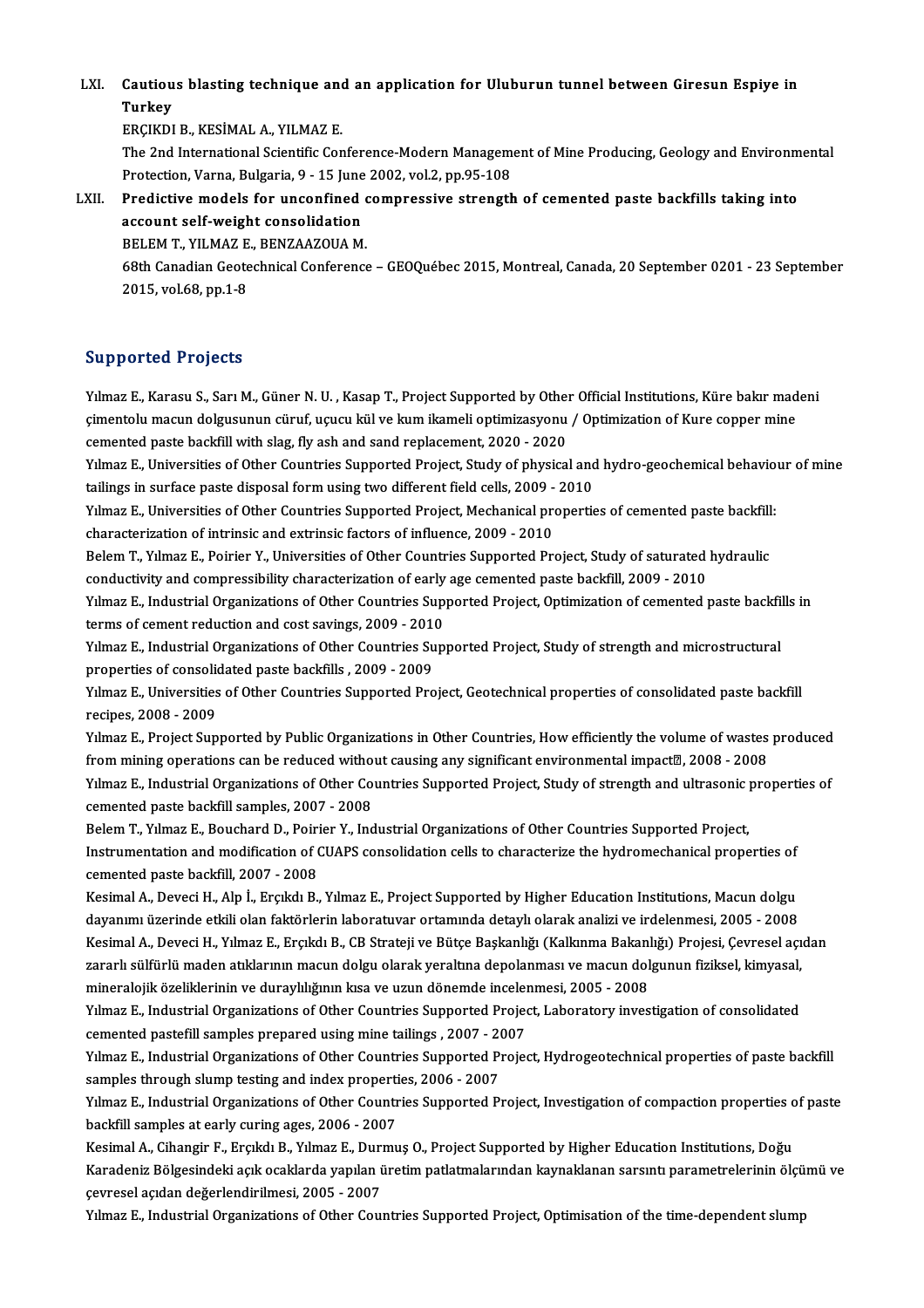characteristics of paste backfill samples, 2006 - 2006<br>Vilmag E. Industrial Organizations of Other Countries

characteristics of paste backfill samples, 2006 - 2006<br>Yılmaz E., Industrial Organizations of Other Countries Supported Project, Laboratory and in situ study of consolidation of characteristics of paste backfill samples, 2006 - 2<br>19 Yılmaz E., Industrial Organizations of Other Councy<br>paste backfills during curing times, 2005 - 2006<br>Vilmag E. Industrial Organizations of Other Counc Yılmaz E., Industrial Organizations of Other Countries Supported Project, Laboratory and in situ study of consolidation of<br>paste backfills during curing times, 2005 - 2006<br>Yılmaz E., Industrial Organizations of Other Count

paste backfills during curing times, 2005 - 2006<br>Yılmaz E., Industrial Organizations of Other Countries Supported Project, Prefeasibility study for the paste backfill plant<br>of a Canadian underground metallic mine, 2005 - 2 Yılmaz E., Industrial Organizations of Other Countries Supported Project, Prefeasibility study for the paste backfill plant<br>of a Canadian underground metallic mine, 2005 - 2005<br>Yılmaz E., Industrial Organizations of Other

an underground hard rock gold mine, 2005 - 2005<br>Benzaazoua M., Yılmaz E., Belem T., Bussiere B., Bordeleau H., Industrial Organizations of Other Countries Supported Yılmaz E., Industrial Organizations of Other Countries Supported Project, Study of pre-feasibility of paste backfill plan<br>an underground hard rock gold mine, 2005 - 2005<br>Benzaazoua M., Yılmaz E., Belem T., Bussiere B., Bor

Project, Laboratory investigation of cemented paste backfill samples made up of mill tailings from Garpenberg sulphide mine (Boliden Mineral AB), Sweden, 2004 - 2005 Project, Laboratory investigation of cemented paste backfill samples made up of mill tailings from Garpenberg sulph<br>Mine (Boliden Mineral AB), Sweden, 2004 - 2005<br>Kesimal A., Erçıkdı B., Cihangir F., Yılmaz E., Project Sup

mine (Boliden Mineral AB), Sweden, 2004 - 2005<br>Kesimal A., Erçıkdı B., Cihangir F., Yılmaz E., Project Supported by Other Official Institutions, Trabzon İli, Araklı İlçesi,<br>Taşönü Köyü hudutlarında bulunan kalker taşocağın Kesimal A., Erçıkdı B., Cihangir F<br>Taşönü Köyü hudutlarında bulu<br>değerlendirilmesi, 2004 - 2004<br>Kesimal A., Kaya B., Engirdi B., V. Taşönü Köyü hudutlarında bulunan kalker taşocağının üretiminde patlatmadan kaynaklanan titreşim ölçüm sonuçlar<br>değerlendirilmesi, 2004 - 2004<br>Kesimal A., Kaya R., Erçıkdı B., Yılmaz E., Project Supported by Higher Educatio

değerlendirilmesi, 2004 - 2004<br>Kesimal A., Kaya R., Erçıkdı B., Yılmaz E., Project Supported by Higher Education Institutions, Doğu k<br>taşocağı ve kırmataş madenciliğinin detaylı incelenmesi ve alınacak çevresel önlemler, 2 Kesimal A., Kaya R., Erçıkdı B., Yılmaz E., Project Supported by Higher Education Institutions, Doğu Karadeniz Bölgesi<br>taşocağı ve kırmataş madenciliğinin detaylı incelenmesi ve alınacak çevresel önlemler, 2002 - 2004<br>Kesi

taşocağı ve kırmataş madenciliğinin detaylı incelenmesi ve alınacak çevresel önlemler, 2002 - 2004<br>Kesimal A., Erçıkdı B., Kaya R., Yılmaz E., Project Supported by Other Official Institutions, Trabzon İli, Araklı İlçesi, ' Kesimal A., Erçıkdı B., Kaya R., Y.<br>Köyü hudutlarında bulunan kall<br>değerlendirilmesi, 2003 - 2003<br>Kesimal A. Alp İ. Vılmaz E. Ersul Köyü hudutlarında bulunan kalker taşocağının üretiminde patlatmadan kaynaklanan titreşim ölçüm sonuçları ve<br>değerlendirilmesi, 2003 - 2003<br>Kesimal A., Alp İ., Yılmaz E., Erçıkdı B., Project Supported by Other Official Inst

değerlendirilmesi, 2003 - 2003<br>Kesimal A., Alp İ., Yılmaz E., Erçıkdı B., Project Supported by Other Official Institutions, Optimization of test results<br>obtained from different size slumps with varying cement contents for Kesim<br>obtain<br>2002

# Activities in Scientific Journals

Symmetry-Basel, Special Issue Editor, 2022 - Continues ITCENTERCO IN OCTORENTE JOURNALD<br>Symmetry-Basel, Special Issue Editor, 2022 - Continues<br>International Journal Of Minerals Metallurgy And Materials, Committee Member, 2021 - Continues<br>ERONTIERS IN MATERIALS, First Editor, 2 Symmetry-Basel, Special Issue Editor, 2022 - Continues<br>International Journal Of Minerals Metallurgy And Materials<br>FRONTIERS IN MATERIALS, First Editor, 2021 - Continues<br>Besen Teurin Endoson University Journal of Science an International Journal Of Minerals Metallurgy And Materials, Committee Member, 2021 - Continu<br>FRONTIERS IN MATERIALS, First Editor, 2021 - Continues<br>Recep Tayyip Erdogan University Journal of Science and Engineering, Editor FRONTIERS IN MATERIALS, First Editor, 2021 - Continues<br>Recep Tayyip Erdogan University Journal of Science and Engineerii<br>ADVANCES IN CIVIL ENGINEERING, First Editor, 2021 - Continues<br>Advances in Materials Science and Engin Recep Tayyip Erdogan University Journal of Science and Engineering, Editor, 2<br>ADVANCES IN CIVIL ENGINEERING, First Editor, 2021 - Continues<br>Advances in Materials Science and Engineering, First Editor, 2020 - Continues<br>Pres ADVANCES IN CIVIL ENGINEERING, First Editor, 2021 - Continues<br>Advances in Materials Science and Engineering, First Editor, 2020 - Continues<br>Proceedings Of The Institution Of Civil Engineers-Geotechnical Engineering, Assist Advances in Materials Science and Engineering, First Editor, 2020 - Continues<br>Proceedings Of The Institution Of Civil Engineers-Geotechnical Engineering, Assistant Editor, 2<br>Journal of Mining and Environment (JME), Publica Proceedings Of The Institution Of Civil Engineers-Geotechnical Engineering, Assistant Editor, 2020 - (<br>Journal of Mining and Environment (JME), Publication Committee Member, 2020 - Continues<br>Geotechnical and Geological Eng Geotechnical and Geological Engineering (GEGE), Publication Committee Member, 2020 - Continues<br>Memberships / Tasks in Scientific Organizations

International Society for Soil Mechanics and Geotechnical Engineering, Member, 2020 - Continues International Society for Soil Mechanics and Geotechnical Engineering, Member, 2020 - Continues.<br>International Society for Rock Mechanics and Rock Engineering, Member, 2012 - Continues.<br>Canadian Institute of Mining, Metall International Society for Soil Mechanics and Geotechnical Engineering, Member, 2014<br>International Society for Rock Mechanics and Rock Engineering, Member, 2012 - Co<br>Canadian Institute of Mining, Metallurgy and Petroleum, M International Society for Rock Mechanics and Rock Engineering, Member<br>Canadian Institute of Mining, Metallurgy and Petroleum, Member, 2005<br>Mining Development Foundation of Turkey, Member, 2000 - Continues<br>Chamber of Mining Canadian Institute of Mining, Metallurgy and Petroleum, Member, 2005 - Continues<br>Mining Development Foundation of Turkey, Member, 2000 - Continues<br>Chamber of Mining Engineers of Turkey, Member, 1999 - Continues

### **Scientific Refereeing**

Scientific Refereeing<br>Effect of Temperature on the Transport and Mechanical Properties of Cemented Paste Backfill, Scientific / Professional<br>Reak Published by Peneumed Publishing Hauses June 2022 BookPublished Robert Compare<br>Beffect of Temperature on the Transport and Mechanical Prop<br>Book Published by Renowned Publishing Houses, June 2022<br>Journal of Mining and Environment Journal Indoved in ESCL Book Published by Renowned Publishing Houses, June 2022<br>Journal of Mining and Environment, Journal Indexed in ESCI, May 2022 CONSTRUCTION AND BUILDING MATERIALS, Journal Indexed in SCI-E, May 2022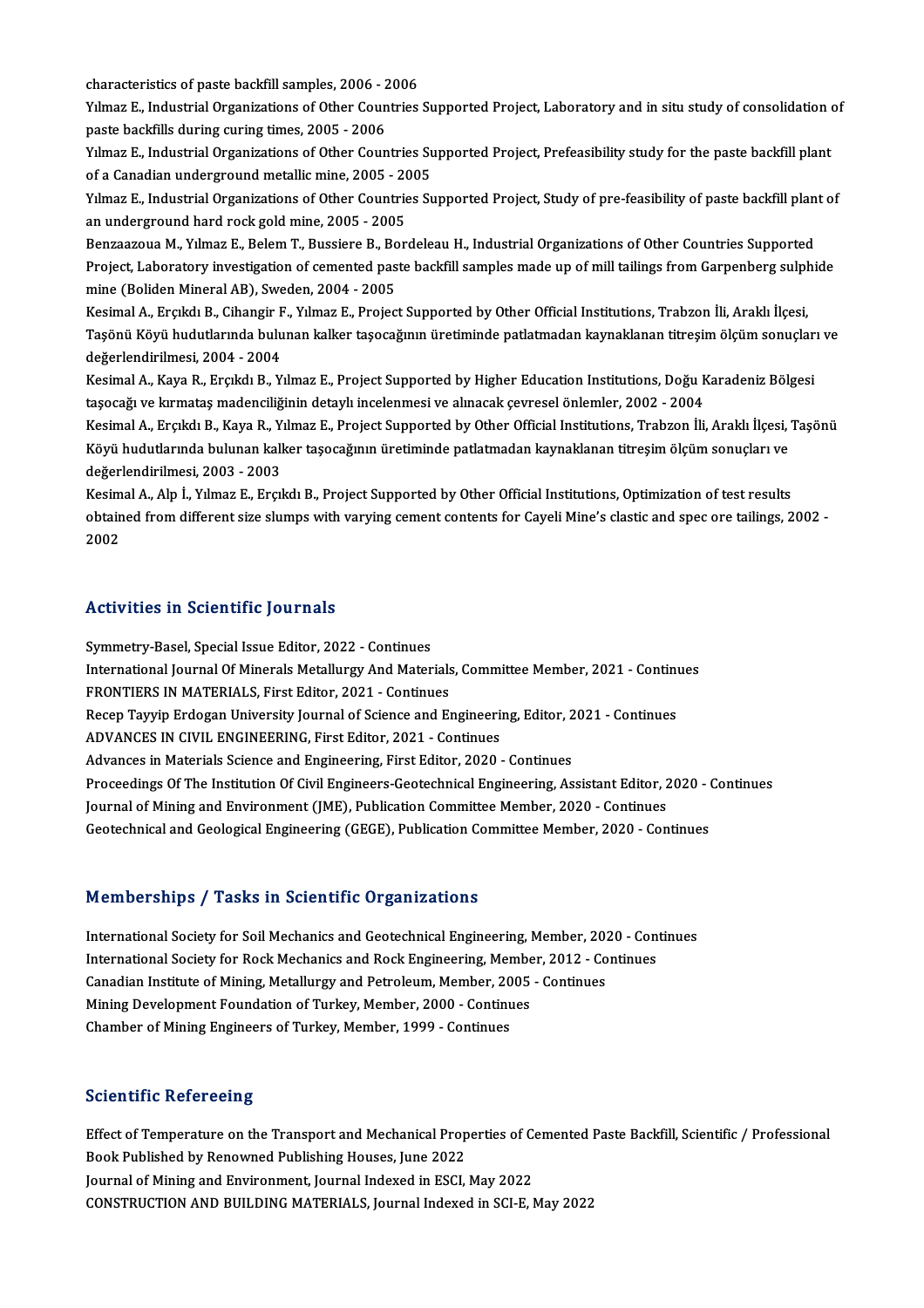GEOSCIENCES JOURNAL, Journal Indexed in SCI-E, May 2022 GEOSCIENCES JOURNAL, Journal Indexed in SCI-E, May 2022<br>CONSTRUCTION AND BUILDING MATERIALS, Journal Indexed in SCI-E, May 2022<br>Machine Learning for Solid Ach Managament and Pogysling, Scientifie / Profession Machine Learning for Solid Ash Management and Recycling, Scientific / Professional Book Published by Renowned<br>Publishing Houses, May 2022 **CONSTRUCTION AND BUILDIN<br>Machine Learning for Solid As<br>Publishing Houses, May 2022**<br>International Journal of Coo E Machine Learning for Solid Ash Management and Recycling, Scientific / Profe:<br>Publishing Houses, May 2022<br>International Journal of Geo-Engineering, Journal Indexed in ESCI, May 2022<br>INTERNATIONAL JOURNAL OF MINING RECLAMATI Publishing Houses, May 2022<br>International Journal of Geo-Engineering, Journal Indexed in ESCI, May 2022<br>INTERNATIONAL JOURNAL OF MINING RECLAMATION AND ENVIRONMENT, Journal Indexed in SCI-E, May 2022<br>ARARIAN JOURNAL OF CEO International Journal of Geo-Engineering, Journal Indexed in ESCI, May 202<br>INTERNATIONAL JOURNAL OF MINING RECLAMATION AND ENVIRONMEN<br>ARABIAN JOURNAL OF GEOSCIENCES, Journal Indexed in SCI-E, May 2022<br>CONSTRUCTION AND RUU INTERNATIONAL JOURNAL OF MINING RECLAMATION AND ENVIRONMENT, Journal<br>ARABIAN JOURNAL OF GEOSCIENCES, Journal Indexed in SCI-E, May 2022<br>CONSTRUCTION AND BUILDING MATERIALS, Journal Indexed in SCI-E, May 2022<br>Journal of Min ARABIAN JOURNAL OF GEOSCIENCES, Journal Indexed in SCI-E, May 2022<br>CONSTRUCTION AND BUILDING MATERIALS, Journal Indexed in SCI-E, May 2022<br>Journal of Mining and Environment, Journal Indexed in ESCI, May 2022 CONSTRUCTION AND BUILDING MATERIALS, Journal Indexed in SCI-E, May 2022<br>Journal of Mining and Environment, Journal Indexed in ESCI, May 2022<br>CONSTRUCTION AND BUILDING MATERIALS, Journal Indexed in SCI-E, May 2022<br>CONSTRUCT Journal of Mining and Environment, Journal Indexed in ESCI, May 2022<br>CONSTRUCTION AND BUILDING MATERIALS, Journal Indexed in SCI-E, May 2022<br>CONSTRUCTION AND BUILDING MATERIALS, Journal Indexed in SCI-E, May 2022<br>Costesbni CONSTRUCTION AND BUILDING MATERIALS, Journal Indexed in SCI-E, May 2<br>CONSTRUCTION AND BUILDING MATERIALS, Journal Indexed in SCI-E, May 2<br>Geotechnical and Geological Engineering, Journal Indexed in ESCI, May 2022<br>INTERNATI CONSTRUCTION AND BUILDING MATERIALS, Journal Indexed in SCI-E, May 2022<br>Geotechnical and Geological Engineering, Journal Indexed in ESCI, May 2022<br>INTERNATIONAL JOURNAL OF GEOMECHANICS, Journal Indexed in SCI-E, May 2022 Geotechnical and Geological Engineering, Journal Indexed in ESCI, May 2022<br>INTERNATIONAL JOURNAL OF GEOMECHANICS, Journal Indexed in SCI-E, May 202<br>CONSTRUCTION AND BUILDING MATERIALS, Journal Indexed in SCI-E, May 2022<br>EN INTERNATIONAL JOURNAL OF GEOMECHANICS, Journal Indexed in SCI-E, Ma<br>CONSTRUCTION AND BUILDING MATERIALS, Journal Indexed in SCI-E, May 2<br>ENGINEERING FRACTURE MECHANICS, Journal Indexed in SCI-E, April 2022<br>ARAPIAN JOURNAL CONSTRUCTION AND BUILDING MATERIALS, Journal Indexed in SCI-E, May 2022<br>ENGINEERING FRACTURE MECHANICS, Journal Indexed in SCI-E, April 2022<br>ARABIAN JOURNAL FOR SCIENCE AND ENGINEERING, Journal Indexed in SCI-E, April 2022 ENGINEERING FRACTURE MECHANICS, Journal Indexed in SCI-E, April 2022<br>ARABIAN JOURNAL FOR SCIENCE AND ENGINEERING, Journal Indexed in SCI-E, April 2022<br>GEOSCIENCES JOURNAL, Journal Indexed in SCI-E, April 2022 International Journal of Minerals, Metallurgy and Materials, Journal Indexed in ESCI, April 2022 MATERIALS CHEMISTRY AND PHYSICS, Journal Indexed in SCI-E, April 2022 International Journal of Minerals, Metallurgy and Materials, Journal Indexed in ESC<br>MATERIALS CHEMISTRY AND PHYSICS, Journal Indexed in SCI-E, April 2022<br>CONSTRUCTION AND BUILDING MATERIALS, Journal Indexed in SCI-E, April MATERIALS CHEMISTRY AND PHYSICS, Journal Indexed in SCI-E, April 2022<br>CONSTRUCTION AND BUILDING MATERIALS, Journal Indexed in SCI-E, April 2022<br>CONSTRUCTION AND BUILDING MATERIALS, Journal Indexed in SCI-E, March 2022<br>Cost CONSTRUCTION AND BUILDING MATERIALS, Journal Indexed in SCI-E, April 20<br>CONSTRUCTION AND BUILDING MATERIALS, Journal Indexed in SCI-E, March 2<br>Geotechnical and Geological Engineering, Journal Indexed in SCI, March 2022<br>CON CONSTRUCTION AND BUILDING MATERIALS, Journal Indexed in SCI-E, March 2022<br>Geotechnical and Geological Engineering, Journal Indexed in ESCI, March 2022<br>CONSTRUCTION AND BUILDING MATERIALS, Journal Indexed in SCI-E, March 20 Geotechnical and Geological Engineering, Journal Indexed in ESCI, March 2022<br>CONSTRUCTION AND BUILDING MATERIALS, Journal Indexed in SCI-E, March 2<br>Geotechnical and Geological Engineering, Journal Indexed in ESCI, March 20 CONSTRUCTION AND BUILDING MATERIALS, Journal Indexed in SCI-E, March 2022<br>Geotechnical and Geological Engineering, Journal Indexed in ESCI, March 2022<br>CONSTRUCTION AND BUILDING MATERIALS, Journal Indexed in SCI-E, March 20 Geotechnical and Geological Engineering, Journal Indexed in ESCI, March 2022<br>CONSTRUCTION AND BUILDING MATERIALS, Journal Indexed in SCI-E, March 2022<br>POWDER TECHNOLOGY, Journal Indexed in SCI-E, March 2022<br>CONSTRUCTION AN CONSTRUCTION AND BUILDING MATERIALS, Journal Indexed in SCI-E, March 2022 POLISH JOURNAL OF ENVIRONMENTAL STUDIES, Journal Indexed in SCI-E, March 2022 CONSTRUCTION AND BUILDING MATERIALS, Journal Indexed in SC<br>POLISH JOURNAL OF ENVIRONMENTAL STUDIES, Journal Indexed<br>ICE – Geotechnical Research, Journal Indexed in ESCI, March 2022<br>POWDER TECHNOLOCY, Journal Indexed in SCL POLISH JOURNAL OF ENVIRONMENTAL STUDIES, Journal Indexed<br>ICE – Geotechnical Research, Journal Indexed in ESCI, March 2022<br>POWDER TECHNOLOGY, Journal Indexed in SCI-E, February 2022<br>CONSTRUCTION AND RUU DINC MATERIALS, Jour POWDER TECHNOLOGY, Journal Indexed in SCI-E, February 2022<br>CONSTRUCTION AND BUILDING MATERIALS, Journal Indexed in SCI-E, February 2022 POWDER TECHNOLOGY, Journal Indexed in SCI-E, February 2022<br>CONSTRUCTION AND BUILDING MATERIALS, Journal Indexed in SCI-E, February 2022<br>INTERNATIONAL JOURNAL OF GEOMECHANICS, Journal Indexed in SCI-E, February 2022<br>ENVIRON CONSTRUCTION AND BUILDING MATERIALS, Journal Indexed in SCI-E, February 2022<br>INTERNATIONAL JOURNAL OF GEOMECHANICS, Journal Indexed in SCI-E, February 2022<br>ENVIRONMENTAL SCIENCE AND POLLUTION RESEARCH, Journal Indexed in S INTERNATIONAL JOURNAL OF GEOMECHANICS, Journal Indexed in SONAPPLIENCE AND POLLUTION RESEARCH, Journal Index<br>SN Applied Sciences (SNAS), Journal Indexed in ESCI, February 2022<br>Journal of Mining and Environment Journal Inde ENVIRONMENTAL SCIENCE AND POLLUTION RESEARCH, Journal Indexed in<br>SN Applied Sciences (SNAS), Journal Indexed in ESCI, February 2022<br>Journal of Mining and Environment, Journal Indexed in ESCI, February 2022<br>EPONTIEDS IN MAT SN Applied Sciences (SNAS), Journal Indexed in ESCI, February 2022<br>Journal of Mining and Environment, Journal Indexed in ESCI, February 2022<br>FRONTIERS IN MATERIALS, Journal Indexed in SCI-E, February 2022 CONSTRUCTIONANDBUILDINGMATERIALS, Journal Indexed inSCI-E,February2022 FRONTIERS IN MATERIALS, Journal Indexed in SCI-E, February 2022<br>CONSTRUCTION AND BUILDING MATERIALS, Journal Indexed in SCI-E, Febru<br>Journal of Mining and Environment, Journal Indexed in ESCI, February 2022<br>INTERNATIONAL J INTERNATIONAL JOURNAL OF MINING RECLAMATION AND ENVIRONMENT, Journal Indexed in SCI-E, February 2022<br>COMPUTERS AND GEOTECHNICS, Journal Indexed in SCI-E, February 2022 Journal of Mining and Environment, Journal Indexed in ESCI, February 2022<br>INTERNATIONAL JOURNAL OF MINING RECLAMATION AND ENVIRONMEN<br>COMPUTERS AND GEOTECHNICS, Journal Indexed in SCI-E, February 2022<br>Coomatics, Natural Hag INTERNATIONAL JOURNAL OF MINING RECLAMATION AND ENVIRONMENT,<br>COMPUTERS AND GEOTECHNICS, Journal Indexed in SCI-E, February 2022<br>Geomatics, Natural Hazards and Risk, Journal Indexed in ESCI, January 2022<br>INTERNATIONAL JOURN COMPUTERS AND GEOTECHNICS, Journal Indexed in SCI-E, February 2022<br>Geomatics, Natural Hazards and Risk, Journal Indexed in ESCI, January 2022<br>INTERNATIONAL JOURNAL OF MINING RECLAMATION AND ENVIRONMENT, Journal Indexed in Geomatics, Natural Hazards and Risk, Journal Indexed in ESCI, January<br>1989 - INTERNATIONAL JOURNAL OF MINING RECLAMATION AND ENV<br>POWDER TECHNOLOGY, Journal Indexed in SCI-E, January 2022<br>Journal of Mining and Environment J INTERNATIONAL JOURNAL OF MINING RECLAMATION AND ENVIRONMENT<br>POWDER TECHNOLOGY, Journal Indexed in SCI-E, January 2022<br>Journal of Mining and Environment, Journal Indexed in ESCI, January 2022<br>Journal of Mining and Environme POWDER TECHNOLOGY, Journal Indexed in SCI-E, January 2022<br>Journal of Mining and Environment, Journal Indexed in ESCI, January 2022<br>Journal of Mining and Environment, Journal Indexed in ESCI, January 2022 Journal of Mining and Environment, Journal Indexed in ESCI, January 2022<br>Journal of Mining and Environment, Journal Indexed in ESCI, January 2022<br>ENVIRONMENTAL SCIENCE AND POLLUTION RESEARCH, Journal Indexed in SCI-E, Janu Journal of Mining and Environment, Journal Indexed in ESCI, January 2022<br>ENVIRONMENTAL SCIENCE AND POLLUTION RESEARCH, Journal Indexed in SCI-E, January 2022<br>JOURNAL OF MATERIAL CYCLES AND WASTE MANAGEMENT, Journal Indexed ENVIRONMENTAL SCIENCE AND POLLUTION RESEARCH, Journal Indexed in SCI-E, January<br>JOURNAL OF MATERIAL CYCLES AND WASTE MANAGEMENT, Journal Indexed in SCI-<br>CONSTRUCTION AND BUILDING MATERIALS, Journal Indexed in SCI-E, Januar JOURNAL OF MATERIAL CYCLES AND WASTE MANAGEMENT, Jo<br>CONSTRUCTION AND BUILDING MATERIALS, Journal Indexed in<br>POWDER TECHNOLOGY, Journal Indexed in SCI-E, January 2022<br>CONSTRUCTION AND BUILDING MATERIALS, Journal Indexed in CONSTRUCTION AND BUILDING MATERIALS, Journal Indexed in SCI-E, January 2022<br>POWDER TECHNOLOGY, Journal Indexed in SCI-E, January 2022<br>CONSTRUCTION AND BUILDING MATERIALS, Journal Indexed in SCI-E, January 2022<br>JOURNAL OF M POWDER TECHNOLOGY, Journal Indexed in SCI-E, January 2022<br>CONSTRUCTION AND BUILDING MATERIALS, Journal Indexed in SCI-E, January 2022<br>JOURNAL OF MATERIALS IN CIVIL ENGINEERING-ASCE, Journal Indexed in SCI-E, January 2022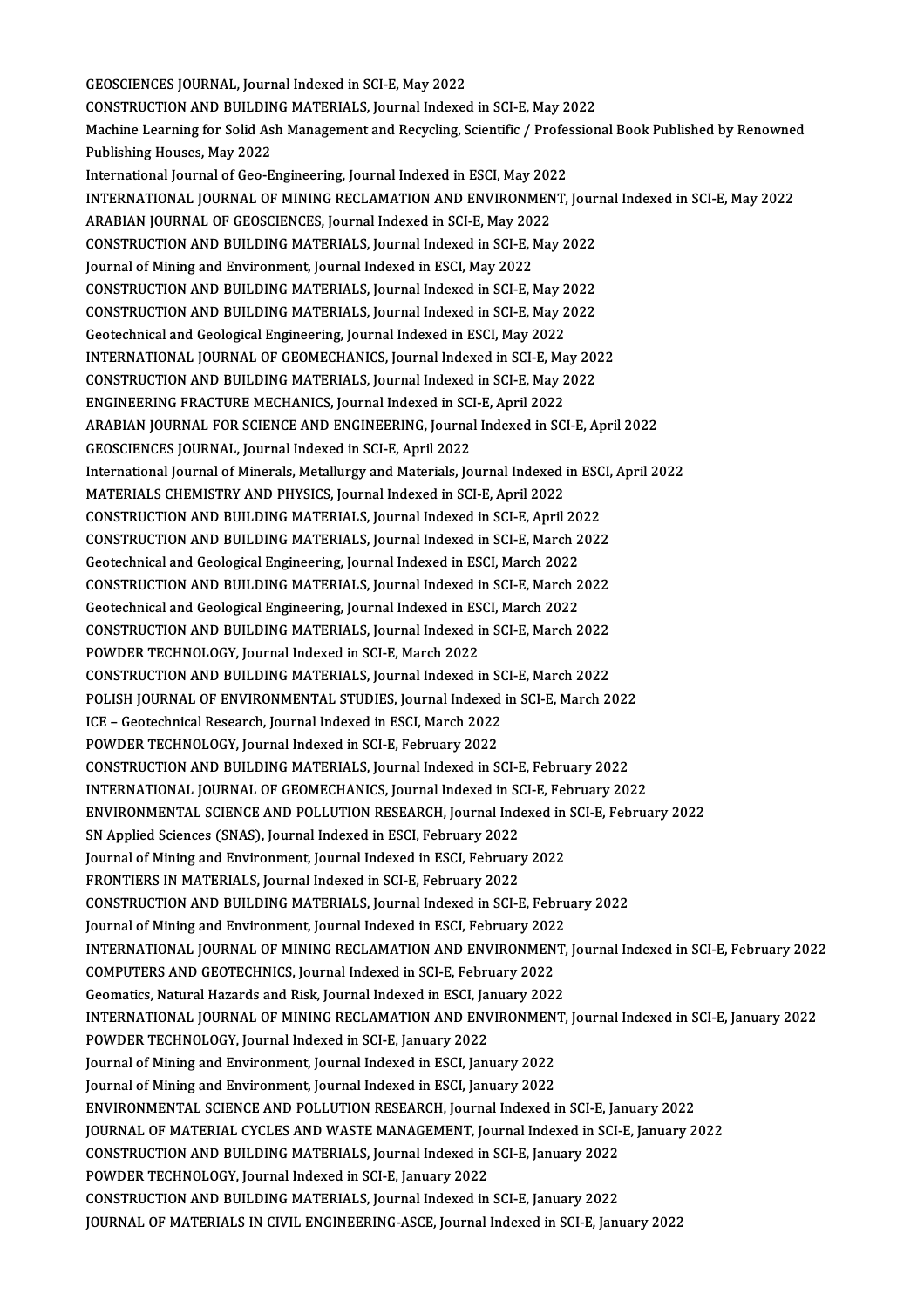ENVIRONMENTAL SCIENCE AND POLLUTION RESEARCH, Journal Indexed in SCI-E, December 2021 ENVIRONMENTAL SCIENCE AND POLLUTION RESEARCH, Journal Indexed in SCI-E, December 2021<br>JOURNAL OF MATERIALS ENGINEERING AND PERFORMANCE, Journal Indexed in SCI-E, December 2021<br>CONSTRUCTION AND RUU DINC MATERIALS, Journal I ENVIRONMENTAL SCIENCE AND POLLUTION RESEARCH, Journal Indexed in SCI-E, Dece<br>JOURNAL OF MATERIALS ENGINEERING AND PERFORMANCE, Journal Indexed in SCI-E,<br>CONSTRUCTION AND BUILDING MATERIALS, Journal Indexed in SCI-E, Decemb JOURNAL OF MATERIALS ENGINEERING AND PERFORMANCE, Journal Indexed in SC<br>CONSTRUCTION AND BUILDING MATERIALS, Journal Indexed in SC<br>POWDER TECHNOLOGY, Journal Indexed in SCI-E, December 2021<br>JOURNAL OF MATERIALS IN CIVIL EN CONSTRUCTION AND BUILDING MATERIALS, Journal Indexed in SCI-E, December 2021<br>POWDER TECHNOLOGY, Journal Indexed in SCI-E, December 2021<br>JOURNAL OF MATERIALS IN CIVIL ENGINEERING-ASCE, Journal Indexed in SCI-E, December 202 POWDER TECHNOLOGY, Journal Indexed in SCI-E, December 2021<br>JOURNAL OF MATERIALS IN CIVIL ENGINEERING-ASCE, Journal Indexe<br>SN Applied Sciences (SNAS), Journal Indexed in ESCI, December 2021<br>International Journal of Bayoment JOURNAL OF MATERIALS IN CIVIL ENGINEERING-ASCE, Journal Indexed in SCI-E, December 2021<br>SN Applied Sciences (SNAS), Journal Indexed in ESCI, December 2021<br>International Journal of Pavement Research and Technology, Journal SN Applied Sciences (SNAS), Journal Indexed in ESCI, December 2021<br>International Journal of Pavement Research and Technology, Journal Indexed in ES<br>Geotechnical and Geological Engineering, Journal Indexed in ESCI, December International Journal of Pavement Research and Technology, Journal Geotechnical and Geological Engineering, Journal Indexed in ESCI, D<br>GEOSCIENCES JOURNAL, Journal Indexed in SCI-E, December 2021<br>Journal of Mining and Envi Geotechnical and Geological Engineering, Journal Indexed in ESCI, December 2021<br>GEOSCIENCES JOURNAL, Journal Indexed in SCI-E, December 2021<br>Journal of Mining and Environment, Journal Indexed in ESCI, November 2021 GEOSCIENCES JOURNAL, Journal Indexed in SCI-E, December 2021<br>Journal of Mining and Environment, Journal Indexed in ESCI, November 2021<br>CONSTRUCTION AND BUILDING MATERIALS, Journal Indexed in SCI-E, November 2021<br>CONSTRUCTI Journal of Mining and Environment, Journal Indexed in ESCI, November 2021<br>CONSTRUCTION AND BUILDING MATERIALS, Journal Indexed in SCI-E, November 2021<br>CONSTRUCTION AND BUILDING MATERIALS, Journal Indexed in SCI-E, November CONSTRUCTION AND BUILDING MATERIALS, Journal Indexed in SCI-E, November 2021<br>CONSTRUCTION AND BUILDING MATERIALS, Journal Indexed in SCI-E, November 2021<br>JOURNAL OF MATERIALS RESEARCH AND TECHNOLOGY-JMR&T, Journal Indexed CONSTRUCTION AND BUILDING MATERIALS, Journal Indexed in SCI-E, November<br>JOURNAL OF MATERIALS RESEARCH AND TECHNOLOGY-JMR&T, Journal Indexed<br>ARABIAN JOURNAL OF GEOSCIENCES, Journal Indexed in SCI-E, November 2021<br>CONSTRUCTI JOURNAL OF MATERIALS RESEARCH AND TECHNOLOGY-JMR&T, Journal Indexed in SCI-<br>ARABIAN JOURNAL OF GEOSCIENCES, Journal Indexed in SCI-E, November 2021<br>CONSTRUCTION AND BUILDING MATERIALS, Journal Indexed in SCI-E, November 20 ARABIAN JOURNAL OF GEOSCIENCES, Journal Indexed in SCI-E, November 2021<br>CONSTRUCTION AND BUILDING MATERIALS, Journal Indexed in SCI-E, November 2<br>Geotechnical and Geological Engineering, Journal Indexed in ESCI, November 2 CONSTRUCTION AND BUILDING MATERIALS, Journal Indexed in SCI-E, November 2021<br>Geotechnical and Geological Engineering, Journal Indexed in ESCI, November 2021<br>CONSTRUCTION AND BUILDING MATERIALS, Journal Indexed in SCI-E, No Geotechnical and Geological Engineering, Journal Indexed in ESCI, November 2021<br>CONSTRUCTION AND BUILDING MATERIALS, Journal Indexed in SCI-E, November 2<br>Geotechnical and Geological Engineering, Journal Indexed in ESCI, No CONSTRUCTION AND BUILDING MATERIALS, Journal Indexed in SC<br>Geotechnical and Geological Engineering, Journal Indexed in ESCI, N<br>POWDER TECHNOLOGY, Journal Indexed in SCI-E, November 2021<br>SOU, DYNAMICS AND EARTHOUAKE ENGINEE Geotechnical and Geological Engineering, Journal Indexed in ESCI, November 2021<br>POWDER TECHNOLOGY, Journal Indexed in SCI-E, November 2021<br>SOIL DYNAMICS AND EARTHQUAKE ENGINEERING, Journal Indexed in SCI-E, November 2021<br>C POWDER TECHNOLOGY, Journal Indexed in SCI-E, November 2021<br>SOIL DYNAMICS AND EARTHQUAKE ENGINEERING, Journal Indexed in SCI-E, November<br>CONSTRUCTION AND BUILDING MATERIALS, Journal Indexed in SCI-E, November 2021<br>CONSTRUCT SOIL DYNAMICS AND EARTHQUAKE ENGINEERING, Journal Indexed in SCI-E, Novemb<br>CONSTRUCTION AND BUILDING MATERIALS, Journal Indexed in SCI-E, November 202<br>CONSTRUCTION AND BUILDING MATERIALS, Journal Indexed in SCI-E, October CONSTRUCTION AND BUILDING MATERIALS, Journal Indexed in SCI-E, November 2021<br>CONSTRUCTION AND BUILDING MATERIALS, Journal Indexed in SCI-E, October 2021<br>MATERIALS LETTERS, Journal Indexed in SCI-E, October 2021 CONSTRUCTION AND BUILDING MATERIALS, Journal Indexed in SCI-E, October 2<br>MATERIALS LETTERS, Journal Indexed in SCI-E, October 2021<br>geotechnical and geological Engineering, Journal Indexed in ESCI, October 2021<br>JOURNAL OF A MATERIALS LETTERS, Journal Indexed in SCI-E, October 2021<br>geotechnical and geological Engineering, Journal Indexed in ESCI, October 2021<br>JOURNAL OF ASIAN ARCHITECTURE AND BUILDING ENGINEERING, Journal Indexed in SCI-E, Oct geotechnical and geological Engineering, Journal Indexed in ESCI, October 2<br>JOURNAL OF ASIAN ARCHITECTURE AND BUILDING ENGINEERING, Journal<br>journal of Mining and Environment, Journal Indexed in ESCI, October 2021<br>JOURNAL O JOURNAL OF ASIAN ARCHITECTURE AND BUILDING ENGINEERING, Journal In<br>journal of Mining and Environment, Journal Indexed in ESCI, October 2021<br>JOURNAL OF CLEANER PRODUCTION, Journal Indexed in SCI-E, October 2021<br>CONSTRUCTION journal of Mining and Environment, Journal Indexed in ESCI, October 2021<br>JOURNAL OF CLEANER PRODUCTION, Journal Indexed in SCI-E, October 2021<br>CONSTRUCTION AND BUILDING MATERIALS, Journal Indexed in SCI-E, October 2021 JOURNAL OF CLEANER PRODUCTION, Journal Indexed in SCI-E, October 2021<br>CONSTRUCTION AND BUILDING MATERIALS, Journal Indexed in SCI-E, October 2021<br>INTERNATIONAL JOURNAL OF GEOMECHANICS, Journal Indexed in SCI-E, September 2 CONSTRUCTION AND BUILDING MATERIALS, Journal Indexed in SCI-E, October 2021<br>INTERNATIONAL JOURNAL OF GEOMECHANICS, Journal Indexed in SCI-E, September 2021<br>INTERNATIONAL JOURNAL OF MINING RECLAMATION AND ENVIRONMENT, Journ INTERNATIONAL JOURNAL OF GEOMECHANICS, Journal Indexed in SCI-E, September 202<br>INTERNATIONAL JOURNAL OF MINING RECLAMATION AND ENVIRONMENT, Journal Ind<br>CONSTRUCTION AND BUILDING MATERIALS, Journal Indexed in SCI-E, Septemb INTERNATIONAL JOURNAL OF MINING RECLAMATION AND ENVIRONMENT, Journ<br>CONSTRUCTION AND BUILDING MATERIALS, Journal Indexed in SCI-E, September<br>ENGINEERING FRACTURE MECHANICS, Journal Indexed in SCI-E, September 2021<br>ARAPIAN J CONSTRUCTION AND BUILDING MATERIALS, Journal Indexed in SCI-E, September<br>ENGINEERING FRACTURE MECHANICS, Journal Indexed in SCI-E, September 2021<br>ARABIAN JOURNAL OF GEOSCIENCES, Journal Indexed in SCI-E, September 2021<br>POW ENGINEERING FRACTURE MECHANICS, Journal Indexed in SCI-E, Se<br>ARABIAN JOURNAL OF GEOSCIENCES, Journal Indexed in SCI-E, Sep<br>POWDER TECHNOLOGY, Journal Indexed in SCI-E, September 2021<br>Journal of Mining and Environment Journ ARABIAN JOURNAL OF GEOSCIENCES, Journal Indexed in SCI-E, September 2021<br>POWDER TECHNOLOGY, Journal Indexed in SCI-E, September 2021<br>Journal of Mining and Environment, Journal Indexed in ESCI, September 2021<br>JOURNAL OF MAT POWDER TECHNOLOGY, Journal Indexed in SCI-E, September 2021<br>Journal of Mining and Environment, Journal Indexed in ESCI, September 2021<br>JOURNAL OF MATERIALS RESEARCH AND TECHNOLOGY-JMR&T, Journal Indexed in SCI-E, September Journal of Mining and Environment, Journal Indexed in ESCI, September 2021<br>JOURNAL OF MATERIALS RESEARCH AND TECHNOLOGY-JMR&T, Journal Indexed<br>ARABIAN JOURNAL OF GEOSCIENCES, Journal Indexed in SCI-E, September 2021<br>Journa JOURNAL OF MATERIALS RESEARCH AND TECHNOLOGY-JMR&T, Journal Index<br>ARABIAN JOURNAL OF GEOSCIENCES, Journal Indexed in SCI-E, September 2021<br>Journal of Mining and Environment, Journal Indexed in ESCI, September 2021<br>COMBUTER ARABIAN JOURNAL OF GEOSCIENCES, Journal Indexed in SCI-E, September<br>Journal of Mining and Environment, Journal Indexed in ESCI, September 2<br>COMPUTERS AND CONCRETE, Journal Indexed in SCI-E, September 2021<br>CONSTRUCTION AND COMPUTERS AND CONCRETE, Journal Indexed in SCI-E, September 2021<br>CONSTRUCTION AND BUILDING MATERIALS, Journal Indexed in SCI-E, September 2021 COMPUTERS AND CONCRETE, Journal Indexed in SCI-E, September 2021<br>CONSTRUCTION AND BUILDING MATERIALS, Journal Indexed in SCI-E, September 2021<br>INTERNATIONAL JOURNAL OF GEOMECHANICS, Journal Indexed in SCI-E, September 2021 CONSTRUCTION AND BUILDING MATERIALS, Journal Indexed in SCI-E, September 2021<br>INTERNATIONAL JOURNAL OF GEOMECHANICS, Journal Indexed in SCI-E, September 2021<br>INTERNATIONAL JOURNAL OF GEOMECHANICS, Journal Indexed in SCI-E, INTERNATIONAL JOURNAL OF GEOMECHANICS, Journal Indexed in SCI-E, Septem<br>INTERNATIONAL JOURNAL OF GEOMECHANICS, Journal Indexed in SCI-E, Septem<br>ARABIAN JOURNAL OF GEOSCIENCES, Journal Indexed in SCI-E, September 2021<br>ARABI INTERNATIONAL JOURNAL OF GEOMECHANICS, Journal Indexed in SCI-E, Septem<br>ARABIAN JOURNAL OF GEOSCIENCES, Journal Indexed in SCI-E, September 2021<br>ARABIAN JOURNAL OF GEOSCIENCES, Journal Indexed in SCI-E, September 2021<br>INTE ARABIAN JOURNAL OF GEOSCIENCES, Journal Indexed in SCI-E, September 2021<br>ARABIAN JOURNAL OF GEOSCIENCES, Journal Indexed in SCI-E, September 2021<br>INTERNATIONAL JOURNAL OF MINING RECLAMATION AND ENVIRONMENT. Journal Indexed INTERNATIONAL JOURNAL OF GEOMECHANICS, Journal Indexed in SCI-E, August 2021 CONSTRUCTION AND BUILDING MATERIALS, Journal Indexed in SCI-E, August 2021 INTERNATIONAL JOURNAL OF GEOMECHANICS, Journal Indexed in SCI-E, August 2021<br>CONSTRUCTION AND BUILDING MATERIALS, Journal Indexed in SCI-E, August 2021<br>JOURNAL OF MATERIALS RESEARCH AND TECHNOLOGY-JMR&T, Journal Indexed in CONSTRUCTION AND BUILDING MATERIALS, Journal Indexed<br>JOURNAL OF MATERIALS RESEARCH AND TECHNOLOGY-JMR<br>SCIENTIFIC REPORTS, Journal Indexed in SCI-E, August 2021<br>ARABIAN JOURNAL OF GEOSCIENCES, Journal Indexed in SCI JOURNAL OF MATERIALS RESEARCH AND TECHNOLOGY-JMR&T, Journal Inde<br>SCIENTIFIC REPORTS, Journal Indexed in SCI-E, August 2021<br>ARABIAN JOURNAL OF GEOSCIENCES, Journal Indexed in SCI-E, August 2021<br>CONSTRUCTION AND BUILDING MAT SCIENTIFIC REPORTS, Journal Indexed in SCI-E, August 2021<br>ARABIAN JOURNAL OF GEOSCIENCES, Journal Indexed in SCI-E, August 2021<br>CONSTRUCTION AND BUILDING MATERIALS, Journal Indexed in SCI-E, August 2021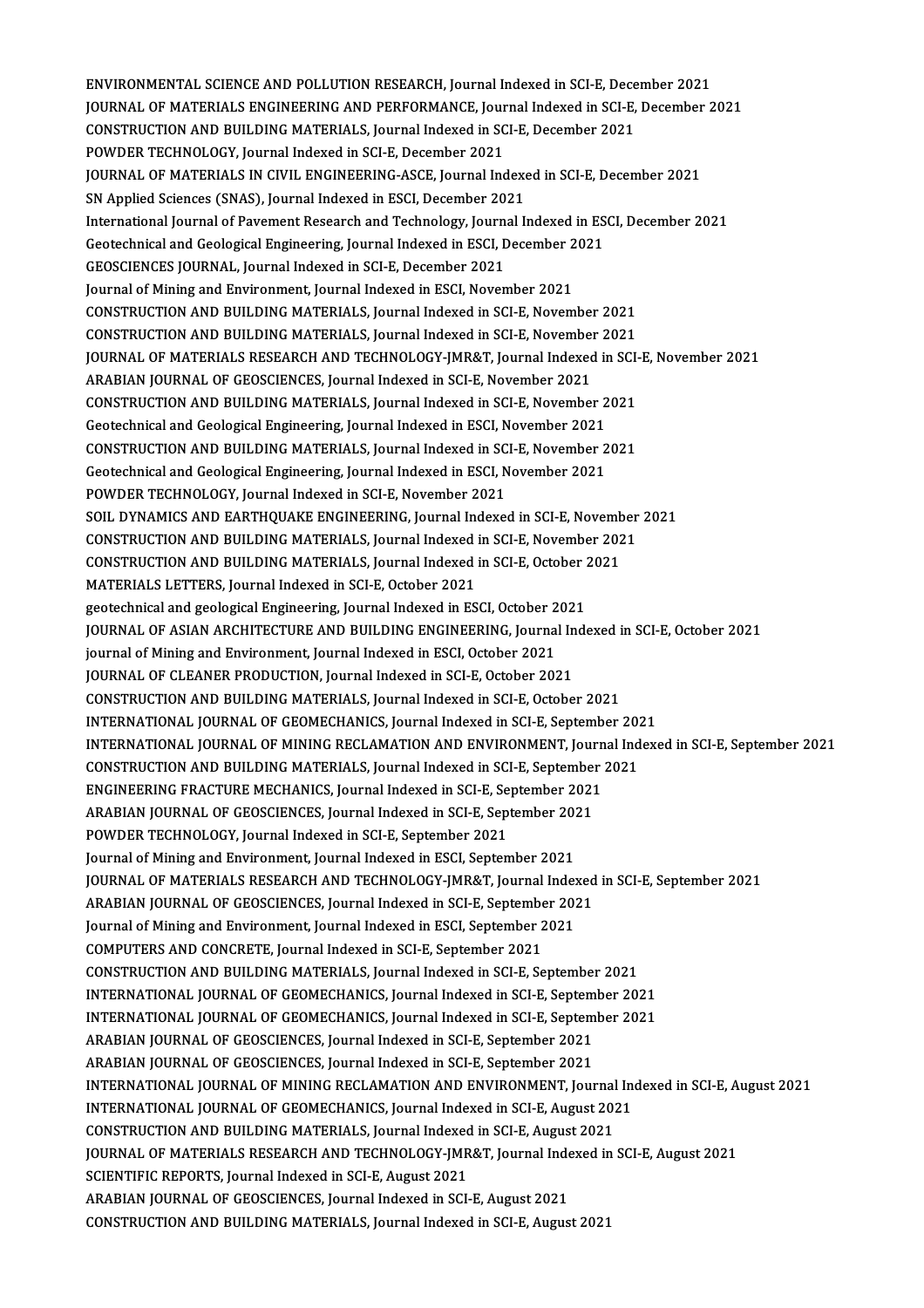CONSTRUCTION AND BUILDING MATERIALS, Journal Indexed in SCI-E, August 2021<br>JOURNAL OF MATERIALS IN CIVIL ENCINEERING ASSE Journal Indexed in SSI E. Au CONSTRUCTION AND BUILDING MATERIALS, Journal Indexed in SCI-E, August 2021<br>JOURNAL OF MATERIALS IN CIVIL ENGINEERING-ASCE, Journal Indexed in SCI-E, August 2021<br>CONSTRUCTION AND RUU DING MATERIALS, Journal Indexed in SCLE, CONSTRUCTION AND BUILDING MATERIALS, Journal Indexed in SCI-E, August 2021<br>JOURNAL OF MATERIALS IN CIVIL ENGINEERING-ASCE, Journal Indexed in SCI-E, August<br>CONSTRUCTION AND BUILDING MATERIALS, Journal Indexed in SCI-E, Aug JOURNAL OF MATERIALS IN CIVIL ENGINEERING-ASCE, Journal Indexed in SCI-<br>CONSTRUCTION AND BUILDING MATERIALS, Journal Indexed in SCI-E, August 2<br>Geotechnical and Geological Engineering, Journal Indexed in ESCI, August 2021<br> CONSTRUCTION AND BUILDING MATERIALS, Journal Indexed in SCI-E, August 2021<br>Geotechnical and Geological Engineering, Journal Indexed in ESCI, August 2021<br>CONSTRUCTION AND BUILDING MATERIALS, Journal Indexed in SCI-E, August Geotechnical and Geological Engineering, Journal Indexed in ESCI, August 2021<br>CONSTRUCTION AND BUILDING MATERIALS, Journal Indexed in SCI-E, August<br>FRONTIERS IN MATERIALS, Journal Indexed in SCI-E, July 2021 CONSTRUCTION AND BUILDING MATERIALS, Journal Indexed in SCI-E, August 2021<br>FRONTIERS IN MATERIALS, Journal Indexed in SCI-E, July 2021<br>ARABIAN JOURNAL OF GEOSCIENCES, Journal Indexed in SCI-E, July 2021<br>JOURNAL OF CLEANER FRONTIERS IN MATERIALS, Journal Indexed in SCI-E, July 2021<br>ARABIAN JOURNAL OF GEOSCIENCES, Journal Indexed in SCI-E, July 2021<br>JOURNAL OF CLEANER PRODUCTION, Journal Indexed in SCI-E, July 2021<br>Journal of Mining and Envir ARABIAN JOURNAL OF GEOSCIENCES, Journal Indexed in SCI-E, July 202<br>JOURNAL OF CLEANER PRODUCTION, Journal Indexed in SCI-E, July 202<br>Journal of Mining and Environment, Journal Indexed in SCI, July 2021<br>ARABIAN JOURNAL OF G JOURNAL OF CLEANER PRODUCTION, Journal Indexed in SCI-E, July 2021<br>Journal of Mining and Environment, Journal Indexed in ESCI, July 2021<br>ARABIAN JOURNAL OF GEOSCIENCES, Journal Indexed in SCI-E, July 2021<br>ARABIAN JOURNAL O Journal of Mining and Environment, Journal Indexed in ESCI, July 2021<br>ARABIAN JOURNAL OF GEOSCIENCES, Journal Indexed in SCI-E, July 2021<br>ARABIAN JOURNAL OF GEOSCIENCES, Journal Indexed in SCI-E, July 2021<br>CEMENT & CONCRET ARABIAN JOURNAL OF GEOSCIENCES, Journal Indexed in SC<br>ARABIAN JOURNAL OF GEOSCIENCES, Journal Indexed in SC<br>CEMENT & CONCRETE COMPOSITES, SCI Journal, July 2021<br>INTERNATIONAL JOURNAL OF BHYSICAL MODELLING IN G ARABIAN JOURNAL OF GEOSCIENCES, Journal Indexed in SCI-E, July 2021<br>CEMENT & CONCRETE COMPOSITES, SCI Journal, July 2021<br>INTERNATIONAL JOURNAL OF PHYSICAL MODELLING IN GEOTECHNICS, Journal Indexed in SCI-E, July 2021 CEMENT & CONCRETE COMPOSITES, SCI Journal, July 2021<br>INTERNATIONAL JOURNAL OF PHYSICAL MODELLING IN GEOTECHNICS, Journal Ind<br>INTERNATIONAL JOURNAL OF GEOMECHANICS, Journal Indexed in SCI-E, July 2021<br>ARAPIAN JOURNAL OF GEO INTERNATIONAL JOURNAL OF PHYSICAL MODELLING IN GEOTECHNICS, J<br>INTERNATIONAL JOURNAL OF GEOMECHANICS, Journal Indexed in SCI-E, J<br>ARABIAN JOURNAL OF GEOSCIENCES, Journal Indexed in SCI-E, July 2021<br>INTERNATIONAL JOURNAL OF INTERNATIONAL JOURNAL OF GEOMECHANICS, Journal Indexed in SCI-E, July 2021<br>ARABIAN JOURNAL OF GEOSCIENCES, Journal Indexed in SCI-E, July 2021<br>INTERNATIONAL JOURNAL OF MINERALS METALLURGY AND MATERIALS, Journal Indexed in ARABIAN JOURNAL OF GEOSCIENCES, Journal Indexed in SCI-E, July 2021<br>INTERNATIONAL JOURNAL OF MINERALS METALLURGY AND MATERIALS, Journal Indexed i<br>JOURNAL OF MATERIALS IN CIVIL ENGINEERING-ASCE, Journal Indexed in SCI-E, Ju INTERNATIONAL JOURNAL OF MINERALS METALLURGY AND MATERIALS, JoURNAL OF MATERIALS IN CIVIL ENGINEERING-ASCE, Journal Indexed in S(<br>Geotechnical and Geological Engineering, Journal Indexed in ESCI, June 2021<br>Ceotechnical and JOURNAL OF MATERIALS IN CIVIL ENGINEERING-ASCE, Journal Indexed in SO<br>Geotechnical and Geological Engineering, Journal Indexed in ESCI, June 2021<br>Geotechnical and Geological Engineering, Journal Indexed in ESCI, June 2021<br> Geotechnical and Geological Engineering, Journal Indexed i<br>Geotechnical and Geological Engineering, Journal Indexed i<br>SCIENTIFIC REPORTS, Journal Indexed in SCI-E, June 2021<br>CONSTRUCTION AND RUU DINC MATERIALS, Journal Ind Geotechnical and Geological Engineering, Journal Indexed in ESCI, June 2021<br>SCIENTIFIC REPORTS, Journal Indexed in SCI-E, June 2021<br>CONSTRUCTION AND BUILDING MATERIALS, Journal Indexed in SCI-E, June 2021<br>CONSTRUCTION AND SCIENTIFIC REPORTS, Journal Indexed in SCI-E, June 2021<br>CONSTRUCTION AND BUILDING MATERIALS, Journal Indexed in SCI-E, June 2021<br>CONSTRUCTION AND BUILDING MATERIALS, Journal Indexed in SCI-E, June 2021 FRONTIERS IN MATERIALS, Journal Indexed in SCI-E, June 2021 CONSTRUCTION AND BUILDING MATERIALS, Journal Indexed in SCI-E, June 2021<br>FRONTIERS IN MATERIALS, Journal Indexed in SCI-E, June 2021<br>INTERNATIONAL JOURNAL OF GEOMECHANICS, Journal Indexed in SCI-E, June 2021<br>ARAPIAN JOURNA FRONTIERS IN MATERIALS, Journal Indexed in SCI-E, June 2021<br>INTERNATIONAL JOURNAL OF GEOMECHANICS, Journal Indexed in SCI-E, J<br>ARABIAN JOURNAL OF GEOSCIENCES, Journal Indexed in SCI-E, June 2021<br>CEOSCIENCES JOURNAL Journal INTERNATIONAL JOURNAL OF GEOMECHANICS, Journal Index<br>ARABIAN JOURNAL OF GEOSCIENCES, Journal Indexed in SCI-<br>GEOSCIENCES JOURNAL, Journal Indexed in SCI-E, June 2021<br>ARABIAN JOURNAL OF GEOSCIENCES, Journal Indexed in SCI ARABIAN JOURNAL OF GEOSCIENCES, Journal Indexed in SCI-E, June 2021<br>GEOSCIENCES JOURNAL, Journal Indexed in SCI-E, June 2021<br>ARABIAN JOURNAL OF GEOSCIENCES, Journal Indexed in SCI-E, May 2021 ARABIAN JOURNAL OF GEOSCIENCES, Journal Indexed in SCI-E, May 2021 ARABIAN JOURNAL OF GEOSCIENCES, Journal Indexed in SCI-E, May 20.<br>ARABIAN JOURNAL OF GEOSCIENCES, Journal Indexed in SCI-E, May 20.<br>Journal of Mining and Environment, Journal Indexed in ESCI, May 2021<br>CONSTRUCTION AND RUU CONSTRUCTION AND BUILDING MATERIALS, Journal Indexed in SCI-E, May 2021<br>FRONTIERS IN MATERIALS, Journal Indexed in SCI-E, May 2021 Journal of Mining and Environment, Journal Indexed in ESCI, May<br>CONSTRUCTION AND BUILDING MATERIALS, Journal Indexed in<br>FRONTIERS IN MATERIALS, Journal Indexed in SCI-E, May 2021<br>INTERNATIONAL JOURNAL OF MINING RECLAMATION CONSTRUCTION AND BUILDING MATERIALS, Journal Indexed in SCI-E, May 2021<br>FRONTIERS IN MATERIALS, Journal Indexed in SCI-E, May 2021<br>INTERNATIONAL JOURNAL OF MINING RECLAMATION AND ENVIRONMENT, Journal Indexed in SCI-E, May FRONTIERS IN MATERIALS, Journal Indexed in SCI-E, May 2021<br>INTERNATIONAL JOURNAL OF MINING RECLAMATION AND ENVIRONMENT, Journal I<br>POLISH JOURNAL OF ENVIRONMENTAL STUDIES, Journal Indexed in SCI-E, May 2021<br>journal of minin INTERNATIONAL JOURNAL OF MINING RECLAMATION AND ENVIRONM<br>POLISH JOURNAL OF ENVIRONMENTAL STUDIES, Journal Indexed in SC<br>journal of mining and environment, Journal Indexed in ESCI, May 2021<br>INTERNATIONAL JOURNAL OF GEOMECHA POLISH JOURNAL OF ENVIRONMENTAL STUDIES, Journal Indexed in SCI-E, May 2021<br>journal of mining and environment, Journal Indexed in ESCI, May 2021<br>INTERNATIONAL JOURNAL OF GEOMECHANICS, Journal Indexed in SCI-E, April 2021<br>P **journal of mining and environment, Journal Indexed in ESCI, M**<br>INTERNATIONAL JOURNAL OF GEOMECHANICS, Journal Index<br>POWDER TECHNOLOGY, Journal Indexed in SCI-E, April 2021<br>INTERNATIONAL JOURNAL OF GEOMECHANICS, Journal In INTERNATIONAL JOURNAL OF GEOMECHANICS, Journal Indexed in SCI-E, April 2021<br>POWDER TECHNOLOGY, Journal Indexed in SCI-E, April 2021<br>INTERNATIONAL JOURNAL OF GEOMECHANICS, Journal Indexed in SCI-E, April 2021<br>Journal of Min INTERNATIONAL JOURNAL OF GEOMECHANICS, Journal Indexed in SCI-E, April 2021<br>Journal of Mining and Environment, Journal Indexed in ESCI, April 2021 INTERNATIONAL JOURNAL OF GEOMECHANICS, Journal Indexed in SCI-E, April 2021<br>Journal of Mining and Environment, Journal Indexed in ESCI, April 2021<br>INTERNATIONAL JOURNAL OF GEOMECHANICS, Journal Indexed in SCI-E, April 2021 Journal of Mining and Environment, Journal Indexed in ESCI, April 2021<br>INTERNATIONAL JOURNAL OF GEOMECHANICS, Journal Indexed in SCI-E, Apr<br>Geotechnical and Geological Engineering, Journal Indexed in ESCI, April 2021<br>ERONT INTERNATIONAL JOURNAL OF GEOMECHANICS, Journal Indexed<br>Geotechnical and Geological Engineering, Journal Indexed in ESCI<br>FRONTIERS IN MATERIALS, Journal Indexed in SCI-E, April 2021<br>ARAPIAN JOURNAL OF CEOSCIENCES, Journal I Geotechnical and Geological Engineering, Journal Indexed in ESCI, April 2021<br>FRONTIERS IN MATERIALS, Journal Indexed in SCI-E, April 2021<br>ARABIAN JOURNAL OF GEOSCIENCES, Journal Indexed in SCI-E, April 2021 FRONTIERS IN MATERIALS, Journal Indexed in SCI-E, April 2021<br>ARABIAN JOURNAL OF GEOSCIENCES, Journal Indexed in SCI-E, April 2021<br>JOURNAL OF GEOTECHNICAL AND GEOENVIRONMENTAL ENGINEERING, Journal Indexed in SCI-E, March 20 ARABIAN JOURNAL OF GEOSCIENCES, Journal Indexed in SCI-E, April 2021<br>JOURNAL OF GEOTECHNICAL AND GEOENVIRONMENTAL ENGINEERING, Journal Indexed<br>SOIL DYNAMICS AND EARTHQUAKE ENGINEERING, Journal Indexed in SCI-E, March 2021<br> JOURNAL OF GEOTECHNICAL AND GEOENVIRONMENTAL ENC<br>SOIL DYNAMICS AND EARTHQUAKE ENGINEERING, Journal In<br>CEMENT & CONCRETE COMPOSITES, SCI Journal, March 2021<br>MATERIALS LETTERS, Journal Indoved in SCLE, March 2021 SOIL DYNAMICS AND EARTHQUAKE ENGINEERING, Journal Indexed in SCI-E, March 2021<br>CEMENT & CONCRETE COMPOSITES, SCI Journal, March 2021<br>MATERIALS LETTERS, Journal Indexed in SCI-E, March 2021 CEMENT & CONCRETE COMPOSITES, SCI Journal, March 2021<br>MATERIALS LETTERS, Journal Indexed in SCI-E, March 2021<br>INTERNATIONAL JOURNAL OF MINING RECLAMATION AND ENVIRONMENT, Journal Indexed in SCI-E, March 2021<br>ARAPIAN JOURNA MATERIALS LETTERS, Journal Indexed in SCI-E, March 2021<br>INTERNATIONAL JOURNAL OF MINING RECLAMATION AND ENVIRONMENT,<br>ARABIAN JOURNAL OF GEOSCIENCES, Journal Indexed in SCI-E, March 2021<br>INTERNATIONAL JOURNAL OF MINERALS ME INTERNATIONAL JOURNAL OF MINING RECLAMATION AND ENVIRONMENT, Journal Indexed in SCI-E, March 2021<br>ARABIAN JOURNAL OF GEOSCIENCES, Journal Indexed in SCI-E, March 2021<br>INTERNATIONAL JOURNAL OF MINERALS METALLURGY AND MATERI ARABIAN JOURNAL OF GEOSCIENCES, Journal Indexed in SCI-E, March 2021<br>INTERNATIONAL JOURNAL OF MINERALS METALLURGY AND MATERIALS, Journal Indexed in SCI-E, February 2021<br>Journal of Mining and Environment, Journal Indexed in CONSTRUCTION AND BUILDING MATERIALS, Journal Indexed in SCI-E, February 2021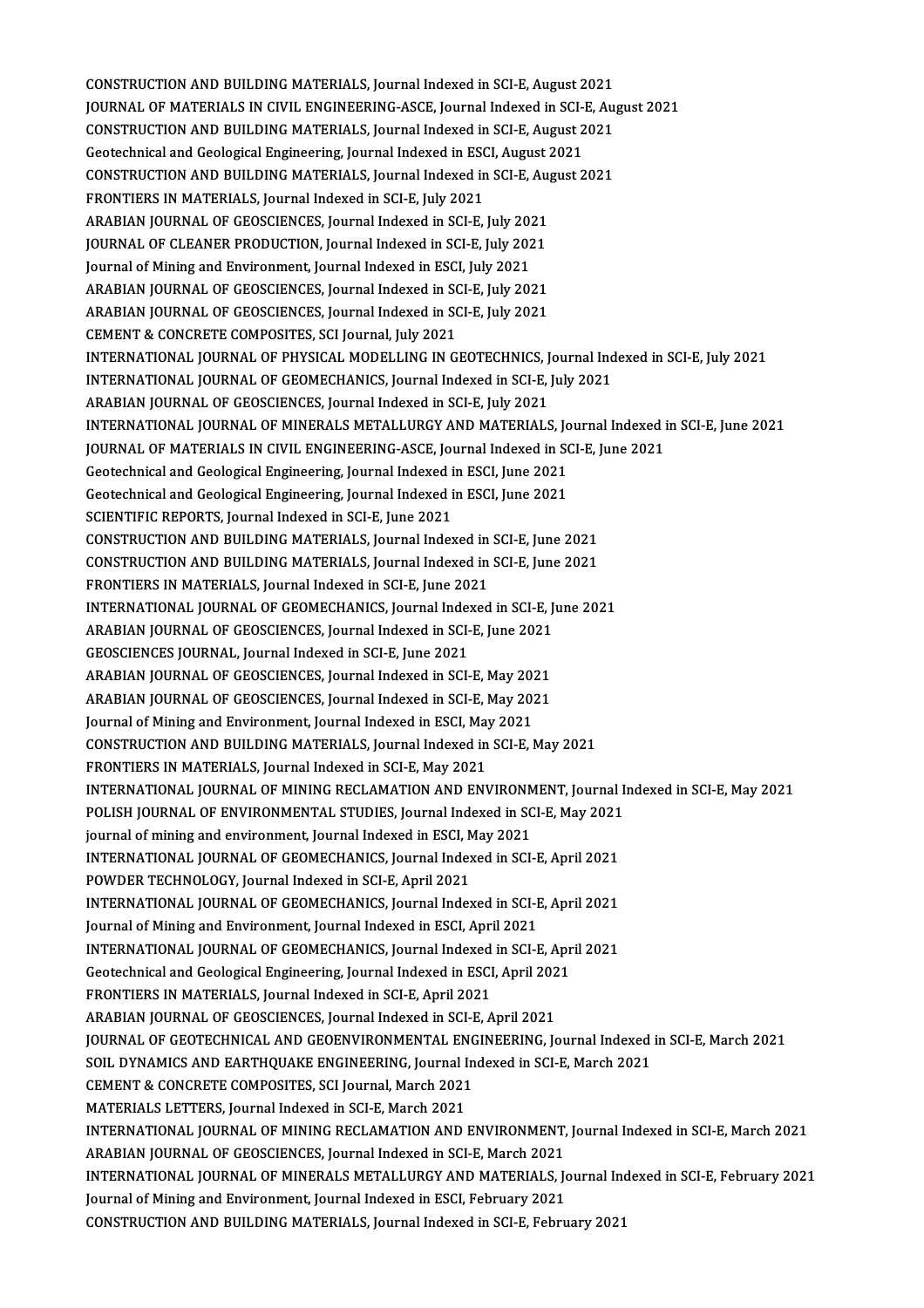Managing Mining and Minerals Processing Wastes: Concepts and Applications, Scientific / Professional Book Published<br>by Ranaymed Publishing Houses, February 2021 Managing Mining and Minerals Processing Wastes<br>by Renowned Publishing Houses, February 2021<br>ADVANCES IN CIVIL ENCINEERING Journal Indon Managing Mining and Minerals Processing Wastes: Concepts and Applications,<br>by Renowned Publishing Houses, February 2021<br>ADVANCES IN CIVIL ENGINEERING, Journal Indexed in SCI-E, February 2021<br>CONSTRUCTION AND RUU DING MATER

by Renowned Publishing Houses, February 2021<br>ADVANCES IN CIVIL ENGINEERING, Journal Indexed in SCI-E, February 2021<br>CONSTRUCTION AND BUILDING MATERIALS, Journal Indexed in SCI-E, February 2021<br>International Journal of Mini ADVANCES IN CIVIL ENGINEERING, Journal Indexed in SCI-E, February 2021<br>CONSTRUCTION AND BUILDING MATERIALS, Journal Indexed in SCI-E, February 2021<br>International Journal of Mining Reclamation and Environment, Journal Index CONSTRUCTION AND BUILDING MATERIALS, Journal Indexed in SCI-E, February<br>International Journal of Mining Reclamation and Environment, Journal Indexe<br>ADVANCES IN CIVIL ENGINEERING, Journal Indexed in SCI-E, February 2021<br>CON International Journal of Mining Reclamation and Environment, Journal Indexed in SCI-<br>ADVANCES IN CIVIL ENGINEERING, Journal Indexed in SCI-E, February 2021<br>CONSTRUCTION AND BUILDING MATERIALS, Journal Indexed in SCI-E, Jan ADVANCES IN CIVIL ENGINEERING, Journal Indexed in SCI-E, February 2021<br>CONSTRUCTION AND BUILDING MATERIALS, Journal Indexed in SCI-E, January 202<br>JOURNAL OF MINING AND ENVIRONMENT, Journal Indexed in ESCI, January 2021<br>CON CONSTRUCTION AND BUILDING MATERIALS, Journal Indexed in SCI-E, January 2021<br>JOURNAL OF MINING AND ENVIRONMENT, Journal Indexed in ESCI, January 2021<br>CONSTRUCTION AND BUILDING MATERIALS, Journal Indexed in SCI-E, January 20 JOURNAL OF MINING AND ENVIRONMENT, Journal Indexed in ESCI, January 2021<br>CONSTRUCTION AND BUILDING MATERIALS, Journal Indexed in SCI-E, January 2021<br>CONSTRUCTION AND BUILDING MATERIALS, Journal Indexed in SCI-E, January 20 CONSTRUCTION AND BUILDING MATERIALS, Journal Indexed in SCI-E, January 202<br>CONSTRUCTION AND BUILDING MATERIALS, Journal Indexed in SCI-E, January 202<br>JOURNAL OF MINING AND ENVIRONMENT, Journal Indexed in ESCI, January 2021 GEOMECHANICS AND ENGINEERING: AN INTERNATIONAL JOURNAL, Journal Indexed in ESCI, January 2021<br>JOURNAL OF CLEANER PRODUCTION, Journal Indexed in SCI-E, January 2021 JOURNAL OF MINING AND ENVIRONMENT, Journal Indexed in ESCI, January 2021 GEOMECHANICS AND ENGINEERING: AN INTERNATIONAL JOURNAL, Journal Indexe<br>JOURNAL OF CLEANER PRODUCTION, Journal Indexed in SCI-E, January 2021<br>JOURNAL OF CENTRAL SOUTH UNIVERSITY, Journal Indexed in SCI-E, January 2021<br>JOURN JOURNAL OF CLEANER PRODUCTION, Journal Indexed in SCI-E, January 2021<br>JOURNAL OF CENTRAL SOUTH UNIVERSITY, Journal Indexed in SCI-E, January 2021<br>JOURNAL OF MINING AND ENVIRONMENT, Journal Indexed in ESCI, January 2021<br>CON JOURNAL OF CENTRAL SOUTH UNIVERSITY, Journal Indexed in SCI-E, January 2021<br>JOURNAL OF MINING AND ENVIRONMENT, Journal Indexed in ESCI, January 2021<br>CONSTRUCTION AND BUILDING MATERIALS, Journal Indexed in SCI-E, December 2 JOURNAL OF MINING AND ENVIRONMENT, Journal Indexed in ESCI, January 2021<br>CONSTRUCTION AND BUILDING MATERIALS, Journal Indexed in SCI-E, December 2020<br>CONSTRUCTION AND BUILDING MATERIALS, Journal Indexed in SCI-E, December CONSTRUCTION AND BUILDING MATERIALS, Journal Indexed in SCI-E, December 2020<br>CONSTRUCTION AND BUILDING MATERIALS, Journal Indexed in SCI-E, December 2020<br>CONSTRUCTION AND BUILDING MATERIALS, Journal Indexed in SCI-E, Decem CONSTRUCTION AND BUILDING MATERIALS, Journal Indexed in SCI-E, December 2020<br>POLISH JOURNAL OF ENVIRONMENTAL STUDIES, Journal Indexed in SCI-E, December 2020 GEOMECHANICS AND ENGINEERING, Journal Indexed in SCI-E, December 2020 POLISH JOURNAL OF ENVIRONMENTAL STUDIES, Journal Indexed in SCI-E, December 2020<br>GEOMECHANICS AND ENGINEERING, Journal Indexed in SCI-E, December 2020<br>ADVANCES IN MATERIALS SCIENCE AND ENGINEERING, Journal Indexed in SCI-E GEOMECHANICS AND ENGINEERING, Journal Indexed in SCI-E, December 2020<br>ADVANCES IN MATERIALS SCIENCE AND ENGINEERING, Journal Indexed in SCI-E, Decem<br>CONSTRUCTION AND BUILDING MATERIALS, Journal Indexed in SCI-E, December 2 CONSTRUCTION AND BUILDING MATERIALS, Journal Indexed in SCI-E, December 2020<br>JOURNAL OF ENVIRONMENTAL CHEMICAL ENGINEERING, Journal Indexed in SCI-E, November 2020 CONSTRUCTION AND BUILDING MATERIALS, Journal Indexed in SCI-E, December 2020<br>JOURNAL OF ENVIRONMENTAL CHEMICAL ENGINEERING, Journal Indexed in SCI-E, Nov<br>CONSTRUCTION AND BUILDING MATERIALS, Journal Indexed in SCI-E, Novem JOURNAL OF ENVIRONMENTAL CHEMICAL ENGINEERING, Journal Indexed in SCI-E, November<br>CONSTRUCTION AND BUILDING MATERIALS, Journal Indexed in SCI-E, November 2020<br>CONSTRUCTION AND BUILDING MATERIALS, Journal Indexed in SCI-E, CONSTRUCTION AND BUILDING MATERIALS, Journal Indexed in SCI-E, November 2020<br>CONSTRUCTION AND BUILDING MATERIALS, Journal Indexed in SCI-E, November 2020<br>CONSTRUCTION AND BUILDING MATERIALS, Journal Indexed in SCI-E, Novem CONSTRUCTION AND BUILDING MATERIALS, Journal Indexed in SCI-I<br>CONSTRUCTION AND BUILDING MATERIALS, Journal Indexed in SCI-<br>MINERALS ENGINEERING, Journal Indexed in SCI-E, November 2020<br>INTERNATIONAL JOURNAL OF CEOMECHANICS CONSTRUCTION AND BUILDING MATERIALS, Journal Indexed in SCI-E, Novem<br>MINERALS ENGINEERING, Journal Indexed in SCI-E, November 2020<br>INTERNATIONAL JOURNAL OF GEOMECHANICS, SCI Journal, November 2020<br>ADVANCES IN MATERIALS SCI MINERALS ENGINEERING, Journal Indexed in SCI-E, November 2020<br>INTERNATIONAL JOURNAL OF GEOMECHANICS, SCI Journal, November 2020<br>ADVANCES IN MATERIALS SCIENCE AND ENGINEERING, Journal Indexed in SCI-E, November 2020<br>ADVANCE INTERNATIONAL JOURNAL OF GEOMECHANICS, SCI Journal, November 2020<br>ADVANCES IN MATERIALS SCIENCE AND ENGINEERING, Journal Indexed in SCI-E, November 2020<br>ADVANCES IN MATERIALS SCIENCE AND ENGINEERING, Journal Indexed in SCI ADVANCES IN MATERIALS SCIENCE AND ENGINEERING, Journal Indexed in SCI-E, Nov<br>ADVANCES IN MATERIALS SCIENCE AND ENGINEERING, Journal Indexed in SCI-E, Nov<br>JOURNAL OF ENVIRONMENTAL CHEMICAL ENGINEERING, SCI Journal, October ADVANCES IN MATERIALS SCIENCE AND ENGINEERING, Journal Index<br>JOURNAL OF ENVIRONMENTAL CHEMICAL ENGINEERING, SCI Journal,<br>JOURNAL OF CENTRAL SOUTH UNIVERSITY, SCI Journal, October 2020<br>POWDER TECUNOLOCY, Journal Indexed in JOURNAL OF ENVIRONMENTAL CHEMICAL ENGINEERING, SCI Journal Of CENTRAL SOUTH UNIVERSITY, SCI Journal, October<br>POWDER TECHNOLOGY, Journal Indexed in SCI-E, October 2020<br>CONSTRUCTION AND RUILDING MATERIALS, SCI Journal Octobe JOURNAL OF CENTRAL SOUTH UNIVERSITY, SCI Journal, October 2020<br>POWDER TECHNOLOGY, Journal Indexed in SCI-E, October 2020<br>CONSTRUCTION AND BUILDING MATERIALS, SCI Journal, October 2020<br>CONSTRUCTION AND BUILDING MATERIALS, S POWDER TECHNOLOGY, Journal Indexed in SCI-E, October 2020<br>CONSTRUCTION AND BUILDING MATERIALS, SCI Journal, October 2020<br>CONSTRUCTION AND BUILDING MATERIALS, SCI Journal, October 2020<br>ADVANCES IN MATERIALS SCIENCE AND ENCI CONSTRUCTION AND BUILDING MATERIALS, SCI Journal, October 2020<br>CONSTRUCTION AND BUILDING MATERIALS, SCI Journal, October 2020<br>ADVANCES IN MATERIALS SCIENCE AND ENGINEERING, SCI Journal, October 2020<br>CEOSCIENCES JOURNAL Jou CONSTRUCTION AND BUILDING MATERIALS, SCI Journal, Octobe<br>ADVANCES IN MATERIALS SCIENCE AND ENGINEERING, SCI Journal<br>GEOSCIENCES JOURNAL, Journal Indexed in SCI-E, October 2020<br>POLISH JOURNAL OF ENVIRONMENTAL STUDIES, SCI J ADVANCES IN MATERIALS SCIENCE AND ENGINEERING, SCI Journal, October 20<br>GEOSCIENCES JOURNAL, Journal Indexed in SCI-E, October 2020<br>POLISH JOURNAL OF ENVIRONMENTAL STUDIES, SCI Journal, September 2020<br>MATHEMATICAL PROPLEMS GEOSCIENCES JOURNAL, Journal Indexed in SCI-E, October 2020<br>POLISH JOURNAL OF ENVIRONMENTAL STUDIES, SCI Journal, September 202<br>MATHEMATICAL PROBLEMS IN ENGINEERING, SCI Journal, September 2020<br>CONSTRUCTION AND RUILDING MA POLISH JOURNAL OF ENVIRONMENTAL STUDIES, SCI Journal, September 2020<br>MATHEMATICAL PROBLEMS IN ENGINEERING, SCI Journal, September 202<br>CONSTRUCTION AND BUILDING MATERIALS, SCI Journal, September 2020<br>ADVANCES IN MATERIALS S MATHEMATICAL PROBLEMS IN ENGINEERING, SCI Journal, September 2020<br>CONSTRUCTION AND BUILDING MATERIALS, SCI Journal, September 2020<br>ADVANCES IN MATERIALS SCIENCE AND ENGINEERING, SCI Journal, September 2020<br>CONSTRUCTION AND CONSTRUCTION AND BUILDING MATERIALS, SCI Journal, September 2020<br>ADVANCES IN MATERIALS SCIENCE AND ENGINEERING, SCI Journal, September<br>CONSTRUCTION AND BUILDING MATERIALS, SCI Journal, September 2020<br>JOURNAL OF CLEANER PRO ADVANCES IN MATERIALS SCIENCE AND ENGINEERING, SCI Journa<br>CONSTRUCTION AND BUILDING MATERIALS, SCI Journal, Septembe<br>JOURNAL OF CLEANER PRODUCTION, SCI Journal, September 2020<br>ADVANCES IN MATERIALS SCIENCE AND ENCINEERING, CONSTRUCTION AND BUILDING MATERIALS, SCI Journal, September 2020<br>JOURNAL OF CLEANER PRODUCTION, SCI Journal, September 2020<br>ADVANCES IN MATERIALS SCIENCE AND ENGINEERING, SCI Journal, September 2020<br>INTERNATIONAL JOURNAL O IOURNAL OF CLEANER PRODUCTION, SCI Journal, September 2020<br>ADVANCES IN MATERIALS SCIENCE AND ENGINEERING, SCI Journal, September 2020<br>INTERNATIONAL JOURNAL OF MINING RECLAMATION AND ENVIRONMENT, SCI Journal, September 2020 ADVANCES IN MATERIALS SCIENCE AND ENGINEERING, SCI Journal, September 1997<br>INTERNATIONAL JOURNAL OF MINING RECLAMATION AND ENVIRONMENT<br>CONSTRUCTION AND BUILDING MATERIALS, SCI Journal, September 2020<br>INTERNATIONAL JOURNAL INTERNATIONAL JOURNAL OF MINING RECLAMATION AND ENVIRONMENT, S<br>CONSTRUCTION AND BUILDING MATERIALS, SCI Journal, September 2020<br>INTERNATIONAL JOURNAL OF GREEN ENERGY, SCI Journal, September 2020<br>JOURNAL OF CLEANER RRODUCTI CONSTRUCTION AND BUILDING MATERIALS, SCI Journal, Septembe<br>INTERNATIONAL JOURNAL OF GREEN ENERGY, SCI Journal, Septem<br>JOURNAL OF CLEANER PRODUCTION, SCI Journal, September 2020<br>ADVANGES IN CIVIL ENCINEERING, SCI Journal, S INTERNATIONAL JOURNAL OF GREEN ENERGY, SCI Journal, Septe<br>JOURNAL OF CLEANER PRODUCTION, SCI Journal, September 2020<br>ADVANCES IN CIVIL ENGINEERING, SCI Journal, September 2020<br>CONSTRUCTION AND RUU DINC MATERIALS, Journal I JOURNAL OF CLEANER PRODUCTION, SCI Journal, September 2020<br>ADVANCES IN CIVIL ENGINEERING, SCI Journal, September 2020<br>CONSTRUCTION AND BUILDING MATERIALS, Journal Indexed in SCI-E, August 2020<br>COMPOSITES COMMINICATIONS, Jo ADVANCES IN CIVIL ENGINEERING, SCI Journal, September 2020<br>CONSTRUCTION AND BUILDING MATERIALS, Journal Indexed in SCI-E, *A*<br>COMPOSITES COMMUNICATIONS, Journal Indexed in SCI-E, August 2020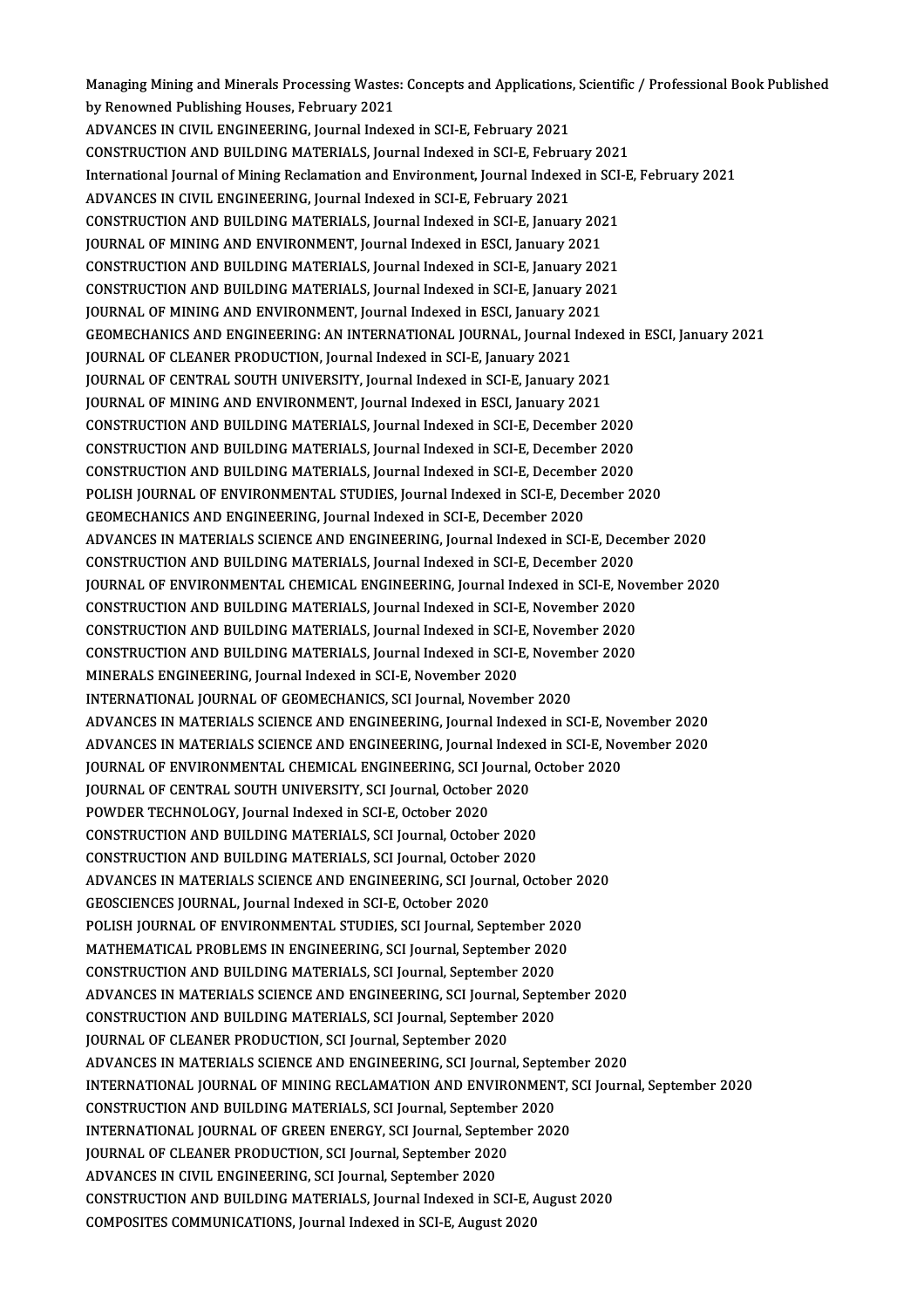GEOFLUIDS, Journal Indexed in SCI-E, August 2020 GEOFLUIDS, Journal Indexed in SCI-E, August 2020<br>JOURNAL OF MINING AND ENVIRONMENT, Journal Indexed in SCI-E, August 2020<br>MINERALS ENCINEERING Journal Indoved in SCLE, August 2020 GEOFLUIDS, Journal Indexed in SCI-E, August 2020<br>JOURNAL OF MINING AND ENVIRONMENT, Journal Indexed in SCI<br>MINERALS ENGINEERING, Journal Indexed in SCI-E, August 2020<br>CONSTRUCTION AND RUU DING MATERIALS, Journal Indexed in JOURNAL OF MINING AND ENVIRONMENT, Journal Indexed in SCI-E, August 2020<br>MINERALS ENGINEERING, Journal Indexed in SCI-E, August 2020<br>CONSTRUCTION AND BUILDING MATERIALS, Journal Indexed in SCI-E, August 2020<br>MINERALS ENGIN MINERALS ENGINEERING, Journal Indexed in SCI-E, August 2020<br>CONSTRUCTION AND BUILDING MATERIALS, Journal Indexed in S<br>MINERALS ENGINEERING, Journal Indexed in SCI-E, August 2020<br>CONSTRUCTION AND RUU DINC MATERIALS, Journal CONSTRUCTION AND BUILDING MATERIALS, Journal Indexed in SCI-E, August 2020<br>MINERALS ENGINEERING, Journal Indexed in SCI-E, August 2020<br>CONSTRUCTION AND BUILDING MATERIALS, Journal Indexed in SCI-E, August 2020<br>CEOTECHNICAL MINERALS ENGINEERING, Journal Indexed in SCI-E, August 2020<br>CONSTRUCTION AND BUILDING MATERIALS, Journal Indexed in SCI-E, August 2020<br>GEOTECHNICAL AND GEOLOGICAL ENGINEERING, Journal Indexed in SCI-E, August 2020<br>CEMENT & CONSTRUCTION AND BUILDING MATERIALS, Journal Indexed in<br>GEOTECHNICAL AND GEOLOGICAL ENGINEERING, Journal Index<br>CEMENT & CONCRETE COMPOSITES, SCI Journal, August 2020<br>ADVANCES IN CIVIL ENCINEERING, Journal Indexed in SCLE, GEOTECHNICAL AND GEOLOGICAL ENGINEERING, Journal Indexed in SC<br>CEMENT & CONCRETE COMPOSITES, SCI Journal, August 2020<br>ADVANCES IN CIVIL ENGINEERING, Journal Indexed in SCI-E, July 2020<br>JOURNAL OF MINING AND ENVIRONMENT, Jo CEMENT & CONCRETE COMPOSITES, SCI Journal, August 2020<br>ADVANCES IN CIVIL ENGINEERING, Journal Indexed in SCI-E, July 2020<br>JOURNAL OF MINING AND ENVIRONMENT, Journal Indexed in SCI-E, July 2020<br>CONSTRUCTION AND RUU DINC MAT ADVANCES IN CIVIL ENGINEERING, Journal Indexed in SCI-E, July 2020<br>JOURNAL OF MINING AND ENVIRONMENT, Journal Indexed in SCI-E, July 2020<br>CONSTRUCTION AND BUILDING MATERIALS, Journal Indexed in SCI-E, July 2020<br>CEOELUIDS, JOURNAL OF MINING AND ENVIRONMENT, Journal<br>CONSTRUCTION AND BUILDING MATERIALS, Journal Indexed in SCI-E, July 2020<br>INTERNATIONAL JOURNAL OF MINING RECLAM CONSTRUCTION AND BUILDING MATERIALS, Journal Indexed in SCI-E, July 2020<br>GEOFLUIDS, Journal Indexed in SCI-E, July 2020<br>INTERNATIONAL JOURNAL OF MINING RECLAMATION AND ENVIRONMENT, SCI Journal, July 2020 GEOFLUIDS, Journal Indexed in SCI-E, July 2020<br>INTERNATIONAL JOURNAL OF MINING RECLAMATION AND ENVIRONN<br>INTERNATIONAL JOURNAL OF GEOMECHANICS, SCI Journal, July 2020<br>JOURNAL OF MATERIALS IN CIVIL ENCINEERING ASCE SCI Journ JOURNAL OF MATERIALS IN CIVIL ENGINEERING-ASCE, SCI Journal, July 2020<br>JOURNAL OF CLEANER PRODUCTION, SCI Journal, July 2020 INTERNATIONAL JOURNAL OF GEOMECHANICS, SCI Journal,<br>JOURNAL OF MATERIALS IN CIVIL ENGINEERING-ASCE, SCI J<br>JOURNAL OF CLEANER PRODUCTION, SCI Journal, July 2020<br>CONSTRUCTION AND RUU DINC MATERIALS, National Scient JOURNAL OF MATERIALS IN CIVIL ENGINEERING-ASCE, SCI Journal, July 2020<br>JOURNAL OF CLEANER PRODUCTION, SCI Journal, July 2020<br>CONSTRUCTION AND BUILDING MATERIALS, National Scientific Refreed Journal, July 2020<br>CONSTRUCTION JOURNAL OF CLEANER PRODUCTION, SCI Journal, July 2020<br>CONSTRUCTION AND BUILDING MATERIALS, National Scientific Refre<br>CONSTRUCTION AND BUILDING MATERIALS, SCI Journal, June 2020<br>JOURNAL OF MINING SCIENCE Journal Indoved in CONSTRUCTION AND BUILDING MATERIALS, National Scientific Reficonstruction and Building Materials, SCI Journal, June 2020<br>JOURNAL OF MINING SCIENCE, Journal Indexed in SCI-E, June 2020<br>JOURNAL OF MINING AND ENVIRONMENT Jour CONSTRUCTION AND BUILDING MATERIALS, SCI Journal, June 2020<br>JOURNAL OF MINING SCIENCE, Journal Indexed in SCI-E, June 2020<br>JOURNAL OF MINING AND ENVIRONMENT, Journal Indexed in SCI-E, June 2020<br>CONSTRUCTION AND BUILDING MA JOURNAL OF MINING SCIENCE, Journal Indexed in SCI-E, June 2020<br>JOURNAL OF MINING AND ENVIRONMENT, Journal Indexed in SCI-E,<br>CONSTRUCTION AND BUILDING MATERIALS, SCI Journal, June 2020<br>JOURNAL OF MINING AND ENVIRONMENT, Jou JOURNAL OF MINING AND ENVIRONMENT, Journal Indexed in SCI-E, June 2020<br>CONSTRUCTION AND BUILDING MATERIALS, SCI Journal, June 2020<br>JOURNAL OF MINING AND ENVIRONMENT, Journal Indexed in SCI-E, June 2020<br>ADVANCES IN CIVIL EN CONSTRUCTION AND BUILDING MATERIALS, SCI Journal, June 2020<br>JOURNAL OF MINING AND ENVIRONMENT, Journal Indexed in SCI-E, June 2020 JOURNAL OF MINING AND ENVIRONMENT, Journal Indexed in SCI-E, Jur<br>ADVANCES IN CIVIL ENGINEERING, SCI Journal, June 2020<br>INTERNATIONAL JOURNAL OF GEOMECHANICS, SCI Journal, June 2020<br>COMPOSITES COMMINICATIONS, SCI Journal Ju ADVANCES IN CIVIL ENGINEERING, SCI Journal, June 2020<br>INTERNATIONAL JOURNAL OF GEOMECHANICS, SCI Journa<br>COMPOSITES COMMUNICATIONS, SCI Journal, June 2020 INTERNATIONAL JOURNAL OF GEOMECHANICS, SCI Journal, Jur<br>COMPOSITES COMMUNICATIONS, SCI Journal, June 2020<br>Journal of Materials in Civil Engineering, SCI Journal, May 2020<br>Advances in Civil Engineering, SCI Journal, May 202 Journal of Materials in Civil Engineering, SCI Journal, May 2020<br>Advances in Civil Engineering, SCI Journal, May 2020 International Journal of Geosynthetics and Ground Engineering, SCI Journal, May 2020 Advances in Civil Engineering, SCI Journal, May 2020<br>International Journal of Geosynthetics and Ground Enginee<br>Journal of Mining and Environment, SCI Journal, May 2020<br>Construction and Puilding Materials, SCI Journal, May International Journal of Geosynthetics and Ground Engineer<br>Journal of Mining and Environment, SCI Journal, May 2020<br>Construction and Building Materials, SCI Journal, May 2020<br>Journal of Cleaner Production, SCI Journal, May Journal of Mining and Environment, SCI Journal, May 2<br>Construction and Building Materials, SCI Journal, May<br>Journal of Cleaner Production, SCI Journal, May 2020<br>Céstesbnique Lettere, SCI Journal, May 2020 Construction and Building Materials, SCI Journal, May 2020<br>Journal of Cleaner Production, SCI Journal, May 2020<br>Géotechnique Letters, SCI Journal, May 2020 Journal of Cleaner Production, SCI Journal, May 2020<br>Géotechnique Letters, SCI Journal, May 2020<br>Journal of Mining and Environment, SCI Journal, May 2020<br>International Journal of Minerals Metallurgy and Metarials International Journal of Minerals Metallurgy and Materials, SCI Journal, May 2020<br>Journal of Testing and Evaluation, SCI Journal, May 2020 Journal of Mining and Environment, SCI Journal, May 202<br>International Journal of Minerals Metallurgy and Material<br>Journal of Testing and Evaluation, SCI Journal, May 2020<br>International Journal of Coomesbonise, SCI Journal, International Journal of Minerals Metallurgy and Materials, SCI<br>Journal of Testing and Evaluation, SCI Journal, May 2020<br>International Journal of Geomechanics, SCI Journal, May 2020<br>Construction and Building Materials, SCI Journal of Testing and Evaluation, SCI Journal, May 2020<br>International Journal of Geomechanics, SCI Journal, May 202<br>Construction and Building Materials, SCI Journal, May 2020<br>Periodica Polytechnics Civil Engineering, SCI International Journal of Geomechanics, SCI Journal, May 2020<br>Construction and Building Materials, SCI Journal, May 2020<br>Periodica Polytechnica-Civil Engineering, SCI Journal, May 2020<br>Journal of Cleaner Production, SCI Jou Construction and Building Materials, SCI Journal, May<br>Periodica Polytechnica-Civil Engineering, SCI Journal, I<br>Journal of Cleaner Production, SCI Journal, May 2020<br>International Journal of Bock Meshanics and Mining S Journal of Cleaner Production, SCI Journal, May 2020<br>International Journal of Rock Mechanics and Mining Sciences, SCI Journal, April 2020 Journal of Cleaner Production, SCI Journal, May 2020<br>International Journal of Rock Mechanics and Mining Sciences, SCI Journal, April 2020<br>International Journal of Mining, Reclamation and Environment, SCI Journal, April 202 International Journal of Rock Mechanics and Mining Sciency<br>International Journal of Mining, Reclamation and Environn<br>Cement and Concrete Composites, SCI Journal, April 2020<br>Journal of Mining and Environment, SCI Journal, A International Journal of Mining, Reclamation and Environme<br>Cement and Concrete Composites, SCI Journal, April 2020<br>Journal of Mining and Environment, SCI Journal, April 2020<br>International Journal of Coompohenies, SCI Journ Cement and Concrete Composites, SCI Journal, April 2020<br>Journal of Mining and Environment, SCI Journal, April 2020<br>International Journal of Geomechanics, SCI Journal, April 2020<br>Journal of Cleaner Production, SCI Journal, Journal of Mining and Environment, SCI Journal, April 2<br>International Journal of Geomechanics, SCI Journal, Ap<br>Journal of Cleaner Production, SCI Journal, April 2020<br>Costesbrissl and Coological Engineering, SCI Journal, 4 International Journal of Geomechanics, SCI Journal, April 2020<br>Journal of Cleaner Production, SCI Journal, April 2020<br>Geotechnical and Geological Engineering, SCI Journal, April 2020<br>Computers and Ceotechnics, SCI Journal, Journal of Cleaner Production, SCI Journal, April 2020<br>Geotechnical and Geological Engineering, SCI Journal,<br>Computers and Geotechnics, SCI Journal, April 2020<br>Journal of Cleaner Production, SCI Journal, April 2020 Geotechnical and Geological Engineering, SCI Journal, A<br>Computers and Geotechnics, SCI Journal, April 2020<br>Journal of Cleaner Production, SCI Journal, April 2020<br>Symmetry, SCI Journal, April 2020 Computers and Geotechnics, SCI Journal, April 2020<br>Journal of Cleaner Production, SCI Journal, April 202<br>Symmetry, SCI Journal, April 2020 Journal of Cleaner Production, SCI Journal, April 2020<br>Symmetry, SCI Journal, April 2020<br>Construction and Building Materials, SCI Journal, April 2020<br>Journal of Mining and Environment, SCI Journal, April 2020 Symmetry, SCI Journal, April 2020<br>Construction and Building Materials, SCI Journal, April 2020<br>Journal of Mining and Environment, SCI Journal, April 2020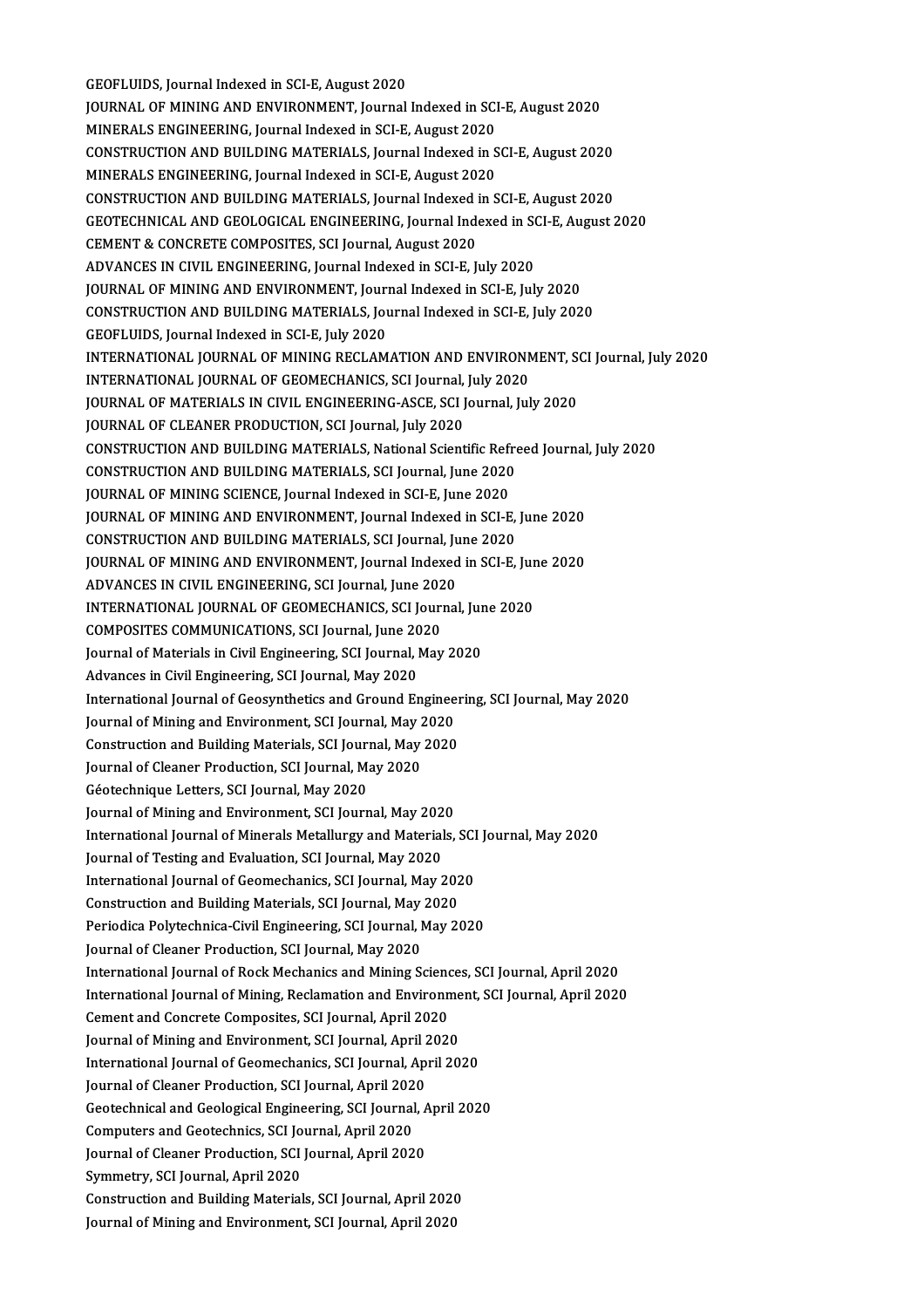Journal of Mining and Environment, SCI Journal, April 2020<br>Journal of Cleaner Production, SCI Journal, April 2020 Journal of Mining and Environment, SCI Journal, April 2<br>Journal of Cleaner Production, SCI Journal, April 2020<br>Construction and Building Materials, SCI Journal, Marck Journal of Mining and Environment, SCI Journal, April 2020<br>Journal of Cleaner Production, SCI Journal, April 2020<br>Construction and Building Materials, SCI Journal, March 2020<br>Sustainshility, SCI Journal, March 2020 Journal of Cleaner Production, SCI Journal, April 2020<br>Construction and Building Materials, SCI Journal, March 2020<br>Sustainability, SCI Journal, March 2020 Engineering Geology, SCI Journal, March 2020 Journal of Cleaner Production, SCI Journal, March 2020 Engineering Geology, SCI Journal, March 2020<br>Journal of Cleaner Production, SCI Journal, March 2020<br>International Journal of Geomechanics, SCI Journal, March 2020<br>Coossianses Journal, SCI Journal, March 2020 Journal of Cleaner Production, SCI Journal, Ma<br>International Journal of Geomechanics, SCI Jou<br>Geosciences Journal, SCI Journal, March 2020<br>Minerals Engineering, SCI Journal, Eebruary 24 International Journal of Geomechanics, SCI Journal<br>Geosciences Journal, SCI Journal, March 2020<br>Minerals Engineering, SCI Journal, February 2020<br>Arabian Journal for Science and Engineering, SCI J Geosciences Journal, SCI Journal, March 2020<br>Minerals Engineering, SCI Journal, February 2020<br>Arabian Journal for Science and Engineering, SCI Journal, February 2020<br>Construction and Building Materials, SCI Journal, Februa Minerals Engineering, SCI Journal, February 2020<br>Arabian Journal for Science and Engineering, SCI Journal, Februar<br>Construction and Building Materials, SCI Journal, February 2020<br>Construction and Building Materials, SCI Jo Arabian Journal for Science and Engineering, SCI Journal, February<br>Construction and Building Materials, SCI Journal, February 2020<br>Construction and Building Materials, SCI Journal, February 2020<br>International Journal of En Construction and Building Materials, SCI Journal, February 2020<br>Construction and Building Materials, SCI Journal, February 2020<br>International Journal of Environmental Research and Public Health, SCI Journal, February 2020<br> Construction and Building Materials, SCI Journal, February<br>International Journal of Environmental Research and Publi<br>Journal of Building Engineering, SCI Journal, January 2020<br>International Journal of Mining, Beslamation a International Journal of Environmental Research and Public Health, SCI Journal, February<br>Journal of Building Engineering, SCI Journal, January 2020<br>International Journal of Mining, Reclamation and Environment, SCI Journal, Journal of Building Engineering, SCI Journal, January 20<br>International Journal of Mining, Reclamation and Envirc<br>Computers and Geotechnics, SCI Journal, January 2020<br>Construction and Building Materials, SCI Journal, Januar International Journal of Mining, Reclamation and Environment, SCI Journal, January 2020<br>Computers and Geotechnics, SCI Journal, January 2020<br>Construction and Building Materials, SCI Journal, January 2020 International Journal of Mining, Reclamation and Environment, SCI Journal, January 2020 Construction and Building Materials, SCI Journal, Janu<br>International Journal of Mining, Reclamation and Env<br>Journal of CO2 Utilization, SCI Journal, January 2020<br>Transportation Costechnics, SCI Journal, January 203 International Journal of Mining, Reclamation and Envirc<br>Journal of CO2 Utilization, SCI Journal, January 2020<br>Transportation Geotechnics, SCI Journal, January 2020<br>Materials, SCI Journal, January 2020 Journal of CO2 Utilization, SCI Journa<br>Transportation Geotechnics, SCI Jour<br>Materials, SCI Journal, January 2020<br>International Journal of Ceomechani Transportation Geotechnics, SCI Journal, January 2020<br>Materials, SCI Journal, January 2020<br>International Journal of Geomechanics, SCI Journal, January 2020 Computers and Geotechnics, SCI Journal, January 2020 International Journal of Geomechanics, SCI Journal, January 2020<br>Computers and Geotechnics, SCI Journal, January 2020<br>International Journal of Mining, Reclamation and Environment, SCI Journal, December 2019<br>Journal of Clea Computers and Geotechnics, SCI Journal, January 2020<br>International Journal of Mining, Reclamation and Environme<br>Journal of Cleaner Production, SCI Journal, December 2019<br>International Journal of Mining, Beclamation and Env International Journal of Mining, Reclamation and Environment, SCI Journal, December 2019<br>Journal of Cleaner Production, SCI Journal, December 2019<br>International Journal of Mining, Reclamation and Environment, SCI Journal, Journal of Cleaner Production, SCI Journal, December 2019<br>International Journal of Mining, Reclamation and Environme<br>Minerals Engineering, SCI Journal, December 2019 International Journal of Mining, Reclamation and Environment, SCI Journal, December 2019<br>Minerals Engineering, SCI Journal, December 2019<br>International Journal of Minerals Metallurgy and Materials, SCI Journal, December 20 International Journal of Minerals Metallurgy and Materials, SCI Journal, December 2019 International Journal of Minerals Metallurgy and Materials, SCI Journal, December 2019<br>Géotechnique Letters, SCI Journal, November 2019<br>International Journal of Minarals Metallurgy and Environment, SCI Journal, November 20 Géotechnique Letters, SCI Journal, November 2019<br>International Journal of Mining, Reclamation and Environment, SCI Journal, November 20<br>International Journal of Minerals Metallurgy and Materials, SCI Journal, November 2019 International Journal of Mining, Reclamation and Environment, SCI<br>International Journal of Minerals Metallurgy and Materials, SCI Jou<br>Construction and Building Materials, SCI Journal, November 2019<br>Costesbrisel and Coologi International Journal of Minerals Metallurgy and Materials, SCI Journal,<br>Construction and Building Materials, SCI Journal, November 2019<br>Geotechnical and Geological Engineering, SCI Journal, November 2019<br>International Jou Construction and Building Materials, SCI Journal, November 2019<br>Geotechnical and Geological Engineering, SCI Journal, November 2019<br>International Journal of Environmental Research and Public Health, SCI Journal, November 2 Geotechnical and Geological Engineering, SCI Journ<br>International Journal of Environmental Research an<br>Engineering Geology, SCI Journal, November 2019<br>International Journal of Environmental Besearch an International Journal of Environmental Research and Public Health, SCI Journal, November 2019<br>Engineering Geology, SCI Journal, November 2019<br>International Journal of Environmental Research and Public Health, SCI Journal, Engineering Geology, SCI Journal, November 2019<br>International Journal of Environmental Research and Public Health, SCI Journ<br>Advances in Materials Science and Engineering, SCI Journal, November 2019<br>Pourler Technology, SCI International Journal of Environmental Researc<br>Advances in Materials Science and Engineering,<br>Powder Technology, SCI Journal, October 2019<br>Materials Letters, SCI Journal, October 2019 Advances in Materials Science and Engineerii<br>Powder Technology, SCI Journal, October 2019<br>Materials Letters, SCI Journal, October 2019<br>International Journal of Mining, Boclamation Materials Letters, SCI Journal, October 2019<br>International Journal of Mining, Reclamation and Environment, SCI Journal, October 2019 Materials Letters, SCI Journal, October 2019<br>International Journal of Mining, Reclamation and Environment, SCI Journal, October 20<br>International Journal of Minerals Metallurgy and Materials, SCI Journal, October 2019<br>Susta International Journal of Mining, Reclamat<br>International Journal of Minerals Metallu<br>Sustainability, SCI Journal, October 2019<br>Journal of Cleaner Preduction, SCI Journa International Journal of Minerals Metallurgy and Materials<br>Sustainability, SCI Journal, October 2019<br>Journal of Cleaner Production, SCI Journal, October 2019<br>International Journal of Minerale Metallurgy and Materials Sustainability, SCI Journal, October 2019<br>Journal of Cleaner Production, SCI Journal, October 2019<br>International Journal of Minerals Metallurgy and Materials, SCI Journal, October 2019<br>Construction and Building Materials, Journal of Cleaner Production, SCI Journal, October 2019<br>International Journal of Minerals Metallurgy and Materials, SCI J<br>Construction and Building Materials, SCI Journal, October 2019<br>Materials Lattars, SCI Journal, Octo International Journal of Minerals Metallurgy<br>Construction and Building Materials, SCI Jour<br>Materials Letters, SCI Journal, October 2019<br>Journal of Cestesbnissl and Coconvirenment Construction and Building Materials, SCI Journal, October 2019<br>Materials Letters, SCI Journal, October 2019<br>Journal of Geotechnical and Geoenvironmental Engineering, SCI Journal, October 2019<br>Sustainability, SCI Journal, O Materials Letters, SCI Journal, October 20<br>Journal of Geotechnical and Geoenvironn<br>Sustainability, SCI Journal, October 2019<br>Archives of Mining Sciences, SCI Journal Journal of Geotechnical and Geoenvironmental Engineerin<br>Sustainability, SCI Journal, October 2019<br>Archives of Mining Sciences, SCI Journal, September 2019<br>International Journal of Ceomechanics, SCI Journal, Septem Sustainability, SCI Journal, October 2019<br>Archives of Mining Sciences, SCI Journal, September 2019<br>International Journal of Geomechanics, SCI Journal, September 2019 Materials Letters, SCI Journal, September 2019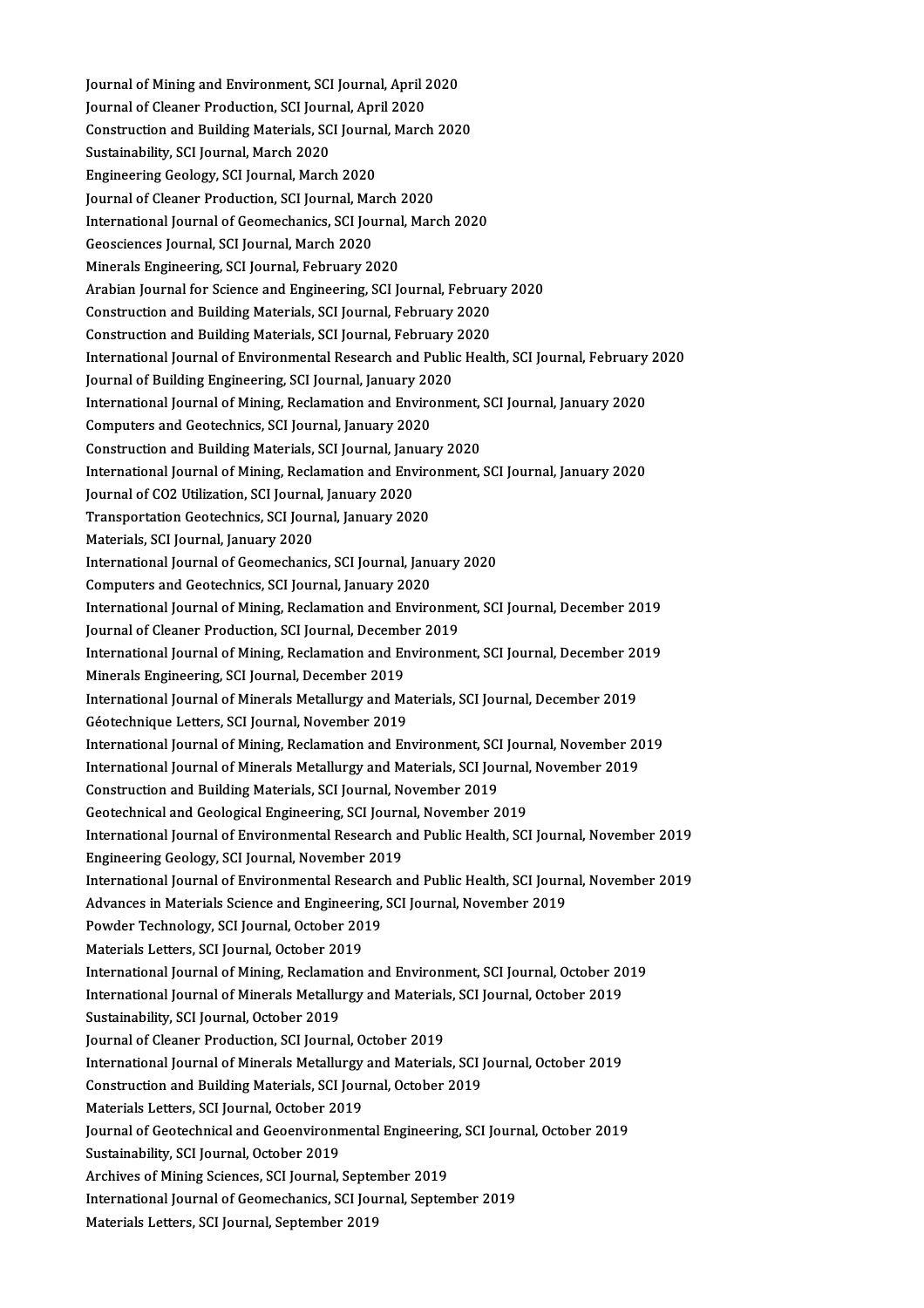International Journal of Mining, Reclamation and Environment, SCI Journal, September 2019<br>Construction and Building Materials, SCI Journal, September 2019 International Journal of Mining, Reclamation and Environment, SCI<br>Construction and Building Materials, SCI Journal, September 2019<br>Advances in Materials Science and Engineering, SCI Journal, Septem International Journal of Mining, Reclamation and Environment, SCI Journal, Se<br>Construction and Building Materials, SCI Journal, September 2019<br>Advances in Materials Science and Engineering, SCI Journal, September 2019<br>Seil Construction and Building Materials, SCI Journal, September 2019<br>Advances in Materials Science and Engineering, SCI Journal, September 20<br>Soil Dynamics and Earthquake Engineering, SCI Journal, September 2019<br>Construction a Advances in Materials Science and Engineering, SCI Journal, Septen<br>Soil Dynamics and Earthquake Engineering, SCI Journal, September<br>Construction and Building Materials, SCI Journal, September 2019<br>Sustainability, SCI Journ Soil Dynamics and Earthquake Engineering,<br>Construction and Building Materials, SCI Journal<br>Sustainability, SCI Journal, September 2019<br>Journal of Cleaner Production, SCI Journal S Construction and Building Materials, SCI Journal, September 2019<br>Sustainability, SCI Journal, September 2019 International Journal of Geomechanics, SCI Journal, August 2019<br>Powder Technology, SCI Journal, August 2019 Journal of Cleaner Production, SCI Journal, September 2019 IEEE Access, SCI Journal, August 2019 Powder Technology, SCI Journal, August 2019 Construction and Building Materials, SCI Journal, July 2019 Royal Society Open Science, SCI Journal, July 2019 Construction and Building Materials, SCI Journal, July 2019<br>Royal Society Open Science, SCI Journal, July 2019<br>International Journal of Geomechanics, SCI Journal, July 2019<br>Rock Mechanics and Rock Engineering, SCI Journal, Royal Society Open Science, SCI Journal, July 2019<br>International Journal of Geomechanics, SCI Journal, July 2019<br>Rock Mechanics and Rock Engineering, SCI Journal, July 2019<br>Arabian Journal for Science and Engineering, SCI International Journal of Geomechanics, SCI Journal, July 2019<br>Rock Mechanics and Rock Engineering, SCI Journal, July 2019<br>Arabian Journal for Science and Engineering, SCI Journal, July 2019<br>Construction and Building Materi Rock Mechanics and Rock Engineering, SCI Journal, July 2019<br>Arabian Journal for Science and Engineering, SCI Journal, July<br>Construction and Building Materials, SCI Journal, July 2019<br>Construction and Building Materials, SC Arabian Journal for Science and Engineering, SCI Journal, July<br>Construction and Building Materials, SCI Journal, July 2019<br>Construction and Building Materials, SCI Journal, July 2019<br>Construction and Building Materials, SC Construction and Building Materials, SCI Journal, July 2019<br>Construction and Building Materials, SCI Journal, July 2019<br>Construction and Building Materials, SCI Journal, July 2019 Construction and Building Materials, SCI Journal, July 2019<br>Construction and Building Materials, SCI Journal, July 2019<br>Journal of Geotechnical and Geoenvironmental Engineering, SCI Journal, July 2019<br>Journal of Geolegy an Construction and Building Materials, SCI Journal, July 2019<br>Journal of Geotechnical and Geoenvironmental Engineering, SCI Journal of Geology and Mining Research, SCI Journal, June 2019<br>Construction and Building Materials, Journal of Geotechnical and Geoenvironmental Engineering,<br>Journal of Geology and Mining Research, SCI Journal, June 2019<br>Construction and Building Materials, SCI Journal, June 2019<br>Materials, SCI Journal, June 2019 Journal of Geology and Mining Research, SCI Journal, June 2019<br>Construction and Building Materials, SCI Journal, June 2019<br>Materials, SCI Journal, June 2019 Construction and Building Materials, SCI Journal, June 2019<br>Materials, SCI Journal, June 2019<br>Construction and Building Materials, SCI Journal, June 2019<br>International Journal of Disaster Bisk Beduction, SCI Journal International Journal of Disaster Risk Reduction, SCI Journal, June 2019 Construction and Building Materials, SCI Journal, June 2019<br>International Journal of Disaster Risk Reduction, SCI Journal<br>Construction and Building Materials, SCI Journal, June 2019<br>Rock Mechanics and Bock Engineering, SCI Construction and Building Materials, SCI Journal, June 2019<br>Rock Mechanics and Rock Engineering, SCI Journal, June 2019 European Journal of Environmental and Civil Engineering, SCI Journal, May 2019 Rock Mechanics and Rock Engineering, SCI J<br>European Journal of Environmental and Civi<br>Geosciences Journal, SCI Journal, May 2019<br>Sustainshility, SCI Journal, May 2019 European Journal of Environmental a<br>Geosciences Journal, SCI Journal, May<br>Sustainability, SCI Journal, May 2019<br>International Journal of Coomechanis Sustainability, SCI Journal, May 2019<br>International Journal of Geomechanics, SCI Journal, May 2019 Sustainability, SCI Journal, May 2019<br>International Journal of Geomechanics, SCI Journal, May 2019<br>Mathematical Biosciences and Engineering, SCI Journal, May 2019<br>Matala SCI Journal May 2019 International Journal of Geome<br>Mathematical Biosciences and<br>Metals, SCI Journal, May 2019<br>Construction and Building Mat Mathematical Biosciences and Engineering, SCI Journal, May<br>Metals, SCI Journal, May 2019<br>Construction and Building Materials, SCI Journal, May 2019<br>Sustainability, SCI Journal, April 2019 Metals, SCI Journal, May 2019<br>Construction and Building Materials, SCI Journal, May 2019<br>Sustainability, SCI Journal, April 2019 Construction and Building Materials, SCI Journal, May 2019<br>Sustainability, SCI Journal, April 2019<br>International Journal of Geomechanics, SCI Journal, April 2019<br>Sustainability, SCI Journal, April 2019 Sustainability, SCI Journal, April 2019<br>International Journal of Geomechanics<br>Sustainability, SCI Journal, April 2019<br>Ceotechnical Testing Journal, SCI Jour International Journal of Geomechanics, SCI Journal, A<br>Sustainability, SCI Journal, April 2019<br>Geotechnical Testing Journal, SCI Journal, April 2019<br>Metals, SCI Journal, April 2019 Sustainability, SCI Journal, April<br>Geotechnical Testing Journal, S<br>Metals, SCI Journal, April 2019<br>Construction and Building Mate Geotechnical Testing Journal, SCI Journal, April 2019<br>Metals, SCI Journal, April 2019<br>Construction and Building Materials, SCI Journal, April 2019<br>International Journal of Coomechanise, SCI Journal, April 2019 Metals, SCI Journal, April 2019<br>Construction and Building Materials, SCI Journal, April 2019<br>International Journal of Geomechanics, SCI Journal, April 2019<br>Construction and Building Materials, SCI Journal, April 2019 Construction and Building Materials, SCI Journal, April 2019<br>International Journal of Geomechanics, SCI Journal, April 201<br>Construction and Building Materials, SCI Journal, April 2019<br>Minerals Engineering, SCI Journal, Mar International Journal of Geomechanics, SCI Journa<br>Construction and Building Materials, SCI Journa<br>Minerals Engineering, SCI Journal, March 2019<br>Advances in Civil Engineering, SCI Journal, Marc Construction and Building Materials, SCI Journal, April 2<br>Minerals Engineering, SCI Journal, March 2019<br>Advances in Civil Engineering, SCI Journal, March 2019<br>Materials, SCI Journal, March 2019 Minerals Engineering, SCI Journal, March 2019<br>Advances in Civil Engineering, SCI Journal, March 2019<br>Materials, SCI Journal, March 2019 Advances in Civil Engineering, SCI Journal, March 2019<br>Materials, SCI Journal, March 2019<br>International Journal of Mining, Reclamation and Environment, SCI Journal, March 2019<br>Sustainability, SCI Journal, March 2019 Materials, SCI Journal, March 2019<br>International Journal of Mining, Reclam<br>Sustainability, SCI Journal, March 2019<br>International Journal of Digaster Bick B International Journal of Mining, Reclamation and Environment, SCI Journal<br>Sustainability, SCI Journal, March 2019<br>International Journal of Disaster Risk Reduction, SCI Journal, March 2019<br>Engineering Strugtuges SCI Journal Sustainability, SCI Journal, March 2019<br>International Journal of Disaster Risk Reduction, SCI<br>Engineering Structures, SCI Journal, February 2019<br>Construction and Building Materials, SCI Journal, Eek International Journal of Disaster Risk Reduction, SCI Journal, Mar<br>Engineering Structures, SCI Journal, February 2019<br>Construction and Building Materials, SCI Journal, February 2019<br>Coemeshaniss and Engineering: An Interna Engineering Structures, SCI Journal, February 2019<br>Construction and Building Materials, SCI Journal, February 2019<br>Geomechanics and Engineering: An International Journal, SCI Journal, February 2019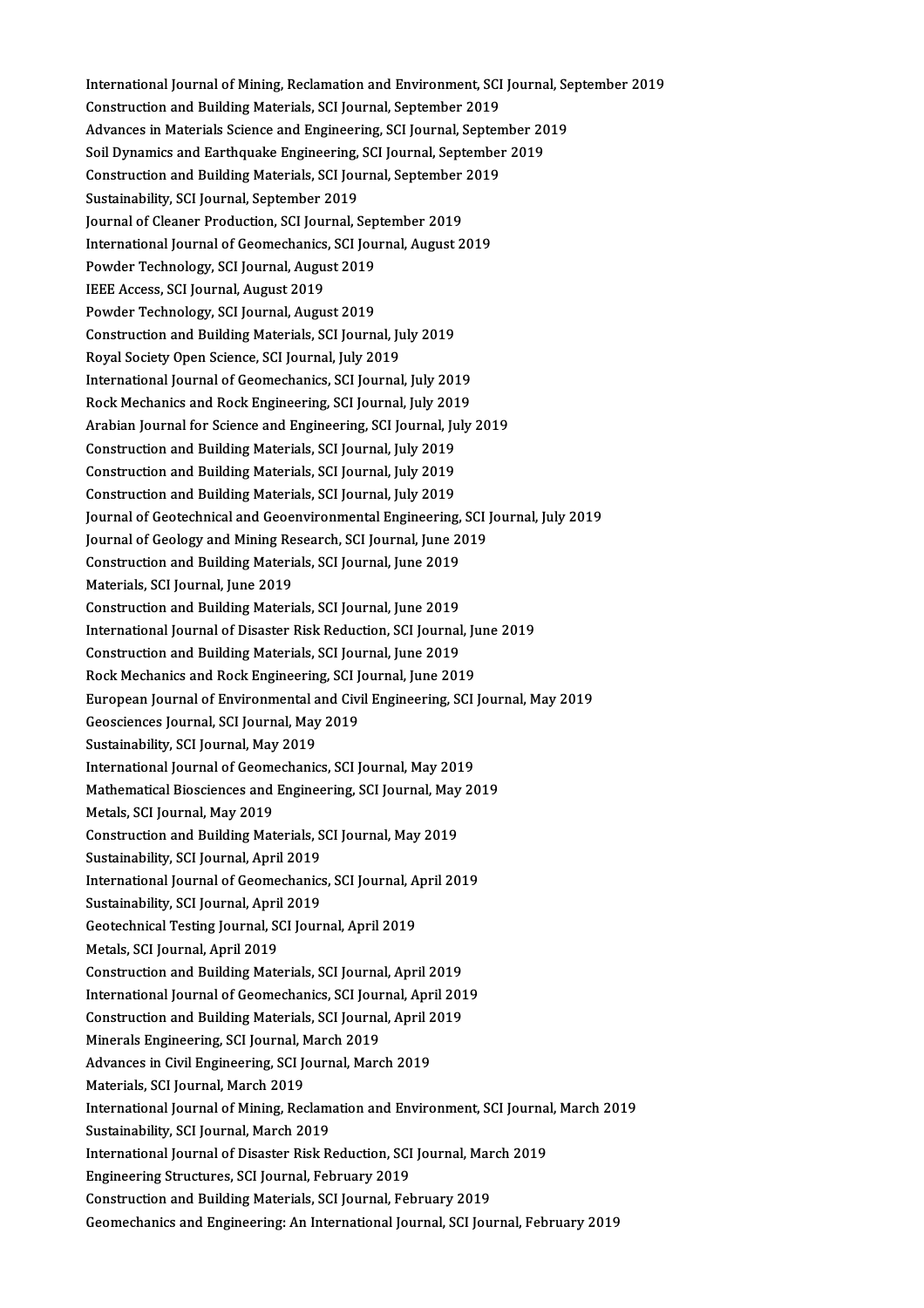International Journal of Mining, Reclamation and Environment, SCI Journal, February 2019<br>Tunnelling and Underground Space Technology, SCI Journal, February 2019 International Journal of Mining, Reclamation and Environment, SCI Journal, F<br>Tunnelling and Underground Space Technology, SCI Journal, February 2019<br>Advances in Civil Engineering, SCI Journal, Jonuary 2019 International Journal of Mining, Reclamation and Environ<br>Tunnelling and Underground Space Technology, SCI Journ<br>Advances in Civil Engineering, SCI Journal, January 2019<br>International Journal of Ceomophonics - SCI Journal, Tunnelling and Underground Space Technology, SCI Journal, February 2019<br>Advances in Civil Engineering, SCI Journal, January 2019<br>International Journal of Geomechanics, , SCI Journal, January 2019 Advances in Civil Engineering, SCI Journal, January 2019<br>International Journal of Geomechanics, , SCI Journal, January 2019<br>International Journal of Mining Science and Technology, SCI Journal, January 2019<br>Project Sunnerte International Journal of Geomechanics, , SCI Journal, January 2019<br>International Journal of Mining Science and Technology, SCI Journal, January 2019<br>Project Supported by Public Organizations in Other Countries, The Natural International Journal of Mining Science a<br>Project Supported by Public Organization<br>Canada (NSERC), Canada, January 2019<br>Engineering Structures, SCI Journal, Dece Project Supported by Public Organizations in Other C<br>Canada (NSERC), Canada, January 2019<br>Engineering Structures, SCI Journal, December 2018<br>International Journal of Coomechanics, SCI Journal, D Canada (NSERC), Canada, January 2019<br>Engineering Structures, SCI Journal, December 2018<br>International Journal of Geomechanics, SCI Journal, December 2018 Resources, SCI Journal, December 2018 International Journal of Geomechanics, SCI Journal, December 2018<br>Resources, SCI Journal, December 2018<br>International Journal of Mining, Reclamation and Environment, SCI Journal, December 2018<br>International Journal of Ceom Resources, SCI Journal, December 2018<br>International Journal of Mining, Reclamation and Environment, SCI Jo<br>International Journal of Geomechanics, SCI Journal, December 2018<br>Minerals Engineering, SCI Journal, Nevember 2018 International Journal of Mining, Reclamation and En<br>International Journal of Geomechanics, SCI Journal,<br>Minerals Engineering, SCI Journal, November 2018<br>Advances in Materials Science and Engineering, SCI International Journal of Geomechanics, SCI Journal, December 2018<br>Minerals Engineering, SCI Journal, November 2018<br>Advances in Materials Science and Engineering, SCI Journal, November 2018<br>International Journal of Mining, Minerals Engineering, SCI Journal, November 2018<br>Advances in Materials Science and Engineering, SCI Journal, November 2018<br>International Journal of Mining, Reclamation and Environment, SCI Journal, November 2018<br>Sustainshi Advances in Materials Science and Engineer<br>International Journal of Mining, Reclamation<br>Sustainability, SCI Journal, November 2018<br>Prosesses SCI Journal, November 2018 International Journal of Mining, Reclama<br>Sustainability, SCI Journal, November 20<br>Processes, SCI Journal, November 2018<br>Resourses, SCI Journal, November 2018 Sustainability, SCI Journal, November 2018<br>Processes, SCI Journal, November 2018<br>Resources, SCI Journal, November 2018 Processes, SCI Journal, November 2018<br>Resources, SCI Journal, November 2018<br>Applied Sciences, SCI Journal, November 2018<br>Energies, SCI Journal, October 2019 Resources, SCI Journal, November 2018<br>Applied Sciences, SCI Journal, Novem<br>Energies, SCI Journal, October 2018<br>Minerala Engineering, SCI Journal, O Applied Sciences, SCI Journal, November 2018<br>Energies, SCI Journal, October 2018<br>Minerals Engineering, SCI Journal, October 2018<br>Journal of Adhesian Science and Technology, SCI Energies, SCI Journal, October 2018<br>Minerals Engineering, SCI Journal, October 2018<br>Journal of Adhesion Science and Technology, SCI Journal, October 2018 Minerals Engineering, SCI Journal, October 2018<br>Journal of Adhesion Science and Technology, SCI Journal, Octobe<br>Construction and Building Materials, SCI Journal, October 2018<br>Sustainability, SCI Journal, October 2018 Journal of Adhesion Science and Technol<br>Construction and Building Materials, SCI<br>Sustainability, SCI Journal, October 2018<br>Journal of Adhesion Science and Technol Construction and Building Materials, SCI Journal, October 2018<br>Sustainability, SCI Journal, October 2018<br>Journal of Adhesion Science and Technology, SCI Journal, October 2018<br>Advances in Civil Engineering, SCI Journal, Oct Sustainability, SCI Journal, October 2018<br>Journal of Adhesion Science and Technology, SCI Journal,<br>Advances in Civil Engineering, SCI Journal, October 2018<br>Prosesses SCI Journal, October 2018 Journal of Adhesion Science and Tech<br>Advances in Civil Engineering, SCI Journ<br>Processes, SCI Journal, October 2018<br>Processes, SCI Journal, October 2019 Advances in Civil Engineering, SCI Journal, October 2018<br>Processes, SCI Journal, October 2018<br>Processes, SCI Journal, October 2018 Polish Journal of Environmental Studies, SCI Journal, October 2018 Processes, SCI Journal, October 2018<br>Polish Journal of Environmental Studi<br>Processes, SCI Journal, October 2018<br>Energies, SCI Journal, October 2019 Polish Journal of Environmental Studen<br>Processes, SCI Journal, October 2018<br>Energies, SCI Journal, October 2018<br>Processes, SCI Journal, Santamber 20 Processes, SCI Journal, October 2018<br>Energies, SCI Journal, October 2018<br>Processes, SCI Journal, September 2018<br>Annlied Sciences, SCI Journal, September Energies, SCI Journal, October 2018<br>Processes, SCI Journal, September 2018<br>Applied Sciences, SCI Journal, September 2018<br>Minerals, SCI Journal, September 2018 Processes, SCI Journal, September 2018 Applied Sciences, SCI Journal, September 2018<br>Minerals, SCI Journal, September 2018<br>Engineering Structures, SCI Journal, September 2018<br>Tunnelling and Underground Space Technology, SCI I Tunnelling and Underground Space Technology, SCI Journal, September 2018<br>Minerals Engineering, SCI Journal, September 2018 Engineering Structures, SCI Journal, September 2011<br>Tunnelling and Underground Space Technology, SCI<br>Minerals Engineering, SCI Journal, September 2018<br>Prosesses, SCI Journal, September 2018 Tunnelling and Underground Space Tech<br>Minerals Engineering, SCI Journal, Septer<br>Processes, SCI Journal, September 2018<br>Advances in Civil Engineering, SCI Journa Advances in Civil Engineering, SCI Journal, September 2018<br>Minerals, SCI Journal, September 2018 Processes, SCI Journal, September 2018<br>Advances in Civil Engineering, SCI Journ<br>Minerals, SCI Journal, September 2018<br>Construction and Building Materials, SC Advances in Civil Engineering, SCI Journal, September 2018<br>Minerals, SCI Journal, September 2018<br>Construction and Building Materials, SCI Journal, August 2018<br>Regysling, SCI Journal, August 2019 Minerals, SCI Journal, September 20<br>Construction and Building Materials,<br>Recycling, SCI Journal, August 2018 Construction and Building Materials, SCI Journal, A<br>Recycling, SCI Journal, August 2018<br>Engineering Structures, SCI Journal, August 2018<br>Prosesses, SCI Journal, August 2018 Recycling, SCI Journal, August 2018<br>Engineering Structures, SCI Journal, August 2018<br>Processes, SCI Journal, August 2018 Engineering Structures, SCI Journal, A<br>Processes, SCI Journal, August 2018<br>Processes, SCI Journal, August 2018<br>Energies, SCI Journal, August 2018 Processes, SCI Journal, August 2018<br>Processes, SCI Journal, August 2018<br>Energies, SCI Journal, August 2018<br>Processes, SCI Journal, August 2018 Processes, SCI Journal, August 2018<br>Energies, SCI Journal, August 2018<br>Processes, SCI Journal, August 2018<br>Minerala SCI Journal, July 2019 Energies, SCI Journal, August 2018<br>Processes, SCI Journal, August 201<br>Minerals, SCI Journal, July 2018<br>Processes, SCI Journal, July 2018 Processes, SCI Journal, August 2018 Geotechnical and Geological Engineering, SCI Journal, July 2018 Applied Sciences, SCI Journal, July 2018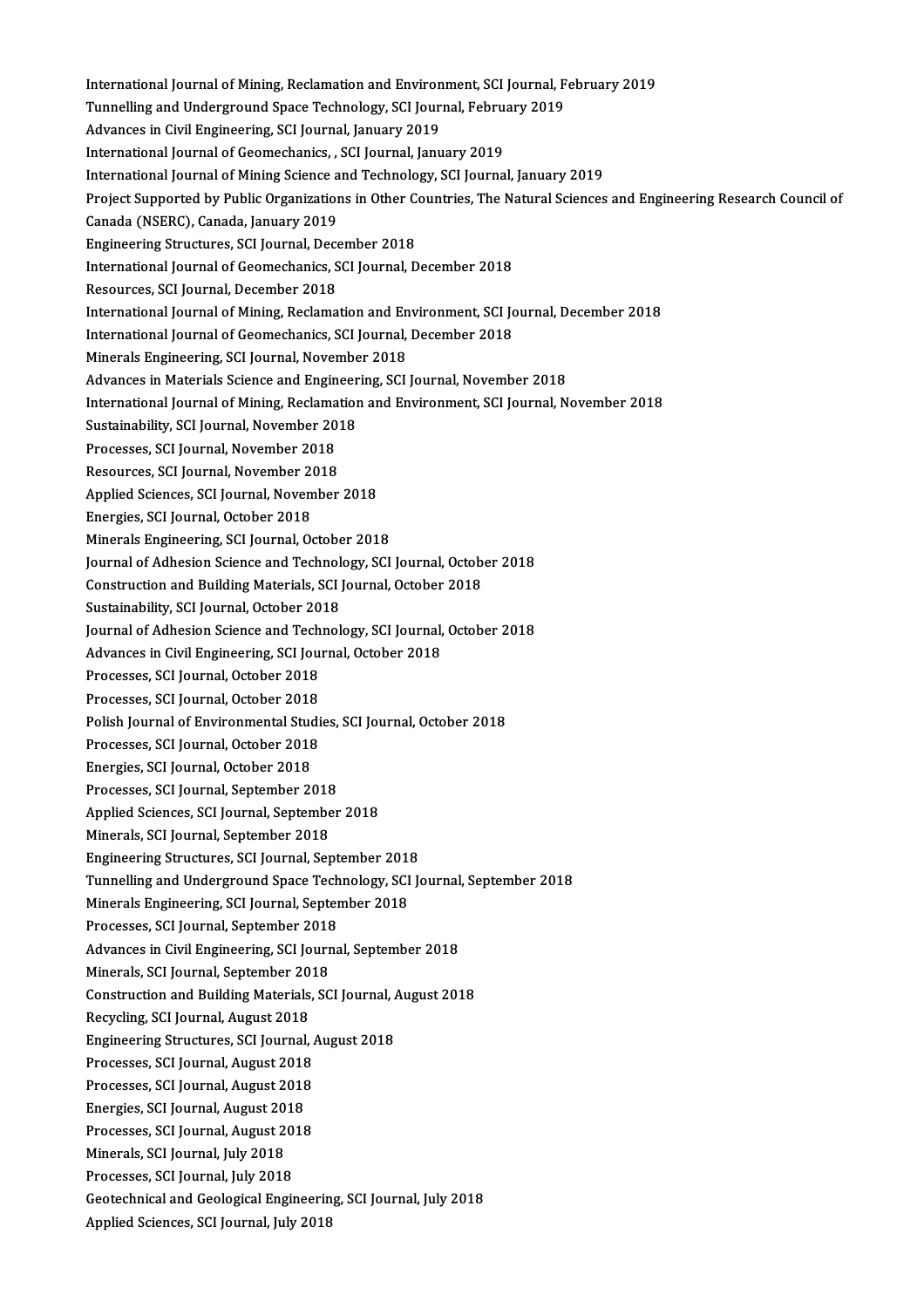Sustainability, SCI Journal, July 2018<br>Franciae SCI Journal, July 2018<br>Franciae SCI Journal, July 2019 Sustainability, SCI Journal, July 2<br>Energies, SCI Journal, July 2018<br>Regysling SCI Journal, July 2018 Sustainability, SCI Journal, July 20<br>Energies, SCI Journal, July 2018<br>Recycling, SCI Journal, July 2018<br>International Journal of Book Mo Energies, SCI Journal, July 2018<br>Recycling, SCI Journal, July 2018<br>International Journal of Rock Mechanics and Mining Sciences, SCI Journal, July 2018 Recycling, SCI Journal, July 2018<br>International Journal of Rock Mechanics and<br>Engineering Geology, SCI Journal, June 2018<br>Sustainability, SCI Journal, June 2018 International Journal of Rock Mechan<br>Engineering Geology, SCI Journal, June<br>Sustainability, SCI Journal, June 2018<br>International Journal of Mining, Bosla Engineering Geology, SCI Journal, June 2018<br>Sustainability, SCI Journal, June 2018<br>International Journal of Mining, Reclamation and Environment, SCI Journal, June 2018<br>Presesses, SCI Journal, June 2019 Sustainability, SCI Journal, June 2018<br>International Journal of Mining, Recla<br>Processes, SCI Journal, June 2018<br>Metals, SCI Journal, Iune 2018 International Journal of Mining<br>Processes, SCI Journal, June 20<br>Metals, SCI Journal, June 2018<br>Construction and Building Mat Processes, SCI Journal, June 2018<br>Metals, SCI Journal, June 2018<br>Construction and Building Materials, SCI Journal, June 2018<br>International Journal of Coomechanise, SCI Journal, June 2018 Metals, SCI Journal, June 2018<br>Construction and Building Materials, SCI Journal, June 2018<br>International Journal of Geomechanics, SCI Journal, June 2018<br>Minerals, SCI Journal, May 2019 Construction and Building Mater<br>International Journal of Geomech<br>Minerals, SCI Journal, May 2018<br>Prosesses SCI Journal, April 201 International Journal of Geomecha<br>Minerals, SCI Journal, May 2018<br>Processes, SCI Journal, April 2018<br>Processes, SCI Journal, April 2019 Minerals, SCI Journal, May 2018<br>Processes, SCI Journal, April 2018<br>Processes, SCI Journal, April 2018<br>Polish Journal of Environmental St Processes, SCI Journal, April 2018<br>Processes, SCI Journal, April 2018<br>Polish Journal of Environmental Studies, SCI Journal, March 2018<br>Minerals, SCI Journal, March 2019 Processes, SCI Journal, April 2018<br>Polish Journal of Environmental St<br>Minerals, SCI Journal, March 2018<br>International Journal of Geometha Polish Journal of Environmental Studies, SCI Journal, March 2018<br>Minerals, SCI Journal, March 2018<br>International Journal of Geomechanics, SCI Journal, March 2018<br>Prosesses, SCI Journal, Marsh 2019 Minerals, SCI Journal, March 2018<br>International Journal of Geomechanics, SCI Journal, March 2018<br>Processes, SCI Journal, March 2018 International Journal of Geomechanics, SCI Journal, March 2018<br>Processes, SCI Journal, March 2018<br>Geotechnical and Geological Engineering, SCI Journal, February 2018<br>Minarala Engineering, SCI Journal, February 2019 Processes, SCI Journal, March 2018<br>Geotechnical and Geological Engineering, SCI Journ<br>Minerals Engineering, SCI Journal, February 2018<br>Cestesbnisal Testing Journal, SCI Journal, Desembe Geotechnical and Geological Engineering, SCI Journal, Febr<br>Minerals Engineering, SCI Journal, February 2018<br>Geotechnical Testing Journal, SCI Journal, December 2017<br>Nanomaterials, SCI Journal, December 2017 Minerals Engineering, SCI Journal, February 2018<br>Geotechnical Testing Journal, SCI Journal, December 2017<br>Nanomaterials, SCI Journal, December 2017 Geotechnical Testing Journal, SCI Journal, December 2017<br>Nanomaterials, SCI Journal, December 2017<br>Polish Journal of Environmental Studies, SCI Journal, December 2017<br>Frergies, SCI Journal, November 2017 Nanomaterials, SCI Journal, December 2<br>Polish Journal of Environmental Studie<br>Energies, SCI Journal, November 2017<br>International Journal of Coomeshanies Polish Journal of Environmental Studies, SCI Journal, December 2017<br>Energies, SCI Journal, November 2017<br>International Journal of Geomechanics, SCI Journal, November 2017<br>Sustainability, SCI Journal, November 2017 Energies, SCI Journal, November 2017<br>International Journal of Geomechanics, SCI J<br>Sustainability, SCI Journal, November 2017<br>Energies, SCI Journal, November 2017 International Journal of Geomechanics,<br>Sustainability, SCI Journal, November 2<br>Energies, SCI Journal, November 2017<br>Construction and Building Materials, SC Sustainability, SCI Journal, November 2017<br>Energies, SCI Journal, November 2017<br>Construction and Building Materials, SCI Journal, November 2017 Energies, SCI Journal, November 201<br>Construction and Building Materials,<br>Energies, SCI Journal, October 2017<br>Energies, SCI Journal, October 2017 Construction and Building Materials,<br>Energies, SCI Journal, October 2017<br>Energies, SCI Journal, October 2017<br>Sustainability, SCI Journal, Ostober 2 Energies, SCI Journal, October 2017<br>Energies, SCI Journal, October 2017<br>Sustainability, SCI Journal, October 2017<br>Journal of Contral South University, SCI Jo Energies, SCI Journal, October 2017<br>Sustainability, SCI Journal, October 2017<br>Journal of Central South University, SCI Journal, October 2017<br>Construction and Building Materials, SCI Journal, October 2017 Sustainability, SCI Journal, October 2017<br>Journal of Central South University, SCI Journal, October 2017<br>Construction and Building Materials, SCI Journal, October 2017<br>Weste Manassment & Bessarsh, SCI Journal, October 2017 Journal of Central South University, SCI Journal, October 20<br>Construction and Building Materials, SCI Journal, October 20<br>Waste Management & Research, SCI Journal, October 2017<br>Céstesbnique Lettere SCI Journal, Sontember 2 Construction and Building Materials, SCI Journal, Oct<br>Waste Management & Research, SCI Journal, Octobe<br>Géotechnique Letters, SCI Journal, September 2017<br>Sustainability, SCI Journal, September 2017 Waste Management & Research, SCI Journal, October 2017<br>Géotechnique Letters, SCI Journal, September 2017<br>Sustainability, SCI Journal, September 2017 International Journal of Geomechanics, SCI Journal, September 2017 Sustainability, SCI Journal, September 2<br>International Journal of Geomechanics,<br>Minerals, SCI Journal, September 2017<br>Minerals, SCI Journal, August 2017 International Journal of Geomechar<br>Minerals, SCI Journal, September 20<br>Minerals, SCI Journal, August 2017<br>Engineering Ceelegy, SCI Journal, A Minerals, SCI Journal, August 2017<br>Engineering Geology, SCI Journal, August 2017 International Journal of Geomechanics, SCI Journal, July 2017 Engineering Geology, SCI Journal, August 2017<br>International Journal of Geomechanics, SCI Journal, July 2017<br>International Journal of Mineral Processing, SCI Journal, July 2017<br>International Journal for Numerical and Analyt International Journal of Geomechanics, SCI Journal, July 2017<br>International Journal of Mineral Processing, SCI Journal, July 2017<br>International Journal for Numerical and Analytical Methods in Geomechanics, SCI Journal, Jun International Journal of Mineral I<br>International Journal for Numeri<br>Minerals, SCI Journal, June 2017<br>Nondestrustive Testins and Eval. International Journal for Numerical and Analytical Methods in (<br>Minerals, SCI Journal, June 2017<br>Nondestructive Testing and Evaluation, SCI Journal, June 2017<br>Energies, SCI Journal, June 2017 Minerals, SCI Journal, June 2017<br>Nondestructive Testing and Evalu<br>Energies, SCI Journal, June 2017<br>Minerals, SCI Journal, June 2017 Nondestructive Testing and Eval<mark>t</mark><br>Energies, SCI Journal, June 2017<br>Minerals, SCI Journal, June 2017<br>Cestesbnisal Testing Journal, SCI Minerals, SCI Journal, June 2017<br>Geotechnical Testing Journal, SCI Journal, June 2017 Minerals, SCI Journal, June 2017<br>Geotechnical Testing Journal, SCI Journal, June 2017<br>Nondestructive Testing and Evaluation, SCI Journal, June 2017<br>Nondestructive Testing and Evaluation, SCI Journal, June 2017 Geotechnical Testing Journal, SCI Journal, June 2017<br>Nondestructive Testing and Evaluation, SCI Journal, June 2017<br>Nondestructive Testing and Evaluation, SCI Journal, June 2017<br>Journal of the Air and Weste Management Assoc Nondestructive Testing and Evaluation, SCI Journal, June 2017<br>Journal of the Air and Waste Management Association, SCI Journal, June 2017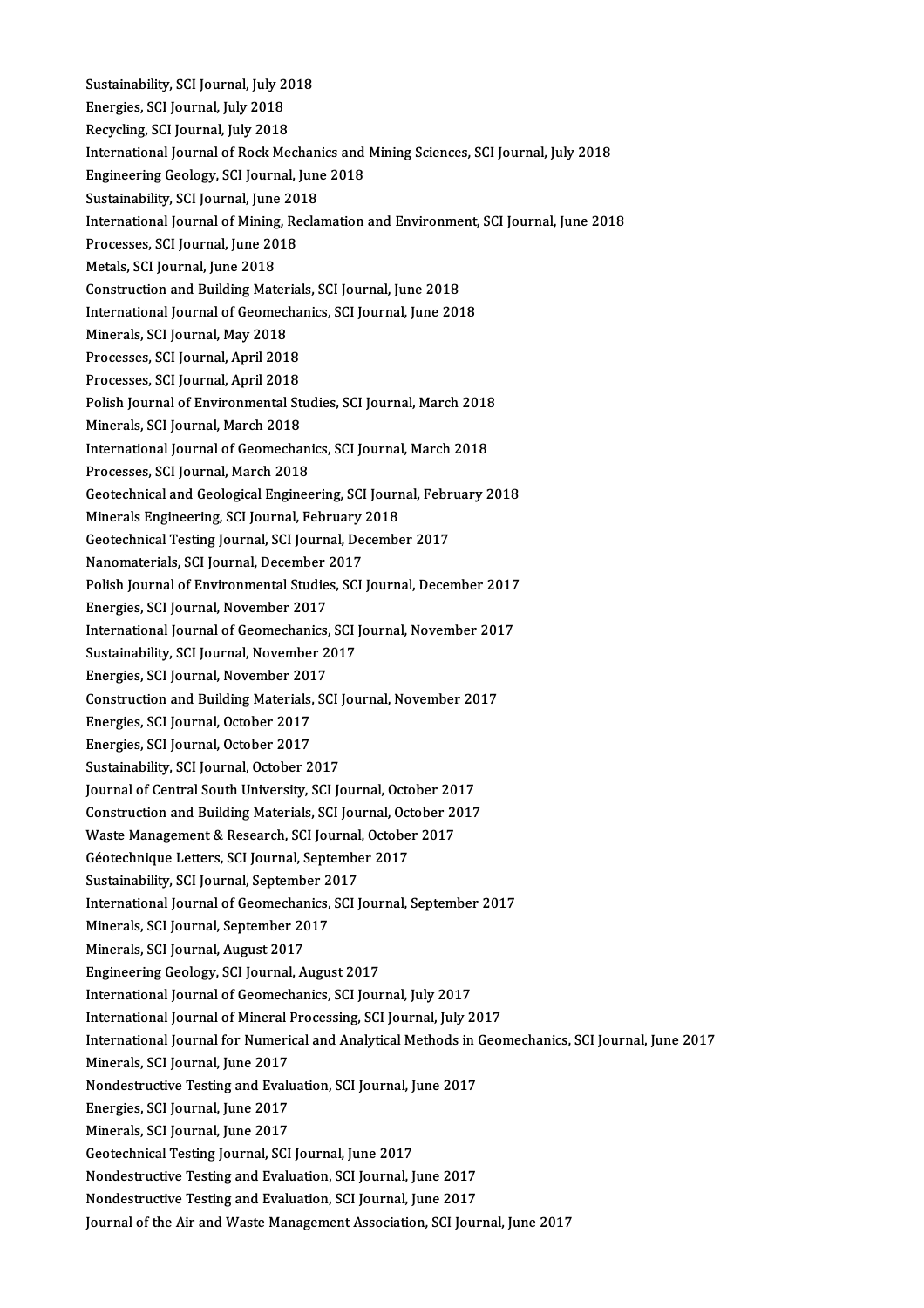Journal of Adhesion Science and Technology, SCI Journal, May 2017<br>Journal of Contral South University, SCI Journal, May 2017 Journal of Adhesion Science and Technology, SCI Journal, M<br>Journal of Central South University, SCI Journal, May 2017<br>Energies, SCI Journal, April 2017 Journal of Adhesion Science and<br>Journal of Central South Universit<br>Energies, SCI Journal, April 2017<br>Minarala, SCI Journal, March 2017 Journal of Central South University, SCI Journal, May 2017<br>Energies, SCI Journal, April 2017<br>Minerals, SCI Journal, March 2017 Canadian Geotechnical Journal, SCI Journal, March 2017 International Journal of Geomechanics, SCI Journal, March 2017 Canadian Geotechnical Journal, SCI Journal, March 2017<br>International Journal of Geomechanics, SCI Journal, March 2017<br>International Journal of Mining, Reclamation and Environment, SCI Journal, March 2017<br>Construction and B International Journal of Geomechanics, SCI Journal, March 2014<br>International Journal of Mining, Reclamation and Environment<br>Construction and Building Materials, SCI Journal, March 2017<br>Contechnical and Coological Engineeri International Journal of Mining, Reclamation and Environment, SCI<br>Construction and Building Materials, SCI Journal, March 2017<br>Geotechnical and Geological Engineering, SCI Journal, March 2017<br>Journal of Testing and Evaluat Construction and Building Materials, SCI Journal, March 2017<br>Geotechnical and Geological Engineering, SCI Journal, March 2017<br>Journal of Testing and Evaluation, SCI Journal, March 2017 Geotechnical and Geological Engineering, SCI Journal, March 2017<br>Journal of Testing and Evaluation, SCI Journal, March 2017<br>International Journal of Mineral Processing, SCI Journal, March 2017<br>International Journal of Ceom Journal of Testing and Evaluation, SCI Journal, March 2017<br>International Journal of Mineral Processing, SCI Journal, March 2011<br>International Journal of Geomechanics, SCI Journal, February 2017<br>Minerals, SCI Journal, Febru International Journal of Mineral Proce<br>International Journal of Geomechanics<br>Minerals, SCI Journal, February 2017<br>Polish Journal of Environmental Studi International Journal of Geomechanics, SCI Journal, February 2017<br>Minerals, SCI Journal, February 2017<br>Polish Journal of Environmental Studies, SCI Journal, January 2017 Minerals, SCI Journal, February 2017<br>Polish Journal of Environmental Studies, SCI Journal, January 2017<br>Mineral Processing and Extractive Metallurgy Review, SCI Journal, January 2017<br>Handbook of Pessersh on Trands and Disi Polish Journal of Environmental Studies, SCI Journal, January 2017<br>Mineral Processing and Extractive Metallurgy Review, SCI Journal, January 2017<br>Handbook of Research on Trends and Digital Advances in Engineering Geology, Mineral Processing and Extractive Metallurgy Revie<br>Handbook of Research on Trends and Digital Adva<br>by Renowned Publishing Houses, November 2016<br>International Journal of Mining, Bockmation and E Handbook of Research on Trends and Digital Advances in Engineering Geology, Scientific / P<br>by Renowned Publishing Houses, November 2016<br>International Journal of Mining, Reclamation and Environment, SCI Journal, November 20 by Renowned Publishing Houses, November 2016<br>International Journal of Mining, Reclamation and Environn<br>Minerals, SCI Journal, November 2016<br>Geotechnical Testing Journal, SCI Journal, November 2016 International Journal of Mining, Reclamation and Environment, SCI Journal, November 2016 International Journal of Geomechanics, SCI Journal, November 2016 Handbook of Research on Trends and Digital Advances in Engineering Geology, Chapter Scientific / Professional Book International Journal of Geomechanics, SCI Journal, November<br>Handbook of Research on Trends and Digital Advances in Eng<br>Published by Renowned Publishing Houses, November 2016<br>Journal of Testing and Evaluation, SCI Journal, Handbook of Research on Trends and Digital Advances in Eng<br>Published by Renowned Publishing Houses, November 2016<br>Journal of Testing and Evaluation, SCI Journal, October 2016<br>Minerals, SCI Journal, October 2016 Published by Renowned Publishing I<br>Journal of Testing and Evaluation, SC<br>Minerals, SCI Journal, October 2016<br>International Journal of Non Linear Journal of Testing and Evaluation, SCI Journal, October 2016<br>Minerals, SCI Journal, October 2016<br>International Journal of Non-Linear Mechanics, SCI Journal, October 2016<br>Construction and Building Materials, SCI Journal, Oc Minerals, SCI Journal, October 2016<br>International Journal of Non-Linear Mechanics, SCI Journal, Octo<br>Construction and Building Materials, SCI Journal, October 2016<br>International Journal of Mining, Bockpostion and Environme Construction and Building Materials, SCI Journal, October 2016<br>International Journal of Mining, Reclamation and Environment, SCI Journal, October 2016 Construction and Building Materials, SCI Journal, October 2016<br>International Journal of Mining, Reclamation and Environment, SCI Jour<br>International Journal of Mineral Processing, SCI Journal, October 2016<br>Canadian Costechn International Journal of Mining, Reclamation and Environn<br>International Journal of Mineral Processing, SCI Journal, O<br>Canadian Geotechnical Journal, SCI Journal, October 2016<br>International Journal of Mining, Beclamation an International Journal of Mineral Processing, SCI Journal, October 2016<br>Canadian Geotechnical Journal, SCI Journal, October 2016<br>International Journal of Mining, Reclamation and Environment, SCI Journal, September 2016<br>Turk Canadian Geotechnical Journal, SCI Journal, October 2016<br>International Journal of Mining, Reclamation and Environme<br>Turkish Bulletin of Earth Sciences, SCI Journal, August 2016<br>International Journal of Mining, Beclamation International Journal of Mining, Reclamation and Environment, SCI Journal, September 20<br>Turkish Bulletin of Earth Sciences, SCI Journal, August 2016<br>International Journal of Mining, Reclamation and Environment, SCI Journal Turkish Bulletin of Earth Sciences, SCI Journal, August 2016<br>International Journal of Mining, Reclamation and Environment<br>International Journal of Geomechanics, SCI Journal, July 2016<br>Journal of Environmental Chamical Engi International Journal of Mining, Reclamation and Environment, SCI Journal, August 2016<br>International Journal of Geomechanics, SCI Journal, July 2016<br>Journal of Environmental Chemical Engineering, SCI Journal, May 2016<br>Mari International Journal of Geomechanics, SCI Journal, July 2016<br>Journal of Environmental Chemical Engineering, SCI Journal, May<br>Marine Georesources & Geotechnology, SCI Journal, March 2016<br>Cement and Congrate Composites, SCI Journal of Environmental Chemical Engineering, SCI Journal, M.<br>Marine Georesources & Geotechnology, SCI Journal, March 201<br>Cement and Concrete Composites, SCI Journal, February 2016<br>Cement and Concrete Pessarsh, SCI Journa Cement and Concrete Composites, SCI Journal, February 2016<br>Cement and Concrete Research, SCI Journal, February 2016 Cement and Concrete Composites, SCI Journal, February 2016<br>Cement and Concrete Research, SCI Journal, February 2016<br>International Journal of Rock Mechanics and Mining Sciences, SCI Journal, February 2016<br>Journal of the Air Cement and Concrete Research, SCI Journal, February 2016<br>International Journal of Rock Mechanics and Mining Sciences, SCI Journal, Februar<br>Journal of the Air and Waste Management Association, SCI Journal, January 2016<br>Inte International Journal of Rock Mechanics and Mining Sciences, SCI Jou<br>Journal of the Air and Waste Management Association, SCI Journal, Ja<br>International Journal of Geomechanics, SCI Journal, December 2015<br>Coemechanics and E Journal of the Air and Waste Management Association, SCI Journal, January 2016<br>International Journal of Geomechanics, SCI Journal, December 2015<br>Geomechanics and Engineering: An International Journal, SCI Journal, November International Journal of Geomechanics, SCI Journal, December 2015<br>Geomechanics and Engineering: An International Journal, SCI Journal<br>International Journal of Geomechanics, SCI Journal, November 2015<br>Construction and Build Geomechanics and Engineering: An International Journal, SCI Journal<br>International Journal of Geomechanics, SCI Journal, November 201<br>Construction and Building Materials, SCI Journal, November 2015<br>Nondestructive Testing an International Journal of Geomechanics, SCI Journal, November 2015<br>Construction and Building Materials, SCI Journal, November 2015<br>Nondestructive Testing and Evaluation, SCI Journal, September 2015<br>Construction and Building Construction and Building Materials, SCI Journal, November 2015<br>Nondestructive Testing and Evaluation, SCI Journal, September 201<br>Construction and Building Materials, SCI Journal, September 2015<br>International Journal of Mi Construction and Building Materials, SCI Journal, September 2015<br>International Journal of Mineral Processing, SCI Journal, August 2015 Construction and Building Materials, SCI Journal, September 2015<br>International Journal of Mineral Processing, SCI Journal, August 2015<br>International Journal of Mining Science and Technology, SCI Journal, August 2015<br>Americ International Journal of Mineral Processing, SCI Journal, August 201<br>International Journal of Mining Science and Technology, SCI Journal,<br>American Journal of Science and Technology, SCI Journal, July 2015<br>Coemschapiss and International Journal of Mining Science and Technology, SCI Journal, August 201.<br>American Journal of Science and Technology, SCI Journal, July 2015<br>Geomechanics and Engineering: An International Journal, SCI Journal, July American Journal of Science and Technology, SCI Journal, July 2015<br>Geomechanics and Engineering: An International Journal, SCI Journal, July 2015<br>American Journal of Science and Technology, SCI Journal, July 2015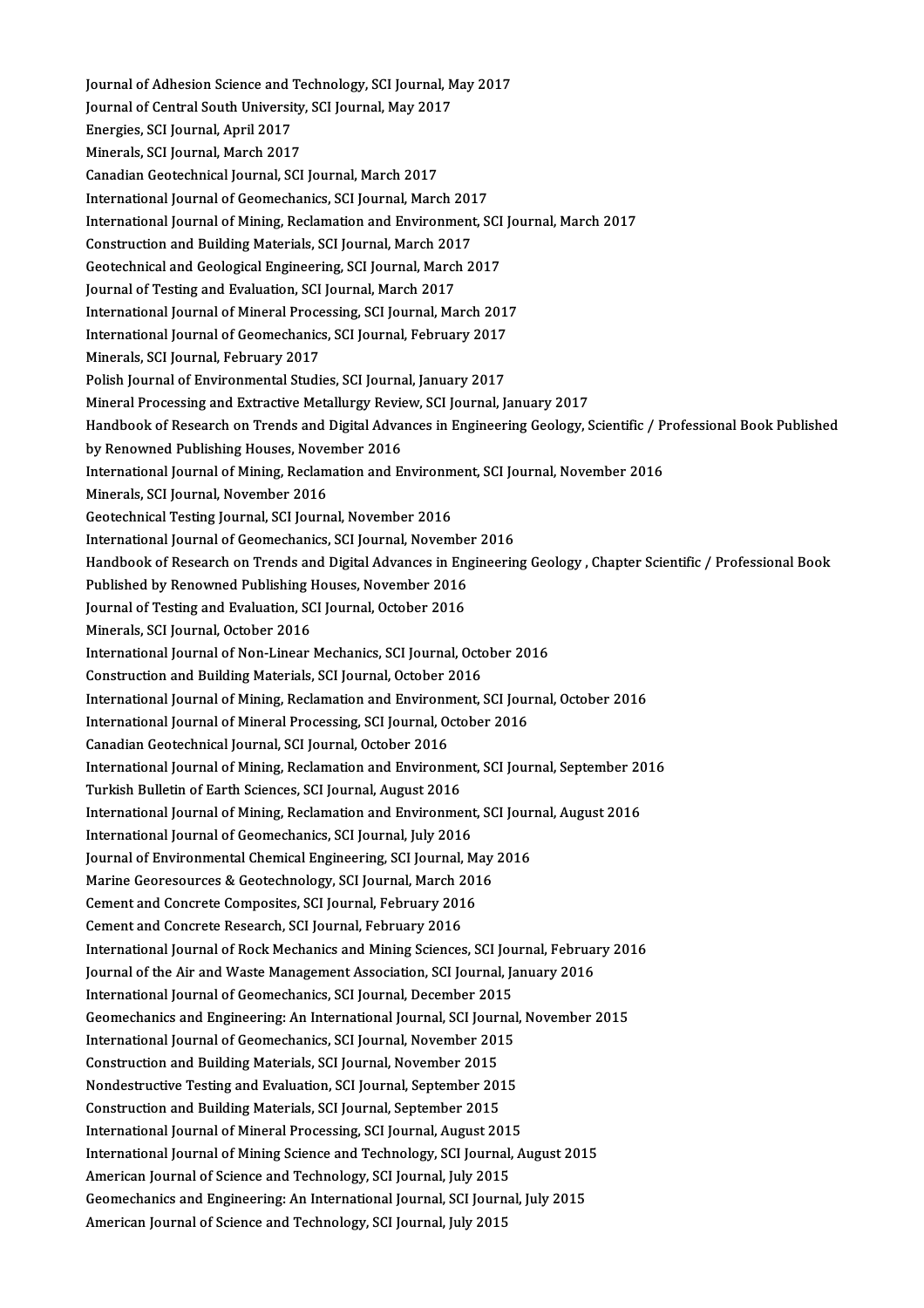International Journal of Mining Science and Technology, SCI Journal, July 2015<br>Coossianses Journal, SCI Journal, June 2015 International Journal of Mining Science and T<br>Geosciences Journal, SCI Journal, June 2015<br>International Journal of Mineral Processing International Journal of Mining Science and Technology, SCI Journal,<br>Geosciences Journal, SCI Journal, June 2015<br>International Journal of Mineral Processing, SCI Journal, April 2015<br>Céstesbnique, SCI Journal, March 2015 Geosciences Journal, SCI Journal, June 2015<br>International Journal of Mineral Processing, SCI Journal, April 2015<br>Géotechnique, SCI Journal, March 2015 International Journal of Mineral Processing, SCI Journal, April 2015<br>Géotechnique, SCI Journal, March 2015<br>Geotechnical and Geological Engineering, SCI Journal, March 2015<br>Pourder Technology, SCI Journal, February 2015 Géotechnique, SCI Journal, March 2015<br>Geotechnical and Geological Engineering, SCI Jour<br>Powder Technology, SCI Journal, February 2015<br>Composites Part B. Engineering, SCI Journal, Augu Geotechnical and Geological Engineering, SCI Journal, Marc<br>Powder Technology, SCI Journal, February 2015<br>Composites Part B: Engineering, SCI Journal, August 2014<br>Civil and Environmental Besearch, SCI Journal, June 2014 Powder Technology, SCI Journal, February 2015<br>Composites Part B: Engineering, SCI Journal, August 2014<br>Civil and Environmental Research, SCI Journal, June 2014<br>Measurement, SCI Journal, May 2014 Composites Part B: Engineering, SCI Journal, May<br>2013 Civil and Environmental Research, SCI<br>Measurement, SCI Journal, May 2014<br>Canadian Costesbnisel Journal, SCI Jou Civil and Environmental Research, SCI Journal, June 2014<br>Measurement, SCI Journal, May 2014<br>Canadian Geotechnical Journal, SCI Journal, January 2014<br>Composites Part B: Engineering, SCI Journal, January 2014 Measurement, SCI Journal, May 2014<br>Canadian Geotechnical Journal, SCI Journal, January 2014<br>Composites Part B: Engineering, SCI Journal, February 2013<br>Composites Part B: Engineering, SCI Journal, July 2012 Canadian Geotechnical Journal, SCI Journal, January 20<br>Composites Part B: Engineering, SCI Journal, February :<br>Composites Part B: Engineering, SCI Journal, July 2012 Composites Part B: Engineering, SCI Journal, July 2012<br>Edit Congress and Symposium Activities

Edit Congress and Symposium Activities<br>4th International Conference on Opencast Mining Technology and Sustainability ICOMS 2021, Invited Speaker, Singrauli, Eure Cong<br>4th Internat<br>India, 2021 4th International Conference on Opencast Mining Technology and Sustainability ICOMS 2021, Invited Speaker, Singrauli,<br>India, 2021<br>3rd International Conference on Opencast Mining Technology and Sustainability ICOMS 2020, In

India, 2021<br>3rd International Conference on Opencast Mining Technology and Sustainability ICOMS 2020, Invited Speaker, Singrauli,<br>India, 2021 India, 2021<br>1st Mining Workshop, Attendee, Gümüşhane, Turkey, 2019<br>1. Gümüşhane Üniversitesi Madencilik Çalıştayı, Invited Speaker, Gümüşhane, Turkey, 2019<br>1st Mining Engineering Symposium, Attendee, Trabgen, Turkey, 2019

1st Mining Workshop, Attendee, Gümüşhane, Turkey, 2019

1st Mining Workshop, Attendee, Gümüşhane, Turkey, 2019<br>1. Gümüşhane Üniversitesi Madencilik Çalıştayı, Invited Speaker, Gümü<br>1st Mining Engineering Symposium, Attendee, Trabzon, Turkey, 2019<br>12th Begianal Bask Meshaniss Sy

1st Mining Engineering Symposium, Attendee, Trabzon, Turkey, 2019<br>12th Regional Rock Mechanics Symposium, Attendee, Trabzon, Turkey, 2018

1st Mining Engineering Symposium, Attendee, Trabzon, Turkey, 2019<br>12th Regional Rock Mechanics Symposium, Attendee, Trabzon, Turkey, 2018<br>2nd International Symposium on Land Reclamation and Ecological Restoration, Attendee

12th Regional Rock Mechanics Symposium, Attendee, Trabzon, Turkey, 2018<br>2nd International Symposium on Land Reclamation and Ecological Restoration, Attendee, Beijing, China, 2017<br>2nd International Symposium on Land Reclama 2nd Ir<br>2nd Ir<br>2017<br>1st Iri 2nd International Symposium on Land Reclamation and Ecological Restoration - LRER'17, Invited<br>2017<br>1st International Black Sea Mining and Tunnelling Symposium, Attendee, Trabzon, Turkey, 2016<br>1st International Black Sea Mi 2017<br>1st International Black Sea Mining and Tunnelling Symposium, Attendee, Trabzon, Turkey, 2016<br>1st International Black Sea Mining and Tunnelling Symposium-IBSMTS'16, Invited Speaker, Trabzon, Turkey, 2016

1st International Black Sea Mining and Tunnelling Symposium, Attendee, Trabzon, Turkey, 2016<br>1st International Black Sea Mining and Tunnelling Symposium-IBSMTS'16, Invited Speaker, Trabzon, Turkey, 2016<br>16th International 1st International Black Sea Mining<br>16th International Symposium on<br>Attendee, İstanbul, Turkey, 2016<br>16th International Symposium on 16th International Symposium on Environmental Issues and Waste Management in Energy and Mineral Production,<br>Attendee, İstanbul, Turkey, 2016<br>16th International Symposium on Environmental Issues and Waste Management in Ener

Attendee, İstanbul, Turkey, 2016<br>16th International Symposium on Environmental Issues<br>SWEMP'16, Session Moderator, İstanbul, Turkey, 2016<br>16th International Symposium on Environmental Issues

16th International Symposium on Environmental Issues and Waste Management in Energy and Mineral Production -<br>SWEMP'16, Session Moderator, İstanbul, Turkey, 2016<br>16th International Symposium on Environmental Issues and Wast SWEMP'16, Session Moderator, İstanbul, Turkey, 2016<br>16th International Symposium on Environmental Is<br>SWEMP'16, Invited Speaker, Acheng, Turkey, 2016 16th International Symposium on Environmental Issues and Waste Management in Energy and Mineral Production<br>SWEMP'16, Invited Speaker, Acheng, Turkey, 2016<br>68th Canadian Geotechnical Conference and 7th Canadian Permafrost C

SWEMP'16, Invited Speaker, Acheng, Turkey, 2016<br>68th Canadian Geotechnical Conference and 7th Canadian Permafrost Conference, Attendee, Q<br>24th International Mining Congress and Exhibition of Turkey, Attendee, Antalya, Turk 68th Canadian Geotechnical Conference and 7th Canadian Permafrost Conference, Attendee, Quebec, Canada, 2015<br>24th International Mining Congress and Exhibition of Turkey, Attendee, Antalya, Turkey, 2015<br>24th International M

24th International Mining Congress and Exhibition of Turkey, Attendee, Antalya, Turkey, 2015<br>24th International Mining Congress and Exhibition of Turkey - IMCET'15, Session Moderator, *A*<br>23rd World Mining Congress, Attend 24th International Mining Congress and Exhibition of Turkey - IMCET'15, Session Moderator, A<br>23rd World Mining Congress, Attendee, Montreal, Canada, 2013<br>23rd International Mining Congress and Exhibition of Turkey, Attende

23rd World Mining Congress, Attendee, Montreal, Canada, 2013<br>23rd International Mining Congress and Exhibition of Turkey, Attendee, Antalya, Turkey, 2013<br>2nd International Conference on Sustainability through Resource Cons 23rd Internation<br>2nd Internation<br>Kingdom, 2011<br>2nd Internations 2nd International Conference on Sustainability through Resource Conservation and Recycling,<br>Kingdom, 2011<br>3rd International Symposium on Mines and the Environment, Attendee, Quebec, Canada, 2008<br>9th Begional Bosk Meshaniss

Kingdom, 2011<br>3rd International Symposium on Mines and the Environment, Attendee, Quebec, Canada, 2008<br>9th Regional Rock Mechanics Symposium, Attendee, İzmir, Turkey, 2008

3rd International Symposium on Mines and the Environment, Attendee, Quebec, Canada, 2008<br>9th Regional Rock Mechanics Symposium, Attendee, İzmir, Turkey, 2008<br>15th International Conference on Tailings and Mine Waste, Attend

9th Regional Rock Mechanics Symposium, Attendee, İzmir, Turkey, 2008<br>15th International Conference on Tailings and Mine Waste, Attendee, Colorado, United States Of America, 2008<br>61st Canadian Geotechnical Conference and th 15th Internation<br>61st Canadian<br>Canada, 2008 61st Canadian Geotechnical Conference and the 9th Joint CGS/IAH-CNC Groundwater Conference, Attendee, Edmont<br>Canada, 2008<br>60th Canadian Geotechnical Conference and the 8th Joint CGS/IAH-CNC Groundwater Conference, Attendee

Canada, 2008<br>60th Canadian<br>Canada, 2007<br><sup>Oth Internation</sup> 60th Canadian Geotechnical Conference and the 8th Joint CGS/IAH-CNC Groundwater<br>Canada, 2007<br>9th International Symposium on Mining with Backfill, Attendee, Quebec, Canada, 2007<br>9th International Seminer on Paste and Thisli

Canada, 2007<br>9th International Symposium on Mining with Backfill, Attendee, Quebec, Canada, 2007<br>9th International Seminar on Paste and Thickened Tailings, Attendee, Limerick, Ireland, 2006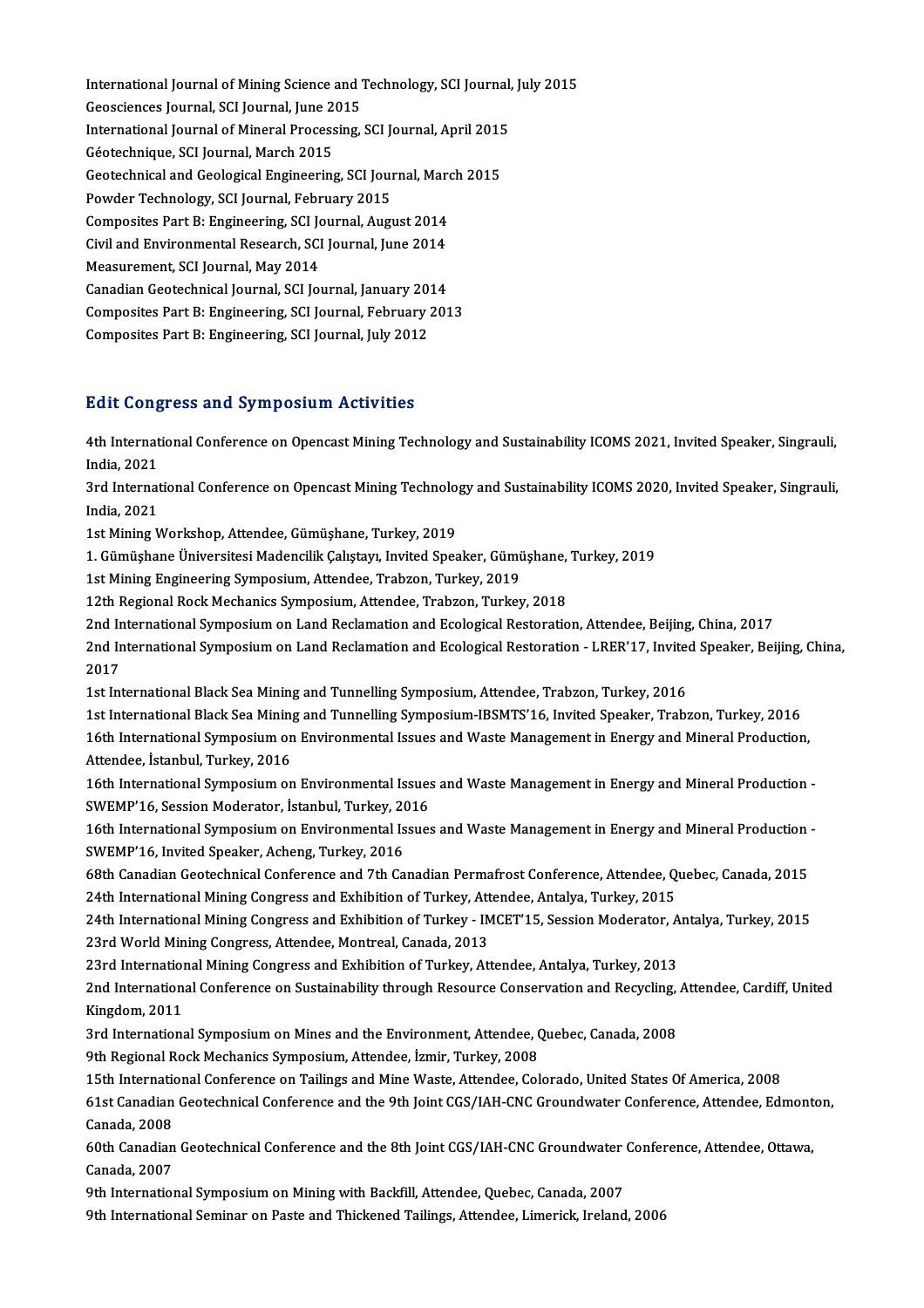21st Annual Underground Mine Support Conference, Attendee, Quebec, Canada, 2006<br>Eth International Scientific Conference, Modern Management of Mine Producing, Cool 21st Annual Underground Mine Support Conference, Attendee, Quebec, Canada, 2006<br>5th International Scientific Conference - Modern Management of Mine Producing, Geology and Environmental<br>Pretestion, Attordee Verne, Pulsaria, 21st Annual Underground Mine Support Co.<br>5th International Scientific Conference - Moo<br>Protection, Attendee, Varna, Bulgaria, 2005<br>10th International Mining Congress and Eub 5th International Scientific Conference - Modern Management of Mine Producing, Geology ar<br>Protection, Attendee, Varna, Bulgaria, 2005<br>19th International Mining Congress and Exhibition of Turkey, Attendee, İzmir, Turkey, 20 Protection, Attendee, Varna, Bulgaria, 2005<br>19th International Mining Congress and Exhibition of Turkey, Attendee, İ<br>7th Regional Rock Mechanics Symposium, Attendee, Sivas, Turkey, 2004<br>8th International Symposium on Minin 19th International Mining Congress and Exhibition of Turkey, Attendee, İzmir, Turke<br>7th Regional Rock Mechanics Symposium, Attendee, Sivas, Turkey, 2004<br>8th International Symposium on Mining with Backfill, Attendee, Beijin 7th Regional Rock Mechanics Symposium, Attendee, Sivas, Turkey, 2004<br>8th International Symposium on Mining with Backfill, Attendee, Beijing, China, 2004<br>4th International Scientific Conference - Modern Management of Mine P 8th International Symposium on Mining with<br>4th International Scientific Conference - Moo<br>Protection, Attendee, Varna, Bulgaria, 2004<br>5th Industrial Mineral Symposium, Attendee 4th International Scientific Conference - Modern Management of I<br>Protection, Attendee, Varna, Bulgaria, 2004<br>5th Industrial Mineral Symposium, Attendee, İzmir, Turkey, 2004<br><sup>2rd</sup> National Cravel Symposium, Attendee, İzmir, 9 Protection, Attendee, Varna, Bulgaria, 2004<br>5th Industrial Mineral Symposium, Attendee, İzmir, Turkey, 2004<br>3rd National Gravel Symposium, Attendee, İstanbul, Turkey, 2003 5th Industrial Mineral Symposium, Attendee, İzmir, Turkey, 2004<br>3rd National Gravel Symposium, Attendee, İstanbul, Turkey, 2003<br>10th International Conference on Tailings and Mine Waste, Attendee, Colorado, United States Of 3rd National Gravel Symposium, Attendee, İstanbul, Turkey, 2003<br>10th International Conference on Tailings and Mine Waste, Attendee, Colorado, United States Of A<br>3rd International Conference on Earth Sciences and Electronic 10th International Conference on Tailings and Mine Waste, Attendee, Colorado, United States Of America, 2<br>3rd International Conference on Earth Sciences and Electronics, Attendee, İstanbul, Turkey, 2003<br>1st International S 3rd International Conference on Earth Sciences and Electronics, Attendee, İstanbul, Turkey, 2003<br>1st International Symposium on Industrial Minerals and Building Stones, Attendee, İstanbul, Turkey, 2003<br>3rd International Sc 1st International Symposium on Industrial N<br>3rd International Scientific Conference - Mo<br>Protection, Attendee, Varna, Bulgaria, 2003<br>19th International Mining Congress and Eub 3rd International Scientific Conference - Modern Management of Mine Producing, Geology and<br>Protection, Attendee, Varna, Bulgaria, 2003<br>18th International Mining Congress and Exhibition of Turkey, Attendee, Antalya, Turkey, Protection, Attendee, Varna, Bulgaria, 2003<br>18th International Mining Congress and Exhibition of Turkey, Attendee, Antalya, Turkey, 2003<br>10th Balkan Mineral Processing Congress - Mineral Processing in the 21st Century, Att 18th International Mining Congress and Exhibition of Turkey, Attendee, Antalya, Turkey, 2003 1st Engineering Sciences Congress for Young Researcher, Attendee, İstanbul, Turkey, 2003 2nd International Scientific Conference-Modern Management of Mine Producing, Geology and Environmental Protection,<br>Attendee, Varna, Bulgaria, 2002 6th Regional Rock Mechanics Symposium, Attendee, Konya, Turkey, 2002

### **Citations**

Total Citations (WOS):3059 h-index (WOS):37

### Scholarships

S<mark>cholarships</mark><br>Doktora Sonrası Eğitim Bursu, University, 2010 - Continues<br>Doktora Faitimi Bursu, University, 2005 - Continues Doktora Sonrası Eğitim Bursu, University, 2010 - Continues<br>Doktora Egitimi Bursu, University, 2005 - Continues<br>Kısa Dönemli (Q Arlık) Anastuma Eğitimi Burgu, Univ Doktora Egitimi Bursu, University, 2005 - Continues<br>Kısa Dönemli (9 Aylık) Araştırma Eğitimi Bursu, University, 2004 - Continues

### Awards

YILMAZ E., En İyi Makale Ödülü, MDPI - Minerals, December 2019 YILMAZ E., Sprayed Concrete Course Katılımı, BASF, Germany, Çayeli Bakır İşletmeleri A.Ş., June 2014 YILMAZ E., En İyi Makale Ödülü, MDPI - Minerals, December 2019<br>YILMAZ E., Sprayed Concrete Course Katılımı, BASF, Germany, Çayeli Bakır İşletmeleri A.Ş., June 2014<br>YILMAZ E., Paste Backfill Course Katılımı - Paterson & Coo YILMAZ E., Sprayed Concrete Course Katılımı, BASF, Germany, Çayeli Bakır İşletmele<br>YILMAZ E., Paste Backfill Course Katılımı - Paterson & Cooke, Spain, Çayeli Bakır İşle<br>YILMAZ E., En İyi Bilimsel Makale Ödülü, 23rd World YILMAZ E., Paste Backfill Course Katılımı - Paterson & Cooke, Spain, Çayeli Bakır İşletmeleri A.Ş., May 201<br>YILMAZ E., En İyi Bilimsel Makale Ödülü, 23rd World Mining Congres, August 2013<br>YILMAZ E., Sıfır Zarar Risk Değerl YILMAZ E., En İyi Bilimsel Makale Ödülü, 23rd World Mining Congres, August 2013<br>YILMAZ E., Sıfır Zarar Risk Değerlendirmesi Katılımcısı, Pyhäsalmi Copper-Zinc Mine, Finland, May 2012<br>YILMAZ E., Başkanlık Ödül (Safety Alanı YILMAZ E., Sıfır Zarar Risk Değerlendirmesi Katılımcısı, Pyhäsalmi Copper-Zinc Mine, Finland, May 2012<br>YILMAZ E., Başkanlık Ödül (Safety Alanında) Aday Sertifikası, Inmet Mining Corporation, Toronto, Canada, March<br>YILMAZ E YILMAZ E., Başkanlık Ödül (Safety Alanında) Aday Sertifikası, Inmet Mining Corporation, Toronto, Canada, March 2011<br>YILMAZ E., Mükemmel Doktora Tez Ödülü, Université du Québec en Abitibi-Témiscamingue (UQAT), March 2010<br>YI YILMAZ E., Mükemmel Doktora Tez Ödülü, Université du Québec en Abitibi-Témiscamingue (UQAT),<br>YILMAZ E., En İyi İkinci Proje Ödülü, Mehmet Kemal Dedeman Araştırma ve Geliştirme Proje Yarışm<br>YILMAZ E., 2003 Yılı En İyi Yükse YILMAZ E., En İyi İkinci Proje Ödülü, Mehmet Kemal Dedeman Araştırma ve Geliştirme Proje Yarışması, February 2006<br>YILMAZ E., 2003 Yılı En İyi Yüksek Lisans Tez Ödülü, Yurt Madenciliğini Geliştirme Vakfı, May 2004<br>YILMAZ E. YILMAZ E., 2003 Yılı En İyi Yüksek Lisans Tez Ödülü, Yurt Madenciliğini Geliştirme Vakfı, May 2004<br>YILMAZ E., Bölüm Birinciliği, İstanbul Üniversitesi, Mühendislik Fakültesi, Maden Mühendisliği Bölür<br>YILMAZ E., Coal/Metall